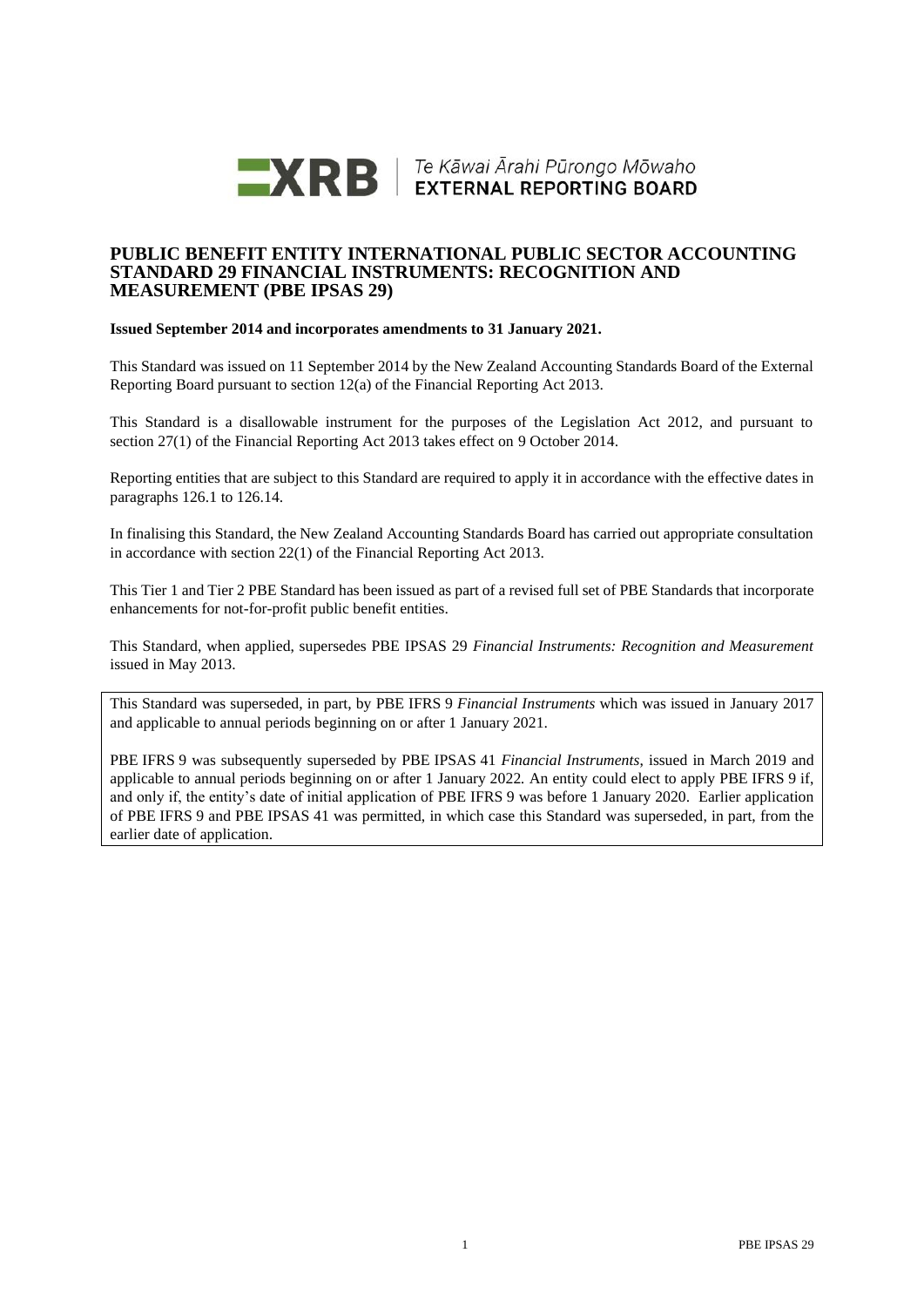# **PBE IPSAS 29 FINANCIAL INSTRUMENTS: RECOGNITION AND MEASUREMENT**

# **COPYRIGHT**

© External Reporting Board (XRB) 2014

This XRB standard contains copyright material and reproduces, with the permission of the International Federation of Accountants (IFAC), parts of the corresponding international standard issued by the International Public Sector Accounting Standards Board (IPSASB), and published by IFAC. Reproduction within New Zealand in unaltered form (retaining this notice) is permitted for personal and non-commercial use subject to the inclusion of an acknowledgement of the source.

Requests and enquiries concerning reproduction and rights for commercial purposes within New Zealand should be addressed to the Chief Executive, External Reporting Board at the following email address: [enquiries@xrb.govt.nz](mailto:enquiries@xrb.govt.nz)

All existing rights (including copyrights) in this material outside of New Zealand are reserved by IFAC, with the exception of the right to reproduce for the purposes of personal use or other fair dealing. Further information can be obtained from IFAC a[t www.ifac.org](http://www.ifac.org/) or by writing to [permissions@ifac.org](mailto:permissions@ifac.org)

ISBN 978-1-927292-46-4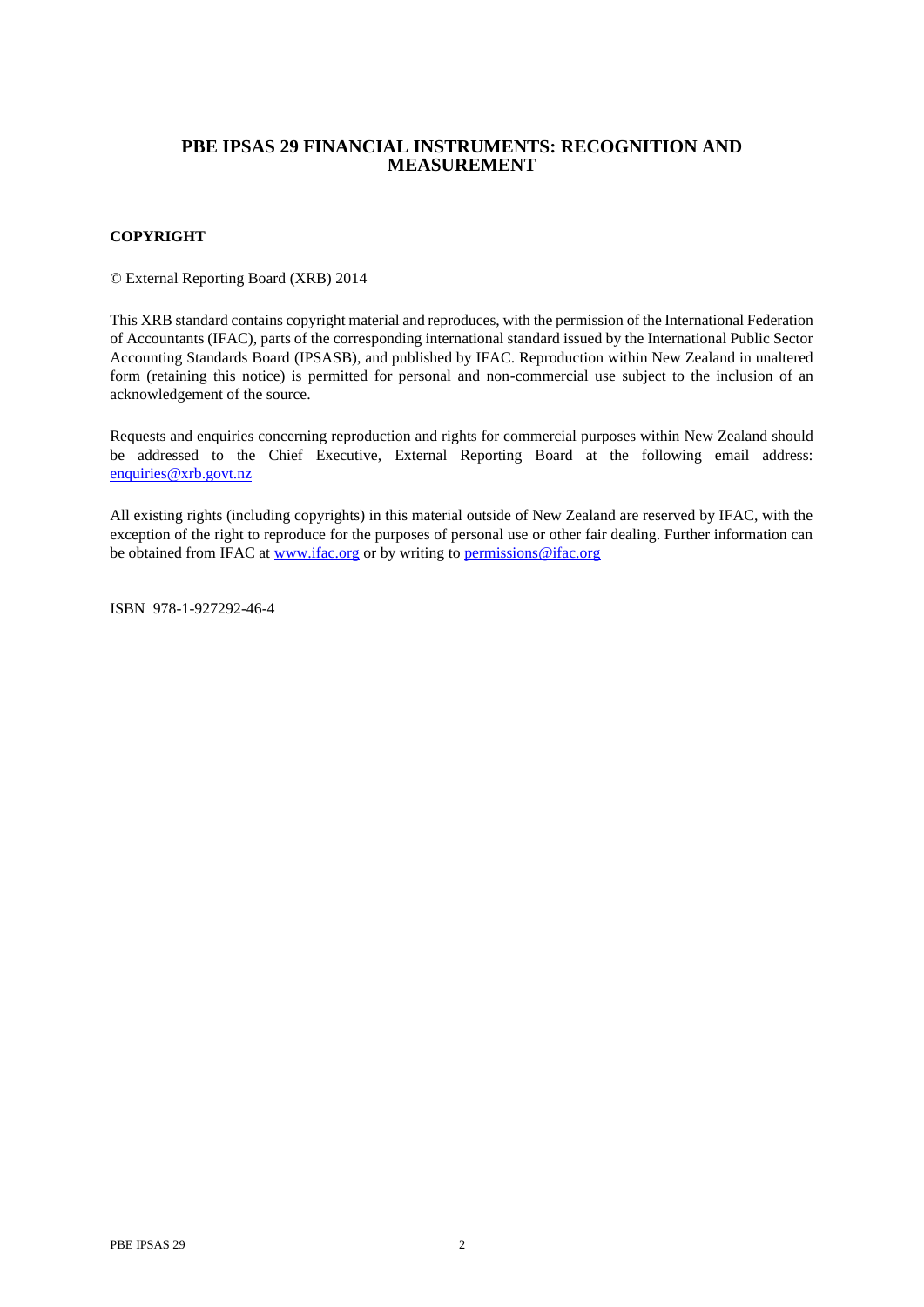# **PBE IPSAS 29 FINANCIAL INSTRUMENTS: RECOGNITION AND MEASUREMENT**

## **CONTENTS**

|                                                                             | Paragraph     |
|-----------------------------------------------------------------------------|---------------|
|                                                                             | $2 - 8$       |
|                                                                             | $9 - 10$      |
|                                                                             | $80 - 113$    |
|                                                                             | $81 - 86$     |
|                                                                             | $81 - 82$     |
|                                                                             | $83 - 86$     |
|                                                                             | $87 - 94$     |
|                                                                             | $87 - 89$     |
|                                                                             | $90 - 91$     |
|                                                                             | 92            |
|                                                                             | $93 - 94$     |
|                                                                             | $95 - 113$    |
|                                                                             | $99 - 105$    |
|                                                                             | $106 - 112$   |
|                                                                             | 113           |
| Temporary Exceptions from Applying Specific Hedge Accounting Requirements   | 113A-113O     |
|                                                                             | 113D          |
| Reclassifying the Cumulative Gain or Loss Recognised in Other               | 113E          |
|                                                                             | $113F-113G$   |
|                                                                             | $113H - 113I$ |
|                                                                             | $113J - 113O$ |
| Additional Temporary Exceptions Arising from Interest Rate Benchmark Reform | 113P-113Z3    |
|                                                                             | 113P-113U     |
|                                                                             | 113V-113X     |
|                                                                             | 113Y-113Z     |
|                                                                             | 113Z1-13Z3    |
|                                                                             | 114-123       |
|                                                                             | 124-126.14    |
|                                                                             | 127           |
| Appendix A: Application Guidance                                            |               |
| <b>Basis for Conclusions</b>                                                |               |

Implementation Guidance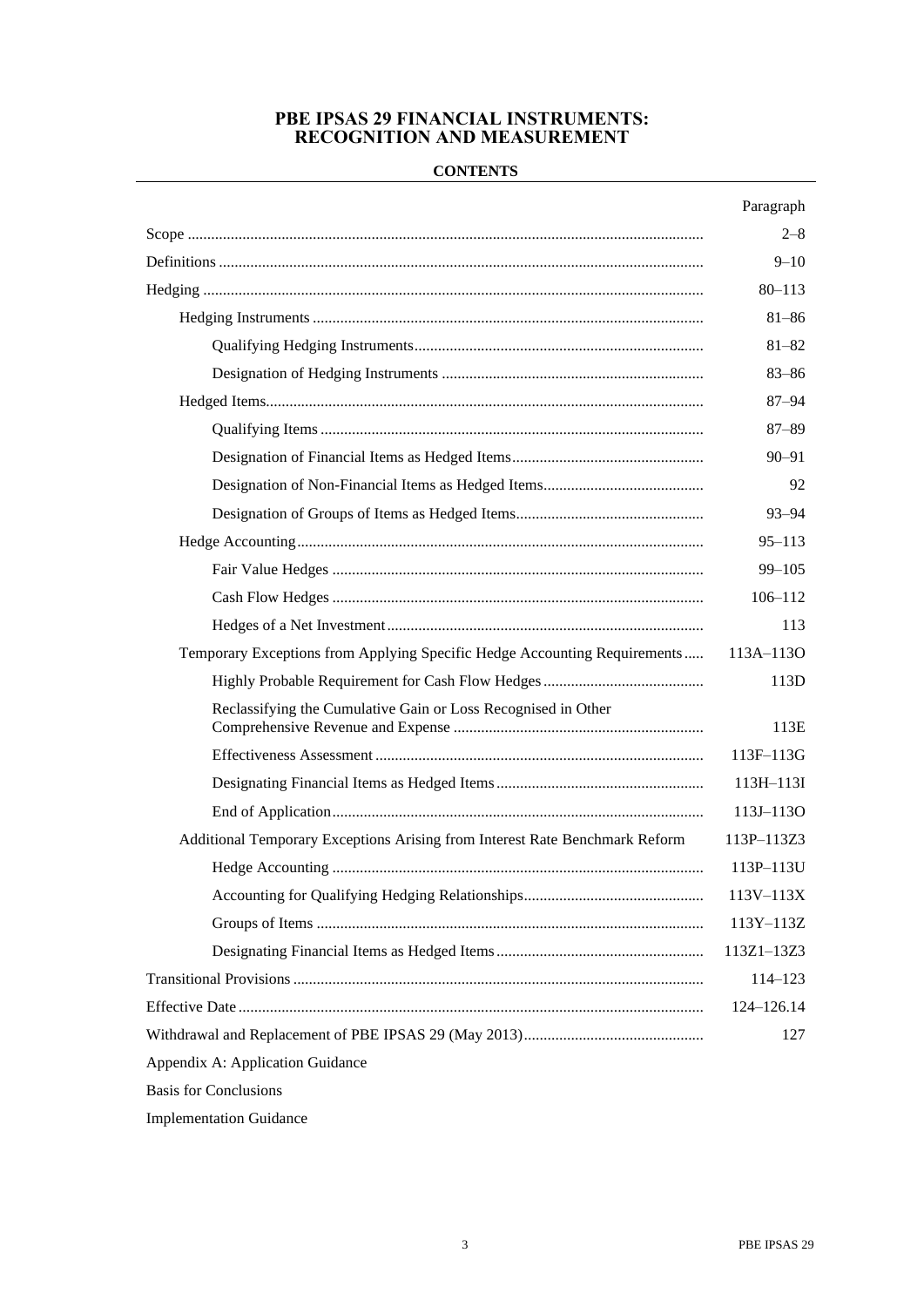Illustrative Examples

Comparison with IPSAS 29

History of Amendments

#### **The following is available on the XRB website as additional material:**

IPSASB Basis for Conclusions

Public Benefit Entity International Public Sector Accounting Standard 29 *Financial Instruments: Recognition and Measurement* is set out in paragraphs 1–127 and Appendix A. All the paragraphs have equal authority. PBE IPSAS 29 should be read in the context of its objective, the NZASB's Basis for Conclusions on PBE IPSAS 29, the IPSASB's Basis for Conclusions on IPSAS 29, the *Public Benefit Entities' Conceptual Framework* and Standard XRB A1 *Application of the Accounting Standards Framework.* PBE IPSAS 3 *Accounting Policies, Changes in Accounting Estimates and Errors* provides a basis for selecting and applying accounting policies in the absence of explicit guidance.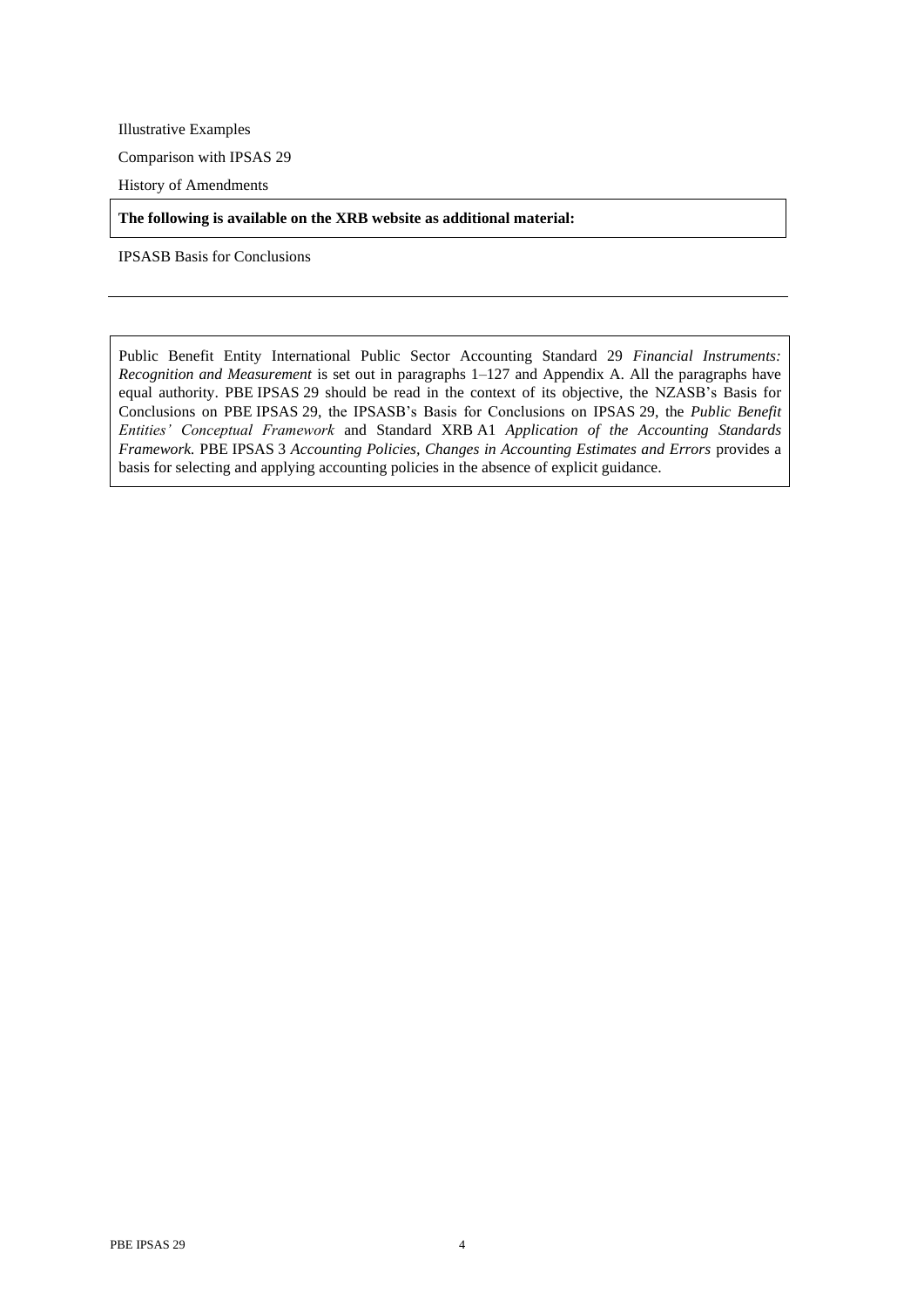# **Objective**

1. [Deleted by IPSASB]

# **Scope**

- 2. **This Standard shall be applied by all entities to all financial instruments within the scope of PBE IPSAS 41** *Financial Instruments* **if, and to the extent that:**
	- (a) **PBE IPSAS 41 permits the hedge accounting requirements of this Standard to be applied; and**
	- (b) **The financial instrument is part of a hedging relationship that qualifies for hedge accounting in accordance with this Standard.**
	- $(c)$ – $(k)$  [Deleted by IPSASB]
- 3–6 [Deleted by IPSASB]
- 7. [Not used]
- 7.1 **This Standard applies to Tier 1 and Tier 2 public benefit entities.**
- 8. [Not used]

# **Definitions**

- 9. The terms defined in PBE IPSAS 9, PBE IPSAS 28 and PBE IPSAS 41 are used in this Standard with the meanings specified in paragraph 11 of PBE IPSAS 9, paragraph 9 of PBE IPSAS 28 and paragraph 9 of PBE IPSAS 41. PBE IPSAS 9, PBE IPSAS 28 and PBE IPSAS 41 define the following terms:
	- Amortised cost of a financial asset or financial liability;
	- Derecognition;
	- Derivative:
	- Effective interest method:
	- Effective interest rate;
	- Equity instrument;
	- Fair value;
	- Financial asset;
	- Financial instrument;
	- Financial liability;
	- Firm commitment; and
	- Forecast transaction.

and provides guidance on applying those definitions.

10. **The following terms are used in this Standard with the meanings specified:**

## *Definitions relating to hedge accounting*

**A firm commitment is a binding agreement for the exchange of a specified quantity of resources at a specified price on a specified future date or dates.**

**A forecast transaction is an uncommitted but anticipated future transaction.**

**A hedging instrument is a designated derivative or (for a hedge of the risk of changes in foreign currency exchange rates only) a designated non-derivative financial asset or non-derivative financial liability whose fair value or cash flows are expected to offset changes in the fair value or cash flows of a designated hedged item (paragraphs 81–86 and Appendix A paragraphs AG127–AG130 elaborate on the definition of a hedging instrument).**

**A hedged item is an asset, liability, firm commitment, highly probable forecast transaction or net investment in a foreign operation that (a) exposes the entity to risk of changes in fair value or future**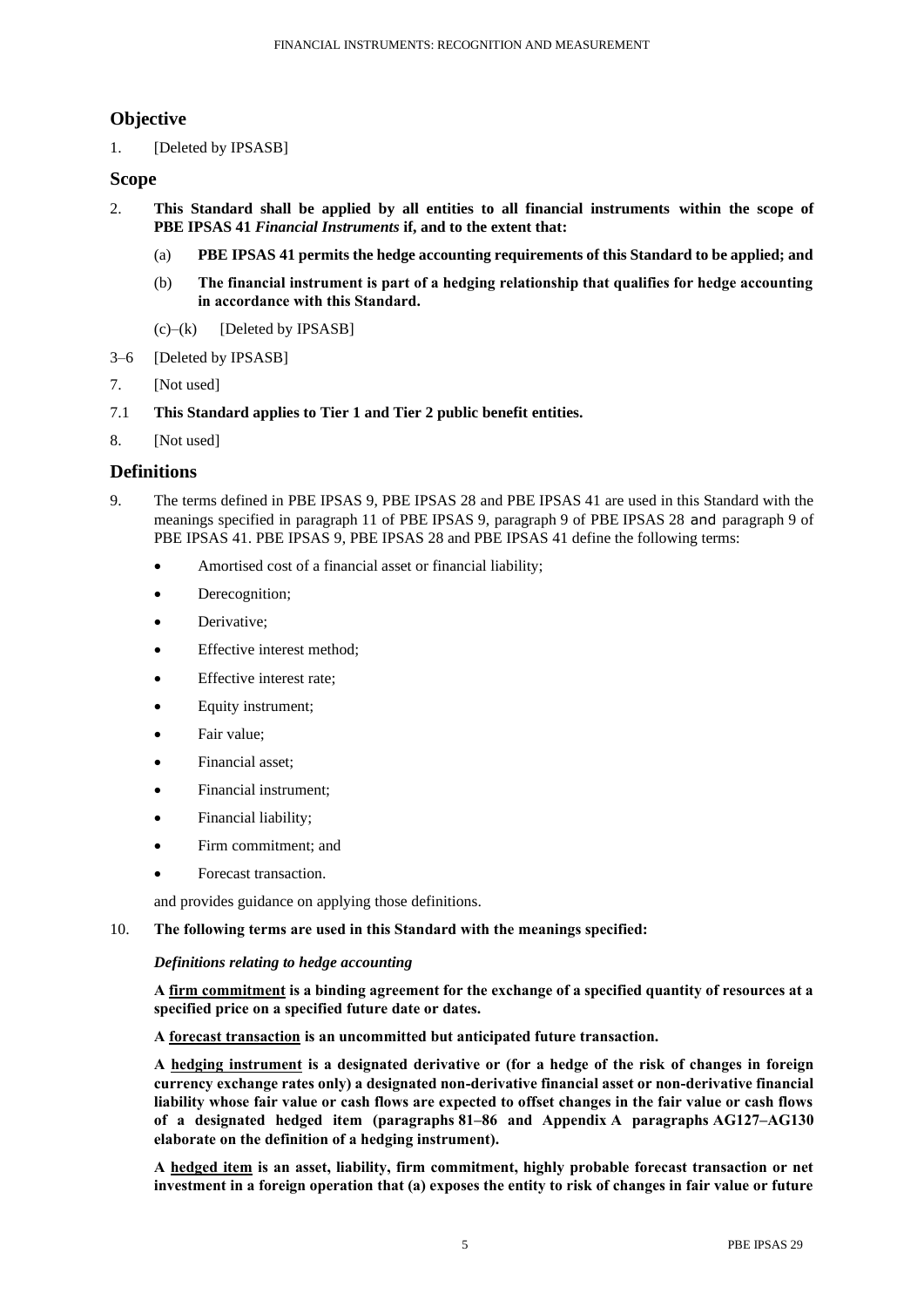**cash flows and (b) is designated as being hedged (paragraphs 87–94 and Appendix A paragraphs AG131–AG141 elaborate on the definition of hedged items).**

**Hedge effectiveness is the degree to which changes in the fair value or cash flows of the hedged item that are attributable to a hedged risk are offset by changes in the fair value or cash flows of the hedging instrument (see Appendix A paragraphs AG145–AG156).**

**Terms defined in other PBE Standards are used in this Standard with the same meaning as in those Standards, and are reproduced in the Glossary of Defined Terms published separately.** 

11–79 [Deleted by IPSASB]

# **Hedging**

80. **If an entity applies PBE IPSAS 41 and has not chosen as its accounting policy to continue to apply the hedge accounting requirements of this Standard (see paragraph 179 of PBE IPSAS 41), it shall apply the hedge accounting requirements in paragraphs 113–155 of PBE IPSAS 41. However, for a fair value hedge of the interest rate exposure of a portion of a portfolio of financial assets or financial liabilities, an entity may, in accordance with paragraph 115 of PBE IPSAS 41, apply the hedge accounting requirements in this Standard instead of those in PBE IPSAS 41. In that case the entity must also apply the specific requirements for fair value hedge accounting for a portfolio hedge of interest rate risk (see paragraphs 91, 100 and AG157–AG175).**

## **Hedging Instruments**

#### *Qualifying Instruments*

- 81. This Standard does not restrict the circumstances in which a derivative may be designated as a hedging instrument provided the conditions in paragraph 98 are met, except for some written options (see Appendix A paragraph AG127). However, a non-derivative financial asset or non-derivative financial liability may be designated as a hedging instrument only for a hedge of a foreign currency risk.
- 82. For hedge accounting purposes, only instruments that involve a party external to the reporting entity (i.e., external to the economic entity or individual entity that is being reported on) can be designated as hedging instruments. Although individual entities within an economic entity or divisions within an entity may enter into hedging transactions with other entities within the economic entity or divisions within the entity, any such transactions within the economic entity are eliminated on consolidation. Therefore, such hedging transactions do not qualify for hedge accounting in the consolidated financial statements of the economic entity. However, they may qualify for hedge accounting in the individual or separate financial statements of individual entities within the economic entity provided that they are external to the individual entity that is being reported on.

## *Designation of Hedging Instruments*

- 83. There is normally a single fair value measure for a hedging instrument in its entirety, and the factors that cause changes in fair value are co-dependent. Thus, a hedging relationship is designated by an entity for a hedging instrument in its entirety. The only exceptions permitted are:
	- (a) Separating the intrinsic value and time value of an option contract and designating as the hedging instrument only the change in intrinsic value of an option and excluding change in its time value; and
	- (b) Separating the interest element and the spot price of a forward contract.

These exceptions are permitted because the intrinsic value of the option and the premium on the forward can generally be measured separately. A dynamic hedging strategy that assesses both the intrinsic value and time value of an option contract can qualify for hedge accounting.

- 84. A proportion of the entire hedging instrument, such as 50 percent of the notional amount, may be designated as the hedging instrument in a hedging relationship. However, a hedging relationship may not be designated for only a portion of the time period during which a hedging instrument remains outstanding.
- 85. A single hedging instrument may be designated as a hedge of more than one type of risk provided that (a) the risks hedged can be identified clearly; (b) the effectiveness of the hedge can be demonstrated; and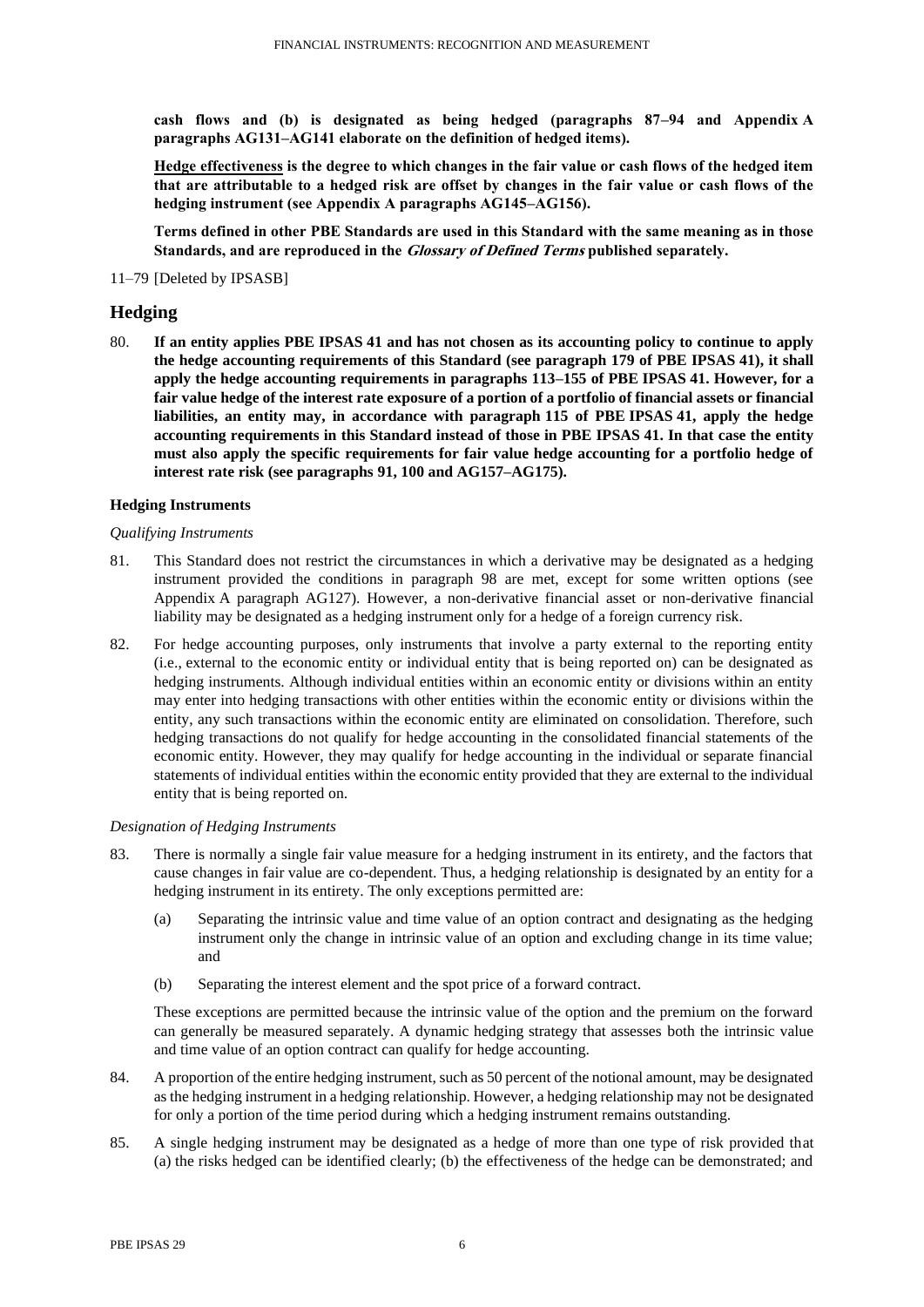(c) it is possible to ensure that there is specific designation of the hedging instrument and different risk positions.

86. Two or more derivatives, or proportions of them (or, in the case of a hedge of currency risk, two or more non-derivatives or proportions of them, or a combination of derivatives and non-derivatives or proportions of them), may be viewed in combination and jointly designated as the hedging instrument, including when the risk(s) arising from some derivatives offset(s) those arising from others. However, an interest rate collar or other derivative instrument that combines a written option and a purchased option does not qualify as a hedging instrument if it is, in effect, a net written option (for which a net premium is received). Similarly, two or more instruments (or proportions of them) may be designated as the hedging instrument only if none of them is a written option or a net written option.

## **Hedged Items**

#### *Qualifying Items*

- 87. A hedged item can be a recognised asset or liability, an unrecognised firm commitment, a highly probable forecast transaction or a net investment in a foreign operation. The hedged item can be (a) a single asset, liability, firm commitment, highly probable forecast transaction or net investment in a foreign operation, (b) a group of assets, liabilities, firm commitments, highly probable forecast transactions or net investments in foreign operations with similar risk characteristics, or (c) in a portfolio hedge of interest rate risk only, a portion of the portfolio of financial assets or financial liabilities that share the risk being hedged.
- 88. [Deleted by IPSASB]
- 89. For hedge accounting purposes, only assets, liabilities, firm commitments or highly probable forecast transactions that involve a party external to the entity can be designated as hedged items. It follows that hedge accounting can be applied to transactions between entities in the same economic entity only in the individual or separate financial statements of those entities and not in the consolidated financial statements of the economic entity except for the consolidated financial statements of an investment entity, as defined in PBE IPSAS 35, where transactions between an investment entity and its controlled entities measured at fair value through surplus or deficit will not be eliminated in the consolidated financial statements. As an exception, the foreign currency risk of monetary item within an economic entity (e.g., a payable/receivable between two controlled entities) may qualify as a hedged item in the consolidated financial statements if it results in an exposure to foreign exchange rate gains or losses that are not fully eliminated on consolidation in accordance with PBE IPSAS 4 *The Effects of Changes in Foreign Exchange Rates*. In accordance with PBE IPSAS 4, foreign exchange rate gains and losses on monetary items within an economic entity are not fully eliminated on consolidation when the monetary item is transacted between two entities within the economic entity that have different functional currencies. In addition, the foreign currency risk of a highly probable forecast transaction within the economic entity may qualify as a hedged item in consolidated financial statements provided that the transaction is denominated in a currency other than the functional currency of the entity entering into that transaction and the foreign currency risk will affect consolidated surplus or deficit.

#### *Designation of Financial Items as Hedged Items*

- 90. If the hedged item is a financial asset or financial liability, it may be a hedged item with respect to the risks associated with only a portion of its cash flows or fair value (such as one or more selected contractual cash flows or portions of them or a percentage of the fair value) provided that effectiveness can be measured. For example, an identifiable and separately measurable portion of the interest rate exposure of an interestbearing asset or interest-bearing liability may be designated as the hedged risk (such as a risk-free interest rate or benchmark interest rate component of the total interest rate exposure of a hedged financial instrument).
- 91. In a fair value hedge of the interest rate exposure of a portfolio of financial assets or financial liabilities (and only in such a hedge), the portion hedged may be designated in terms of an amount of a currency (e.g., an amount of dollars, euro, pounds or rand) rather than as individual assets (or liabilities). Although the portfolio may, for risk management purposes, include assets and liabilities, the amount designated is an amount of assets or an amount of liabilities. Designation of a net amount including assets and liabilities is not permitted. The entity may hedge a portion of the interest rate risk associated with this designated amount. For example, in the case of a hedge of a portfolio containing prepayable assets, the entity may hedge the change in fair value that is attributable to a change in the hedged interest rate on the basis of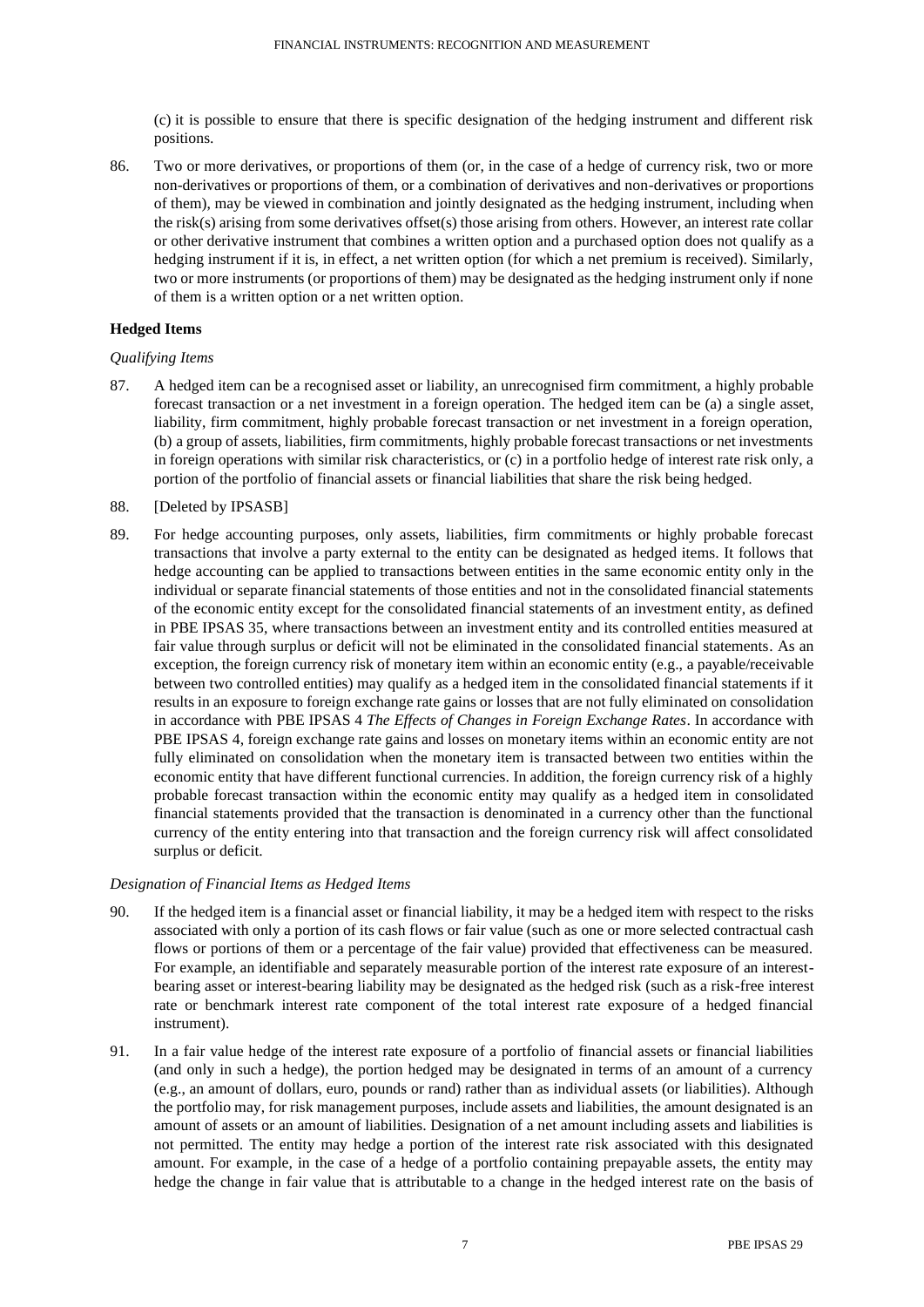expected, rather than contractual, repricing dates. When the portion hedged is based on expected repricing dates, the effect that changes in the hedged interest rate have on those expected repricing dates shall be included when determining the change in the fair value of the hedged item. Consequently, if a portfolio that contains prepayable items is hedged with a non-prepayable derivative, ineffectiveness arises if the dates on which items in the hedged portfolio are expected to prepay are revised, or actual prepayment dates differ from those expected.

#### *Designation of Non-Financial Items as Hedged Items*

92. **If the hedged item is a non-financial asset or non-financial liability, it shall be designated as a hedged item (a) for foreign currency risks, or (b) in its entirety for all risks, because of the difficulty of isolating and measuring the appropriate portion of the cash flows or fair value changes attributable to specific risks other than foreign currency risks.**

#### *Designation of Groups of Items as Hedged Items*

- 93. Similar assets or similar liabilities shall be aggregated and hedged as a group only if the individual assets or individual liabilities in the group share the risk exposure that is designated as being hedged. Furthermore, the change in fair value attributable to the hedged risk for each individual item in the group shall be expected to be approximately proportional to the overall change in fair value attributable to the hedged risk of the group of items.
- 94. Because an entity assesses hedge effectiveness by comparing the change in the fair value or cash flow of a hedging instrument (or group of similar hedging instruments) and a hedged item (or group of similar hedged items), comparing a hedging instrument with an overall net position (e.g., the net of all fixed rate assets and fixed rate liabilities with similar maturities), rather than with a specific hedged item, does not qualify for hedge accounting.

#### **Hedge Accounting**

- 95. Hedge accounting recognises the offsetting effects on surplus or deficit of changes in the fair values of the hedging instrument and the hedged item.
- 96. **Hedging relationships are of three types:**
	- (a) **Fair value hedge: a hedge of the exposure to changes in fair value of a recognised asset or liability or an unrecognised firm commitment, or an identified portion of such an asset, liability or firm commitment, that is attributable to a particular risk and could affect surplus or deficit.**
	- (b) **Cash flow hedge: a hedge of the exposure to variability in cash flows that (i) is attributable to a particular risk associated with a recognised asset or liability (such as all or some future interest payments on variable rate debt) or a highly probable forecast transaction and (ii) could affect surplus or deficit.**
	- (c) **Hedge of a net investment in a foreign operation as defined in PBE IPSAS 4.**
- 97. A hedge of the foreign currency risk of a firm commitment may be accounted for as a fair value hedge or as a cash flow hedge.
- 98. **A hedging relationship qualifies for hedge accounting under paragraphs 99–113 if, and only if, all of the following conditions are met.**
	- (a) **At the inception of the hedge there is formal designation and documentation of the hedging relationship and the entity's risk management objective and strategy for undertaking the hedge. That documentation shall include identification of the hedging instrument, the hedged item or transaction, the nature of the risk being hedged and how the entity will assess the hedging instrument's effectiveness in offsetting the exposure to changes in the hedged item's fair value or cash flows attributable to the hedged risk.**
	- (b) **The hedge is expected to be highly effective (see Appendix A paragraphs AG145–AG156) in achieving offsetting changes in fair value or cash flows attributable to the hedged risk, consistently with the originally documented risk management strategy for that particular hedging relationship.**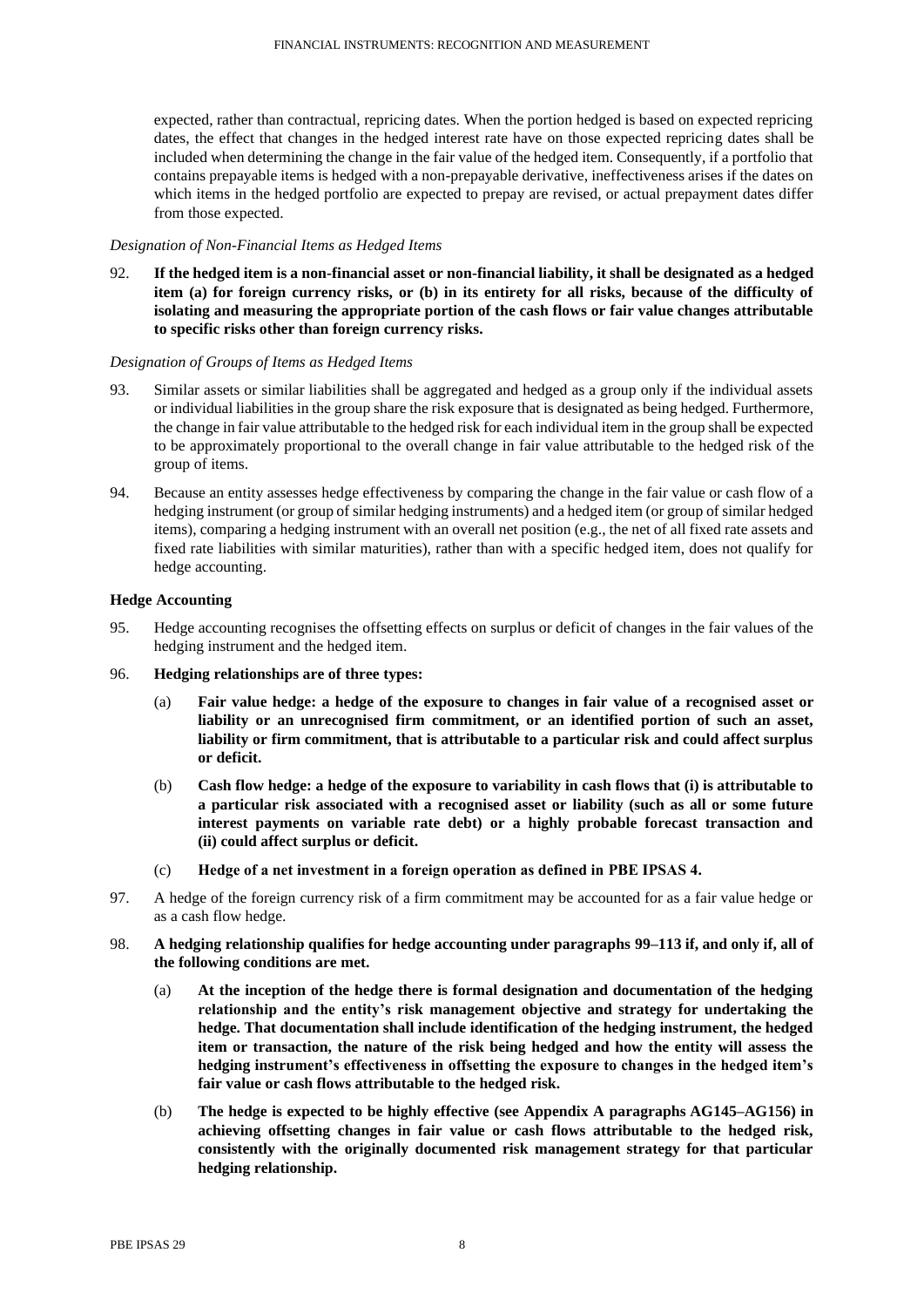- (c) **For cash flow hedges, a forecast transaction that is the subject of the hedge must be highly probable and must present an exposure to variations in cash flows that could ultimately affect surplus or deficit.**
- (d) **The effectiveness of the hedge can be reliably measured, i.e., the fair value or cash flows of the hedged item that are attributable to the hedged risk and the fair value of the hedging instrument can be reliably measured.**
- (e) **The hedge is assessed on an ongoing basis and determined actually to have been highly effective throughout the financial reporting periods for which the hedge was designated.**

#### *Fair Value Hedges*

- 99. **If a fair value hedge meets the conditions in paragraph 98 during the period, it shall be accounted for as follows:**
	- (a) **The gain or loss from remeasuring the hedging instrument at fair value (for a derivative hedging instrument) or the foreign currency component of its carrying amount measured in accordance with PBE IPSAS 4 (for a non-derivative hedging instrument) shall be recognised in surplus or deficit; and**
	- (b) **The gain or loss on the hedged item attributable to the hedged risk shall adjust the carrying amount of the hedged item and be recognised in surplus or deficit. This applies if the hedged item is otherwise measured at cost. Recognition of the gain or loss attributable to the hedged risk in surplus or deficit applies if the hedged item is a financial asset measured at fair value through other comprehensive revenue and expense in accordance with paragraph 41 of PBE IPSAS 41.**
- 100. For a fair value hedge of the interest rate exposure of a portion of a portfolio of financial assets or financial liabilities (and only in such a hedge), the requirement in paragraph 99(b) may be met by presenting the gain or loss attributable to the hedged item either:
	- (a) In a single separate line item within assets, for those repricing time periods for which the hedged item is an asset; or
	- (b) In a single separate line item within liabilities, for those repricing time periods for which the hedged item is a liability.

The separate line items referred to in (a) and (b) above shall be presented next to financial assets or financial liabilities. Amounts included in these line items shall be removed from the statement of financial position when the assets or liabilities to which they relate are derecognised.

- 101. If only particular risks attributable to a hedged item are hedged, recognised changes in the fair value of the hedged item unrelated to the hedged risk are recognised as set out in paragraph 101 of PBE IPSAS 41.
- 102. **An entity shall discontinue prospectively the hedge accounting specified in paragraph 99 if:**
	- (a) **The hedging instrument expires or is sold, terminated or exercised. For this purpose, the replacement or rollover of a hedging instrument into another hedging instrument is not an expiration or termination if such replacement or rollover is part of the entity's documented hedging strategy. Additionally, for this purpose there is not an expiration or termination of the hedging instrument if:**
		- (i) **As a consequence of laws or regulations or the introduction of laws or regulations, the parties to the hedging instrument agree that one or more clearing counterparties replace their original counterparty to become the new counterparty to each of the parties. For this purpose, a clearing counterparty is a central counterparty (sometimes called a 'clearing organisation' or 'clearing agency') or an entity or entities, for example, a clearing member of a clearing organisation or a client of a clearing member of a clearing organisation, that are acting as counterparty in order to effect clearing by a central counterparty. However, when the parties to the hedging instrument replace their original counterparties with different counterparties this paragraph shall apply only if each of those parties effects clearing with the same central counterparty.**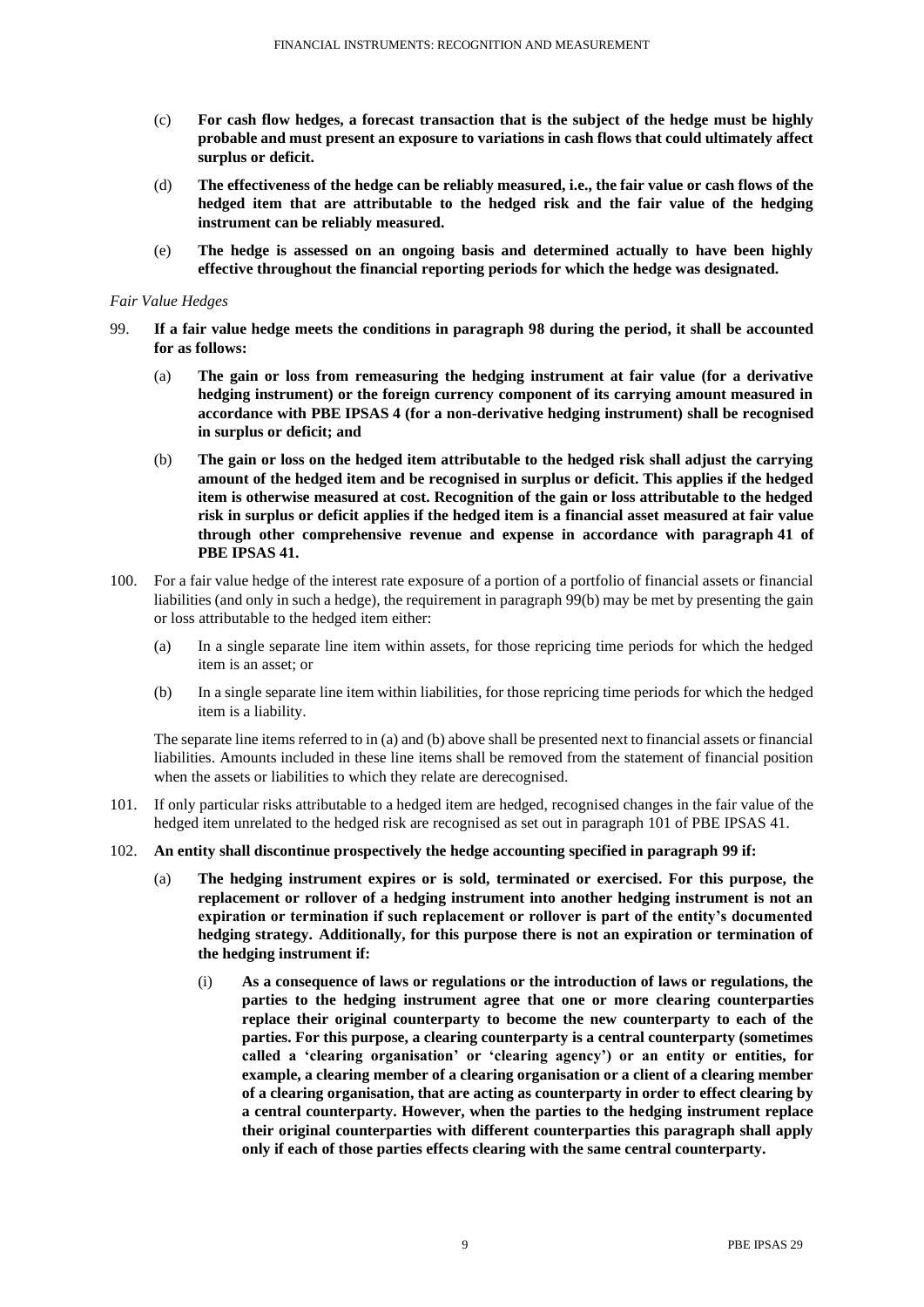- (ii) **Other changes, if any, to the hedging instrument are limited to those that are necessary to effect such a replacement of the counterparty. Such changes are limited to those that are consistent with the terms that would be expected if the hedging instrument were originally cleared with the clearing counterparty. These changes include changes in the collateral requirements, rights to offset receivables and payables balances, and charges levied.**
- (b) **The hedge no longer meets the criteria for hedge accounting in paragraph 98; or**
- (c) **The entity revokes the designation.**
- 103. **Any adjustment arising from paragraph 99(b) to the carrying amount of a hedged financial instrument for which the effective interest method is used (or, in the case of a portfolio hedge of interest rate risk, to the separate line item in the statement of financial position described in paragraph 100) shall be amortised to surplus or deficit. Amortisation may begin as soon as an adjustment exists and shall begin no later than when the hedged item ceases to be adjusted for changes in its fair value attributable to the risk being hedged. The adjustment is based on a recalculated effective interest rate at the date amortisation begins. However, if, in the case of a fair value hedge of the interest rate exposure of a portfolio of financial assets or financial liabilities (and only in such a hedge), amortising using a recalculated effective interest rate is not practicable, the adjustment shall be amortised using a straight-line method. The adjustment shall be amortised fully by maturity of the financial instrument or, in the case of a portfolio hedge of interest rate risk, by expiry of the relevant repricing time period.**
- 104. When an unrecognised firm commitment is designated as a hedged item, the subsequent cumulative change in the fair value of the firm commitment attributable to the hedged risk is recognised as an asset or liability with a corresponding gain or loss recognised in surplus or deficit (see paragraph 99(b)). The changes in the fair value of the hedging instrument are also recognised in surplus or deficit.
- 105. When an entity enters into a firm commitment to acquire an asset or assume a liability that is a hedged item in a fair value hedge, the initial carrying amount of the asset or liability that results from the entity meeting the firm commitment is adjusted to include the cumulative change in the fair value of the firm commitment attributable to the hedged risk that was recognised in the statement of financial position.

## *Cash Flow Hedges*

- 106. **If a cash flow hedge meets the conditions in paragraph 98 during the period, it shall be accounted for as follows:**
	- (a) **The portion of the gain or loss on the hedging instrument that is determined to be an effective hedge (see paragraph 98) shall be recognised in other comprehensive revenue and expense; and**
	- (b) **The ineffective portion of the gain or loss on the hedging instrument shall be recognised in surplus or deficit.**
- 107. More specifically, a cash flow hedge is accounted for as follows:
	- (a) The separate component of net assets/equity associated with the hedged item is adjusted to the lesser of the following (in absolute amounts):
		- (i) The cumulative gain or loss on the hedging instrument from inception of the hedge; and
		- (ii) The cumulative change in fair value (present value) of the expected future cash flows on the hedged item from inception of the hedge;
	- (b) Any remaining gain or loss on the hedging instrument or designated component of it (that is not an effective hedge) is recognised in surplus or deficit; and
	- (c) If an entity's documented risk management strategy for a particular hedging relationship excludes from the assessment of hedge effectiveness a specific component of the gain or loss or related cash flows on the hedging instrument (see paragraphs 83, 84, and 98(a)), that excluded component of gain or loss is recognised in accordance with paragraph 101 of PBE IPSAS 41.
- 108. **If a hedge of a forecast transaction subsequently results in the recognition of a financial asset or a financial liability, the associated gains or losses that were recognised in other comprehensive revenue**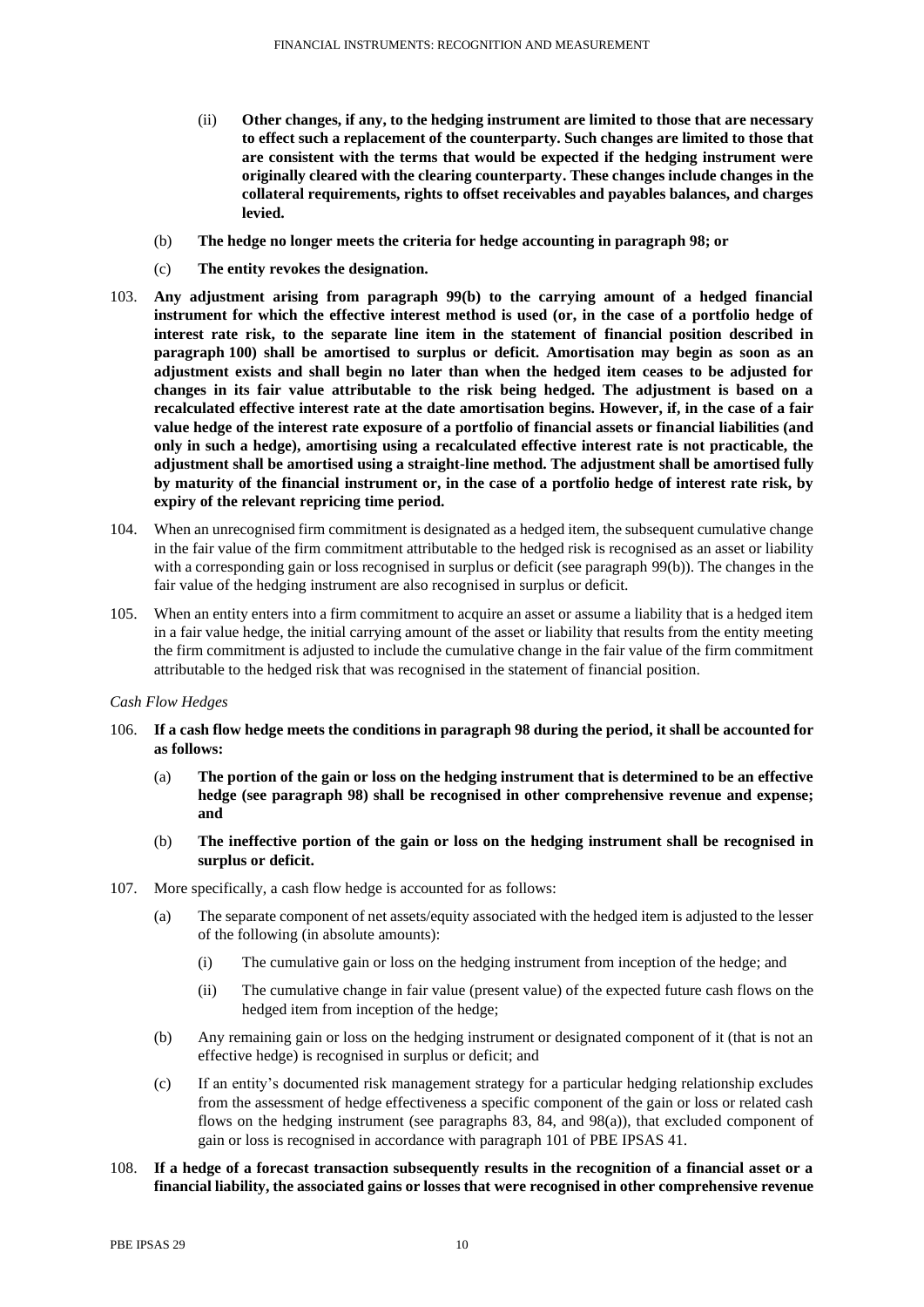**and expense in accordance with paragraph 106 shall be reclassified from net assets/equity to surplus or deficit as a reclassification adjustment in the same period or periods during which the hedged forecast cash flows affects surplus or deficit (such as in the periods that interest revenue or interest expense is recognised). However, if an entity expects that all or a portion of a loss recognised in other comprehensive revenue and expense will not be recovered in one or more future periods, it shall reclassify into surplus or deficit as a reclassification adjustment the amount that is not expected to be recovered.**

- 109. **If a hedge of a forecast transaction subsequently results in the recognition of a non-financial asset or a non-financial liability, or a forecast transaction for a non-financial asset or non-financial liability becomes a firm commitment for which fair value hedge accounting is applied, then the entity shall adopt (a) or (b) below:**
	- (a) **It reclassifies the associated gains and losses that were recognised in other comprehensive revenue and expense in accordance with paragraph 106 into surplus or deficit as a reclassification adjustment in the same period or periods during which the asset acquired or liability assumed affects surplus or deficit (such as in the periods that depreciation or inventories are recognised as an expense). However, if an entity expects that all or a portion of a loss recognised in other comprehensive revenue and expense will not be recovered in one or more future periods, it shall reclassify from net assets/equity into surplus or deficit as a reclassification adjustment the amount that is not expected to be recovered.**
	- (b) **It removes the associated gains and losses that were recognised in other comprehensive revenue and expense in accordance with paragraph 106, and includes them in the initial cost or other carrying amount of the asset or liability.**
- 110. **An entity shall adopt either (a) or (b) in paragraph 109 as its accounting policy and shall apply it consistently to all hedges to which paragraph 109 relates.**
- 111. **For cash flow hedges other than those covered by paragraphs 108 and 109, amounts that had been recognised in other comprehensive revenue and expense shall be reclassified from net assets/equity to surplus or deficit as a reclassification adjustment in the same period or periods during which the hedged forecast cash flows affects surplus or deficit (e.g., when a forecast sale occurs).**
- 112. **In any of the following circumstances an entity shall discontinue prospectively the hedge accounting specified in paragraphs 106–111:**
	- (a) **The hedging instrument expires or is sold, terminated or exercised. In this case, the cumulative gain or loss on the hedging instrument that has been recognised in other comprehensive revenue and expense from the period when the hedge was effective (see paragraph 106(a)) shall remain separately in net assets/equity until the forecast transaction occurs. When the transaction occurs, paragraph 108, 109 or 111 applies. For the purpose of this subparagraph, the replacement or rollover of a hedging instrument into another hedging instrument is not an expiration or termination if such replacement or rollover is part of the entity's documented hedging strategy. Additionally, for the purpose of this subparagraph there is not an expiration or termination of the hedging instrument if:** 
		- (i) **As a consequence of laws or regulations or the introduction of laws or regulations, the parties to the hedging instrument agree that one or more clearing counterparties replace their original counterparty to become the new counterparty to each of the parties. For this purpose, a clearing counterparty is a central counterparty (sometimes called a 'clearing organisation' or 'clearing agency') or an entity or entities, for example, a clearing member of a clearing organisation or a client of a clearing member of a clearing organisation, that are acting as counterparty in order to effect clearing by a central counterparty. However, when the parties to the hedging instrument replace their original counterparties with different counterparties this paragraph shall apply only if each of those parties effects clearing with the same central counterparty.**
		- (ii) **Other changes, if any, to the hedging instrument are limited to those that are necessary to effect such a replacement of the counterparty. Such changes are limited to those that are consistent with the terms that would be expected if the hedging instrument were originally cleared with the clearing counterparty. These changes include changes in the**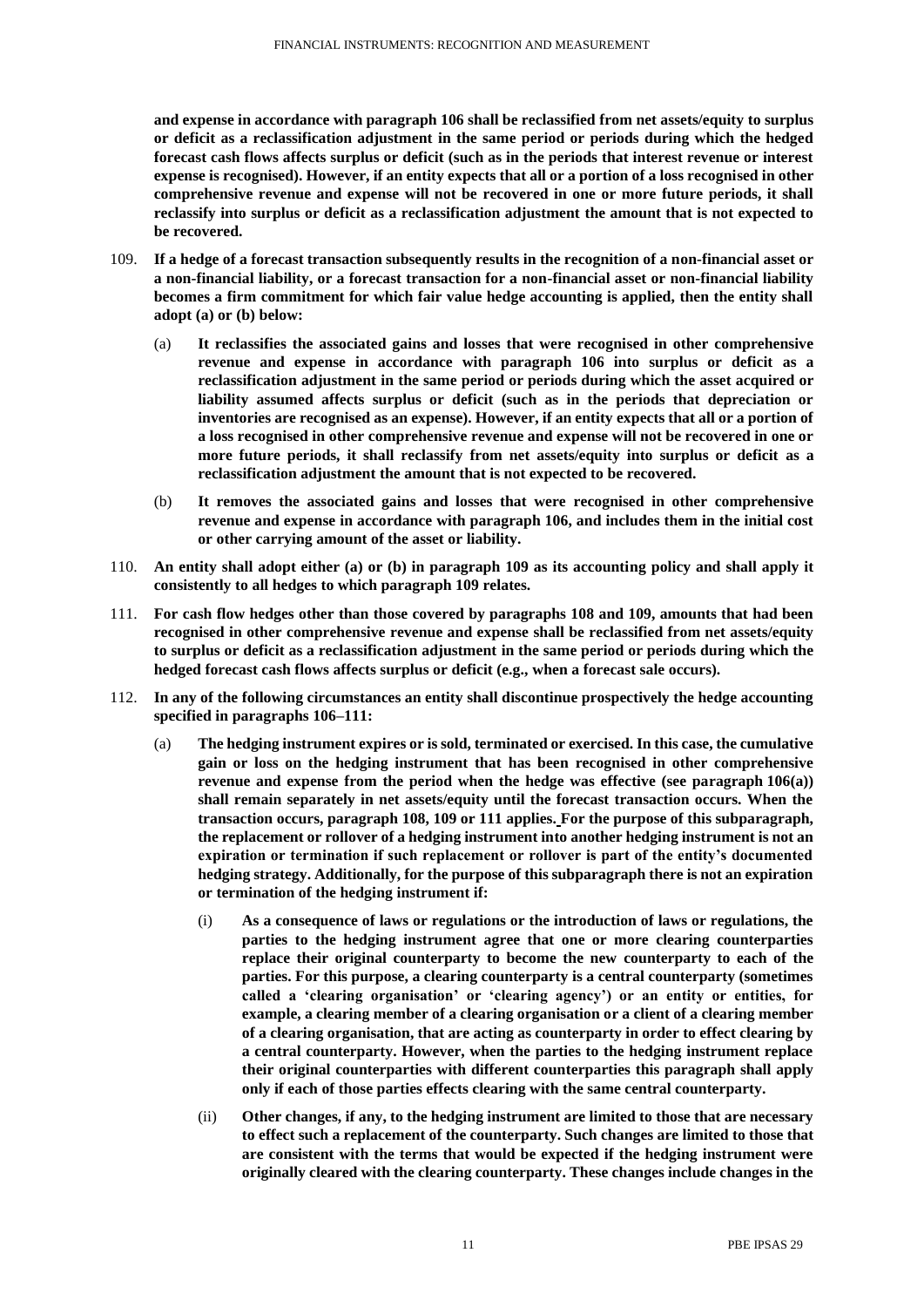**collateral requirements, rights to offset receivables and payables balances, and charges levied.**

- (b) **The hedge no longer meets the criteria for hedge accounting in paragraph 98. In this case, the cumulative gain or loss on the hedging instrument that that has been recognised in other comprehensive revenue and expense from the period when the hedge was effective (see paragraph 106(a)) shall remain separately recognised in net assets/equity until the forecast transaction occurs. When the transaction occurs, paragraph 108, 109 or 111 applies.**
- (c) **The forecast transaction is no longer expected to occur, in which case any related cumulative gain or loss on the hedging instrument that has been recognised in other comprehensive revenue and expense from the period when the hedge was effective (see paragraph 106(a)) shall be reclassified from net assets/equity to surplus or deficit as a reclassification adjustment. A forecast transaction that is no longer highly probable (see paragraph 98(c)) may still be expected to occur.**
- (d) **The entity revokes the designation. For hedges of a forecast transaction, the cumulative gain or loss on the hedging instrument that has been recognised in other comprehensive revenue and expense from the period when the hedge was effective (see paragraph 106(a)) shall remain separately recognised in net assets/equity until the forecast transaction occurs or is no longer expected to occur. When the transaction occurs, paragraph 108, 109 or 111 applies. If the transaction is no longer expected to occur, the cumulative gain or loss that had been recognised directly in other comprehensive revenue and expense shall be reclassified from net assets/equity to surplus or deficit as a reclassification adjustment.**

#### *Hedges of a Net Investment*

- 113. **Hedges of a net investment in a foreign operation, including a hedge of a monetary item that is accounted for as part of the net investment (see PBE IPSAS 4), shall be accounted for similarly to cash flow hedges:**
	- (a) **The portion of the gain or loss on the hedging instrument that is determined to be an effective hedge (see paragraph 98) shall be recognised in other comprehensive revenue and expense (see PBE IPSAS 1); and**
	- (b) **The ineffective portion shall be recognised in surplus or deficit.**

**The gain or loss on the hedging instrument relating to the effective portion of the hedge that has been recognised in other comprehensive revenue and expense shall be reclassified from net assets/equity to surplus or deficit as a reclassification adjustment in accordance with paragraphs 56–57 of PBE IPSAS 4 on disposal or partial disposal of the foreign operation.** 

## **Temporary Exceptions from Applying Specific Hedge Accounting Requirements**

- 113A An entity shall apply paragraphs 113D–113N and 113G to all hedging relationships directly affected by interest rate benchmark reform. These paragraphs apply only to such hedging relationships. A hedging relationship is directly affected by interest rate benchmark reform only if the reform gives rise to uncertainties about:
	- (a) The interest rate benchmark (contractually or non-contractually specified) designated as a hedged risk; and/or
	- (b) The timing or the amount of interest rate benchmark-based cash flows of the hedged item or of the hedging instrument.
- 113B For the purpose of applying paragraphs 113D–113N, the term 'interest rate benchmark reform' refers to the market-wide reform of an interest rate benchmark, including the replacement of an interest rate benchmark with an alternative benchmark rate such as that resulting from the recommendations set out in the Financial Stability Board's July 2014 report 'Reforming Major Interest Rate Benchmarks'.<sup>1</sup>

<sup>1</sup> The report, 'Reforming Major Interest Rate Benchmarks', is available at http://www.fsb.org/wp-content/uploads/r\_140722.pdf.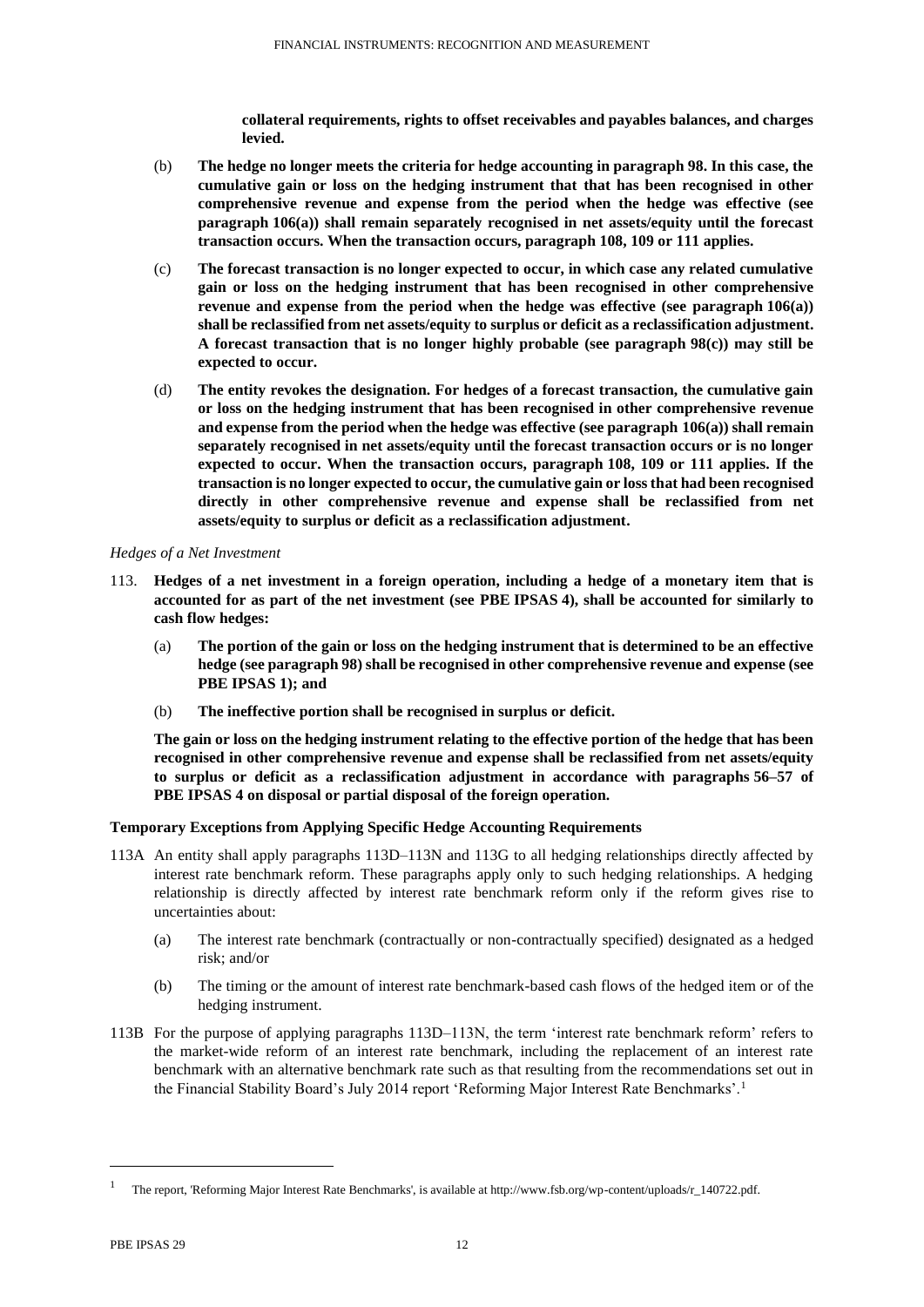113C Paragraphs 113D–113N provide exceptions only to the requirements specified in these paragraphs. An entity shall continue to apply all other hedge accounting requirements to hedging relationships directly affected by interest rate benchmark reform.

#### *Highly Probable Requirement for Cash Flow Hedges*

113D For the purpose of applying the requirement in paragraph 98(c) that a forecast transaction must be highly probable, an entity shall assume that the interest rate benchmark on which the hedged cash flows (contractually or non-contractually specified) are based is not altered as a result of interest rate benchmark reform.

#### *Reclassifying the Cumulative Gain or Loss Recognised in Other Comprehensive Revenue and Expense*

113E For the purpose of applying the requirement in paragraph 112(c) in order to determine whether the forecast transaction is no longer expected to occur, an entity shall assume that the interest rate benchmark on which the hedged cash flows (contractually or non-contractually specified) are based is not altered as a result of interest rate benchmark reform.

#### *Effectiveness Assessment*

- 113F For the purpose of applying the requirements in paragraphs 98(b) and AG145(a), an entity shall assume that the interest rate benchmark on which the hedged cash flows and/or the hedged risk (contractually or non-contractually specified) are based, or the interest rate benchmark on which the cash flows of the hedging instrument are based, is not altered as a result of interest rate benchmark reform.
- 113G For the purpose of applying the requirement in paragraph 98(e), an entity is not required to discontinue a hedging relationship because the actual results of the hedge do not meet the requirements in paragraph AG145(b). For the avoidance of doubt, an entity shall apply the other conditions in paragraph 98, including the prospective assessment in paragraph 98(b), to assess whether the hedging relationship must be discontinued.

#### *Designating Financial Items as Hedged Items*

- 113H Unless paragraph 113I applies, for a hedge of a non-contractually specified benchmark portion of interest rate risk, an entity shall apply the requirement in paragraphs 90 and AG139—that the designated portion shall be separately identifiable—only at the inception of the hedging relationship.
- 113I When an entity, consistent with its hedge documentation, frequently resets (ie discontinues and restarts) a hedging relationship because both the hedging instrument and the hedged item frequently change (ie the entity uses a dynamic process in which both the hedged items and the hedging instruments used to manage that exposure do not remain the same for long), the entity shall apply the requirement in paragraphs 90 and AG139—that the designated portion is separately identifiable—only when it initially designates a hedged item in that hedging relationship. A hedged item that has been assessed at the time of its initial designation in the hedging relationship, whether it was at the time of the hedge inception or subsequently, is not reassessed at any subsequent redesignation in the same hedging relationship.

#### *End of Application*

- 113J An entity shall prospectively cease applying paragraph 113D to a hedged item at the earlier of:
	- (a) When the uncertainty arising from interest rate benchmark reform is no longer present with respect to the timing and the amount of the interest rate benchmark-based cash flows of the hedged item; and
	- (b) When the hedging relationship that the hedged item is part of is discontinued.
- 113K An entity shall prospectively cease applying paragraph 113E at the earlier of:
	- (a) When the uncertainty arising from interest rate benchmark reform is no longer present with respect to the timing and the amount of the interest rate benchmark-based future cash flows of the hedged item; and
	- (b) When the entire cumulative gain or loss recognised in other comprehensive revenue and expense with respect to that discontinued hedging relationship has been reclassified to surplus or deficit.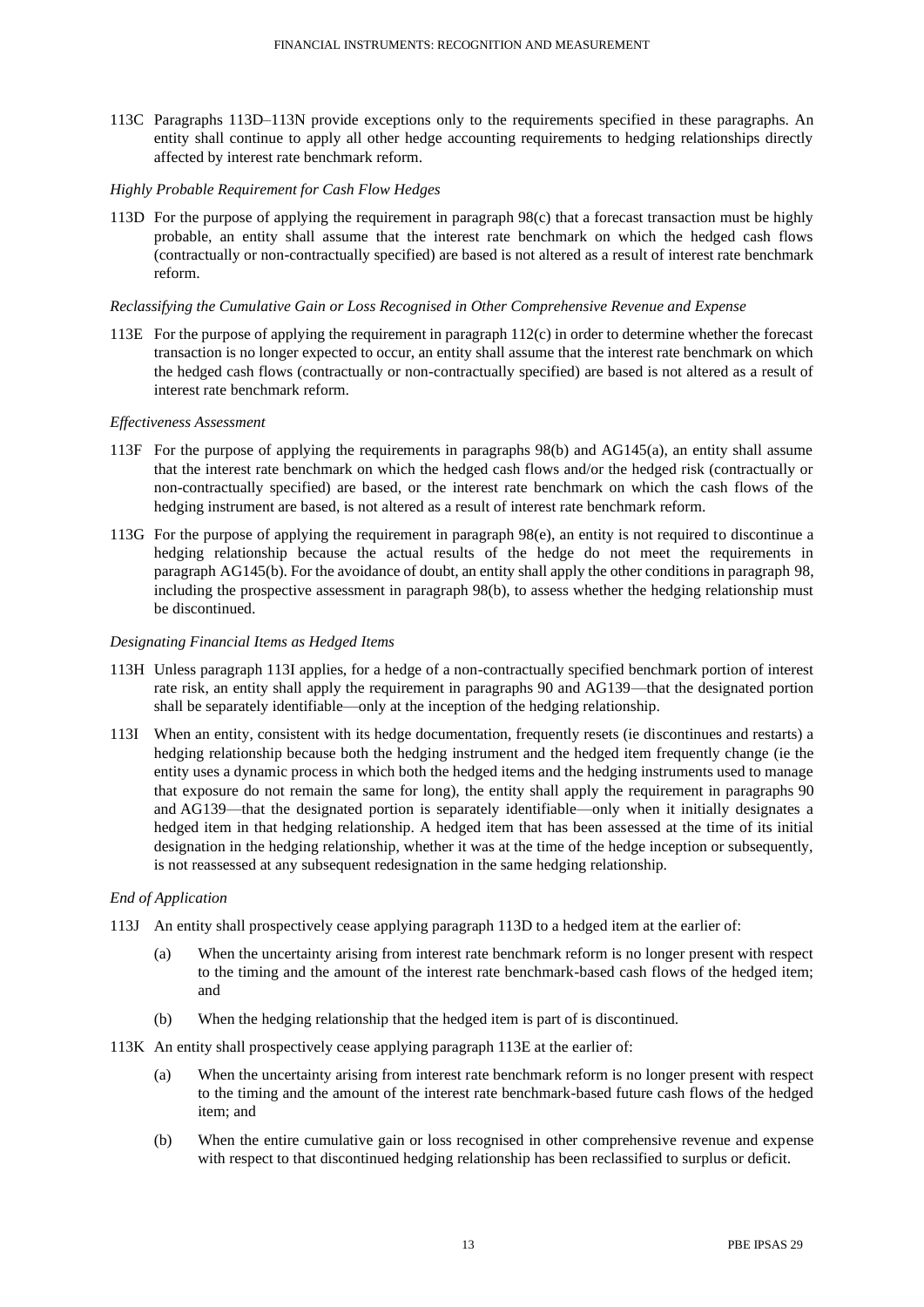- 113L An entity shall prospectively cease applying paragraph 113F:
	- (a) To a hedged item, when the uncertainty arising from interest rate benchmark reform is no longer present with respect to the hedged risk or the timing and the amount of the interest rate benchmarkbased cash flows of the hedged item; and
	- (b) To a hedging instrument, when the uncertainty arising from interest rate benchmark reform is no longer present with respect to the timing and the amount of the interest rate benchmark-based cash flows of the hedging instrument.

If the hedging relationship that the hedged item and the hedging instrument are part of is discontinued earlier than the date specified in paragraph 113L(a) or the date specified in paragraph 113L(b), the entity shall prospectively cease applying paragraph 113F to that hedging relationship at the date of discontinuation.

- 113M An entity shall prospectively cease applying paragraph 113G to a hedging relationship at the earlier of:
	- (a) When the uncertainty arising from interest rate benchmark reform is no longer present with respect to the hedged risk and the timing and the amount of the interest rate benchmark-based cash flows of the hedged item and of the hedging instrument; and
	- (b) When the hedging relationship to which the exception is applied is discontinued.
- 113N When designating a group of items as the hedged item, or a combination of financial instruments as the hedging instrument, an entity shall prospectively cease applying paragraphs 113D–113G to an individual item or financial instrument in accordance with paragraphs 113J, 113K, 113L, or 113M, as relevant, when the uncertainty arising from interest rate benchmark reform is no longer present with respect to the hedged risk and/or the timing and the amount of the interest rate benchmark-based cash flows of that item or financial instrument.
- 113O An entity shall prospectively cease applying paragraphs 113H and 113I at the earlier of:
	- (a) When changes required by interest rate benchmark reform are made to the non-contractually specified risk portion applying paragraph 113P; or
	- (b) When the hedging relationship in which the non-contractually specified risk portion is designated is discontinued.

## **Additional Temporary Exceptions Arising from Interest Rate Benchmark Reform**

*Hedge Accounting* 

- 113P As and when the requirements in paragraphs 113D–113I cease to apply to a hedging relationship (see paragraphs 113J–113O), an entity shall amend the formal designation of that hedging relationship as previously documented to reflect the changes required by interest rate benchmark reform, i.e., the changes are consistent with the requirements in paragraphs 72.2–72.4 of PBE IPSAS 41. In this context, the hedge designation shall be amended only to make one or more of these changes;
	- (a) Designating an alternative benchmark rate (contractually or non-contractually specified) as a hedged risk;
	- (b) Amending the description of the hedged item, including the description of the designated portion of the cash flows or fair value being hedged;
	- (c) Amending the description of the hedging instrument; or
	- (d) Amending the description of how the entity will assess hedge effectiveness.
- 113Q An entity also shall apply the requirement in paragraph 113P(c) if these three conditions are met:
	- (a) The entity makes a change required by interest rate benchmark reform using an approach other than changing the basis for determining the contractual cash flows of the hedging instrument (as described in paragraph 72.2 of PBE IPSAS 41);
	- (b) The original hedging instrument is not derecognised; and
	- (c) The chosen approach is economically equivalent to changing the basis for determining the contractual cash flows of the original hedging instrument (as described in paragraphs 72.3 and 72.4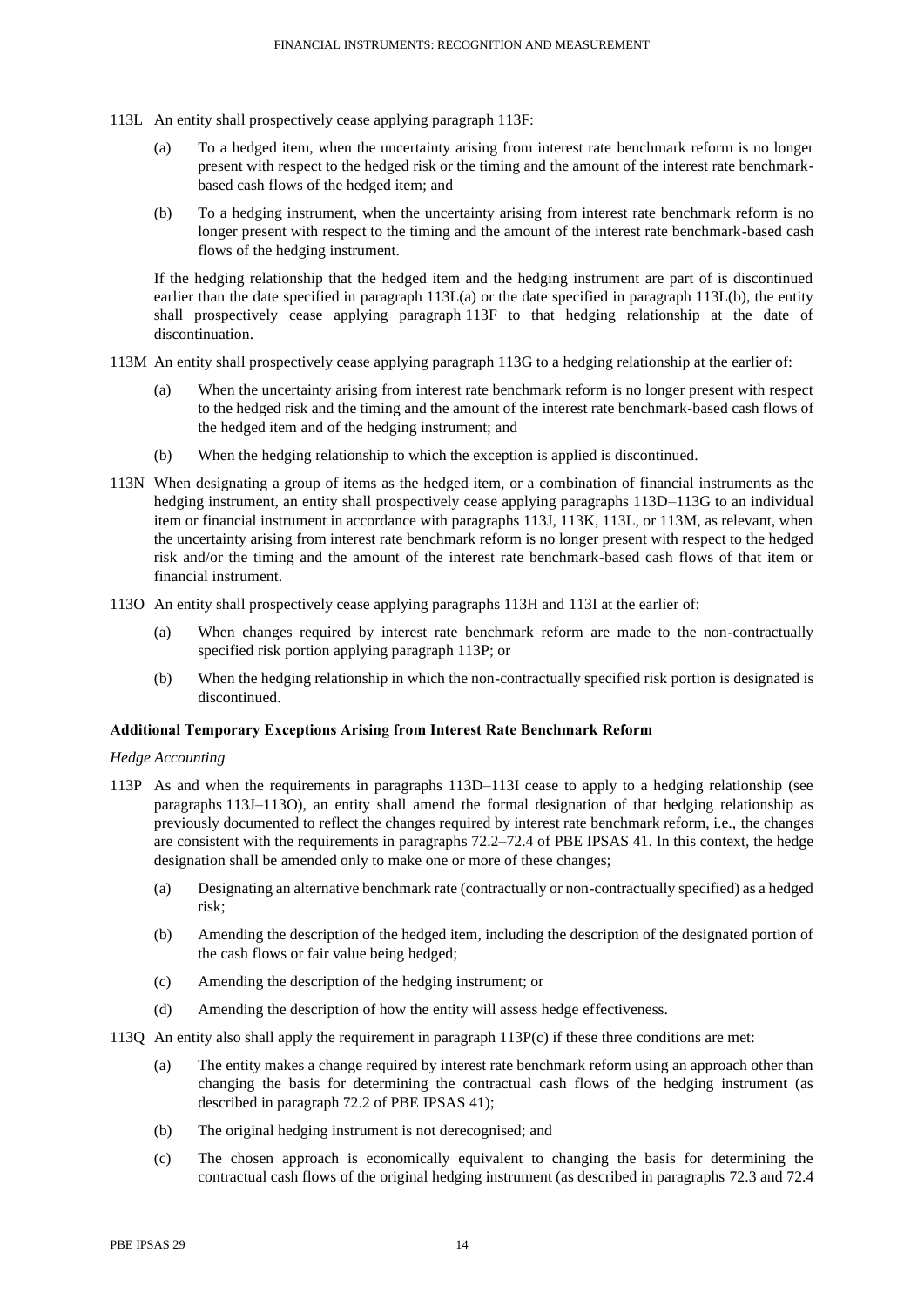#### of PBE IPSAS 41).

- 113R The requirements in paragraphs 113D–113I may cease to apply at different times. Therefore, applying paragraph 113P, an entity may be required to amend the formal designation of its hedging relationships at different times, or may be required to amend the formal designation of a hedging relationship more than once. When, and only when, such a change is made to the hedge designation, an entity shall apply paragraphs 113V–113Z2 as applicable. An entity also shall apply paragraph 99 (for a fair value hedge) or paragraph 107 (for a cash flow hedge) to account for any changes in the fair value of the hedged item or the hedging instrument.
- 113S An entity shall amend a hedging relationship as required in paragraph 113P by the end of the reporting period during which a change required by interest rate benchmark reform is made to the hedged risk, hedged item or hedging instrument. For the avoidance of doubt, such an amendment to the formal designation of a hedging relationship constitutes neither the discontinuation of the hedging relationship nor the designation of a new hedging relationship.
- 113T If changes are made in addition to those changes required by interest rate benchmark reform to the financial asset or financial liability designated in a hedging relationship (as described in paragraphs 72.2–72.4 of PBE IPSAS 41) or to the designation of the hedging relationship (as required by paragraph 113P), an entity shall first apply the applicable requirements in this Standard to determine if those additional changes result in the discontinuation of hedge accounting. If the additional changes do not result in the discontinuation of hedge accounting, an entity shall amend the formal designation of the hedging relationship as specified in paragraph 113P.
- 113U Paragraphs 113V–113Z3 provide exceptions to the requirements specified in those paragraphs only. An entity shall apply all other hedge accounting requirements in this Standard, including the qualifying criteria in paragraph 98, to hedging relationships that were directly affected by interest rate benchmark reform.
- *Accounting for Qualifying Hedging Relationships*

#### **Retrospective Effectiveness Assessment**

113V For the purpose of assessing the retrospective effectiveness of a hedging relationship on a cumulative basis applying paragraph 98(e) and only for this purpose, an entity may elect to reset to zero the cumulative fair value changes of the hedged item and hedging instrument when ceasing to apply paragraph 1132G as required by paragraph 113M. This election is made separately for each hedging relationship (i.e., on an individual hedging relationship basis).

## **Cash Flow Hedges**

- 113W For the purpose of applying paragraph 108, at the point when an entity amends the description of a hedged item as required in paragraph 113P(b), the cumulative gain or loss in other comprehensive revenue and expense shall be deemed to be based on the alternative benchmark rate on which the hedged future cash flows are determined.
- 113X For a discontinued hedging relationship, when the interest rate benchmark on which the hedged future cash flows had been based is changed as required by interest rate benchmark reform, for the purpose of applying paragraph 112(c) in order to determine whether the hedged future cash flows are expected to occur, the amount accumulated in other comprehensive revenue and expense for that hedging relationship shall be deemed to be based on the alternative benchmark rate on which the hedged future cash flows will be based.

## *Groups of Items*

113Y When an entity applies paragraph 113P to groups of items designated as hedged items in a fair value or cash flow hedge, the entity shall allocate the hedged items to subgroups based on the benchmark rate being hedged and designate the benchmark rate as the hedged risk for each subgroup. For example, in a hedging relationship in which a group of items is hedged for changes in an interest rate benchmark subject to interest rate benchmark reform, the hedged cash flows or fair value of some items in the group could be changed to reference an alternative benchmark rate before other items in the group are changed. In this example, in applying paragraph 113P, the entity would designate the alternative benchmark rate as the hedged risk for that relevant subgroup of hedged items. The entity would continue to designate the existing interest rate benchmark as the hedged risk for the other subgroup of hedged items until the hedged cash flows or fair value of those items are changed to reference the alternative benchmark rate or the items expire and are replaced with hedged items that reference the alternative benchmark rate.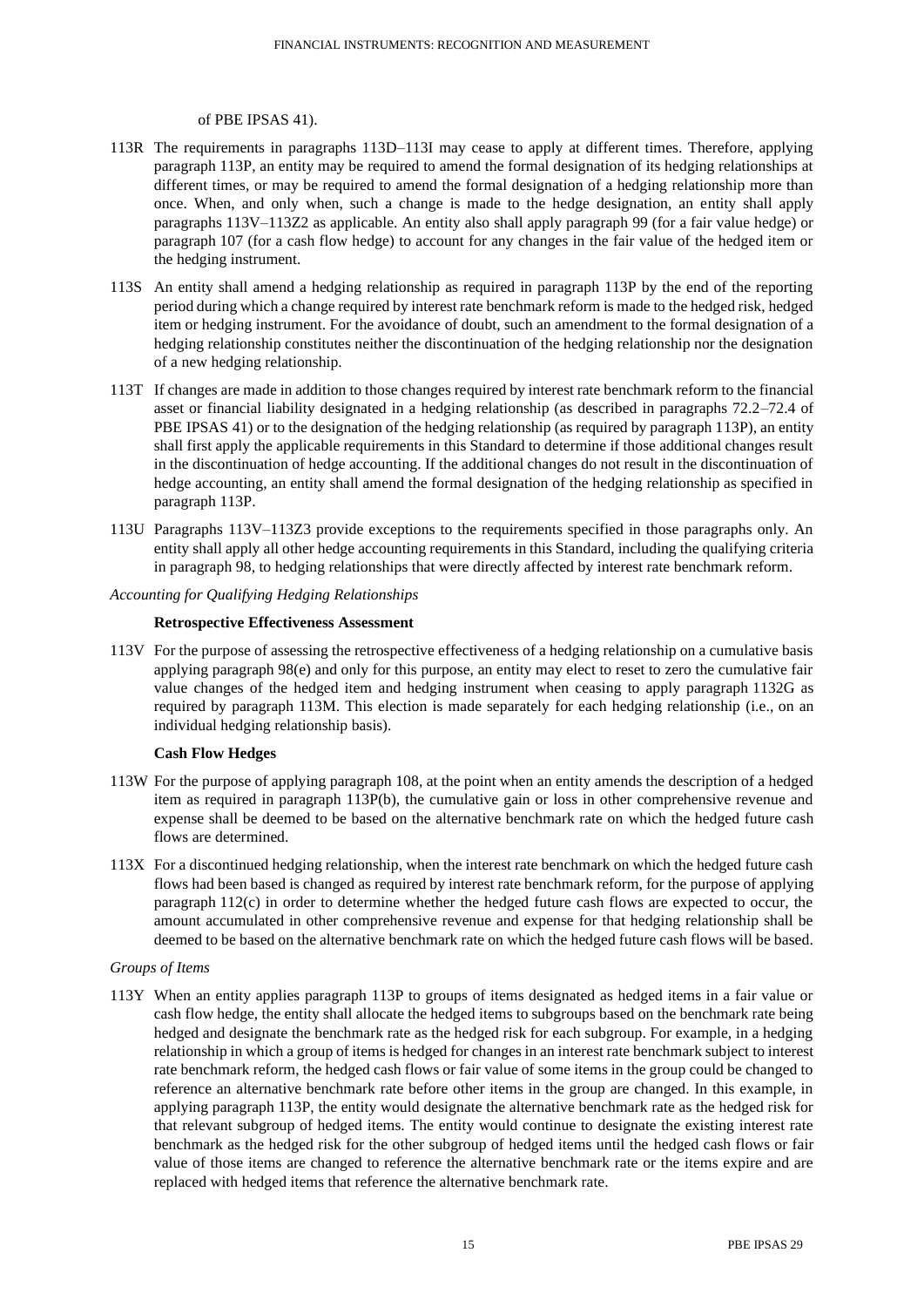113Z An entity shall assess separately whether each subgroup meets the requirements in paragraphs 87 and 93 to be an eligible hedged item. If any subgroup fails to meet the requirements in paragraphs 87 and 93, the entity shall discontinue hedge accounting prospectively for the hedging relationship in its entirety. An entity also shall apply the requirements in paragraphs 99 or 107 to account for ineffectiveness related to the hedging relationship in its entirety.

#### *Designating Financial Items as Hedged Items*

- 113Z1 An alternative benchmark rate designated as a non-contractually specified risk portion that is not separately identifiable (see paragraphs 90 and AG139) at the date it is designated shall be deemed to have met that requirement at that date, if, and only if, the entity reasonably expects the alternative benchmark rate will be separately identifiable within 24 months. The 24-month period applies to each alternative benchmark rate separately and starts from the date the entity designates the alternative benchmark rate as a noncontractually specified risk portion for the first time (i.e., the 24-month period applies on a rate-by-rate basis).
- 113Z2 If subsequently an entity reasonably expects that the alternative benchmark rate will not be separately identifiable within 24 months from the date the entity designated it as a non-contractually specified risk portion for the first time, the entity shall cease applying the requirement in paragraph 113Z1 to that alternative benchmark rate and discontinue hedge accounting prospectively from the date of that reassessment for all hedging relationships in which the alternative benchmark rate was designated as a noncontractually specified risk portion.
- 113Z3 In addition to those hedging relationships specified in paragraph 113P, an entity shall apply the requirements in paragraphs 113Z1 and 113Z2 to new hedging relationships in which an alternative benchmark rate is designated as a non-contractually specified risk portion (see paragraphs 90 and AG139) when, because of interest rate benchmark reform, that risk portion is not separately identifiable at the date it is designated.

# **Transitional Provisions**

114–123. [Not used]

## **Effective Date**

- 124–126. [Not used]
- 126.1 **A public benefit entity shall apply this Standard for annual financial statements covering periods beginning on or after 1 April 2015. Earlier application is permitted for not-for-profit public benefit entities as long as the full suite of PBE Standards is applied at the same time.**
- 126.2 *2015 Omnibus Amendments to PBE Standards***, issued in July 2015, amended paragraph 10 as a consequential amendment derived from the amendment to PBE IFRS 3** *Business Combinations***. An entity shall apply that amendment prospectively to business combinations to which the amendment to PBE IFRS 3 applies.**
- 126.3 *2016 Omnibus Amendments to PBE Standards***, issued in January 2017, amended paragraph AG8 and added a footnote to paragraph 10. An entity shall apply those amendments for annual financial statements covering periods beginning on or after 1 January 2017.**
- 126.4 **PBE IPSAS 34** *Separate Financial Statements***, PBE IPSAS 35** *Consolidated Financial Statements,*  **PBE IPSAS 36** *Interests in Associates and Joint Ventures* **and PBE IPSAS 37** *Joint Arrangements* **issued in January 2017 amended paragraphs 2, 17, 89, AG2, AG14, the flowchart following paragraph AG51, AG52–53 and C2. An entity shall apply those amendments when it applies PBE IPSAS 34, PBE IPSAS 35, PBE IPSAS 36 and PBE IPSAS 37.**
- 126.5 **PBE IFRS 9** *Financial Instruments***, issued in January 2017, amended paragraphs 2, 9, 10, 80, 98– 101, 107, AG128, AG157, AG161, deleted paragraphs 1, 3–6, 11–79, 88, AG1–AG126 and AG129. An entity shall apply those amendments when it applies PBE IFRS 9.** 2
- 126.6 **PBE IPSAS 39, issued in May 2017, amended paragraph 2. An entity shall apply that amendment when it applies PBE IPSAS 39.**

<sup>2</sup> PBE IFRS 9 was subsequently withdrawn by PBE IPSAS 41. The amendments in Appendix D of PBE IFRS 9 were not compiled.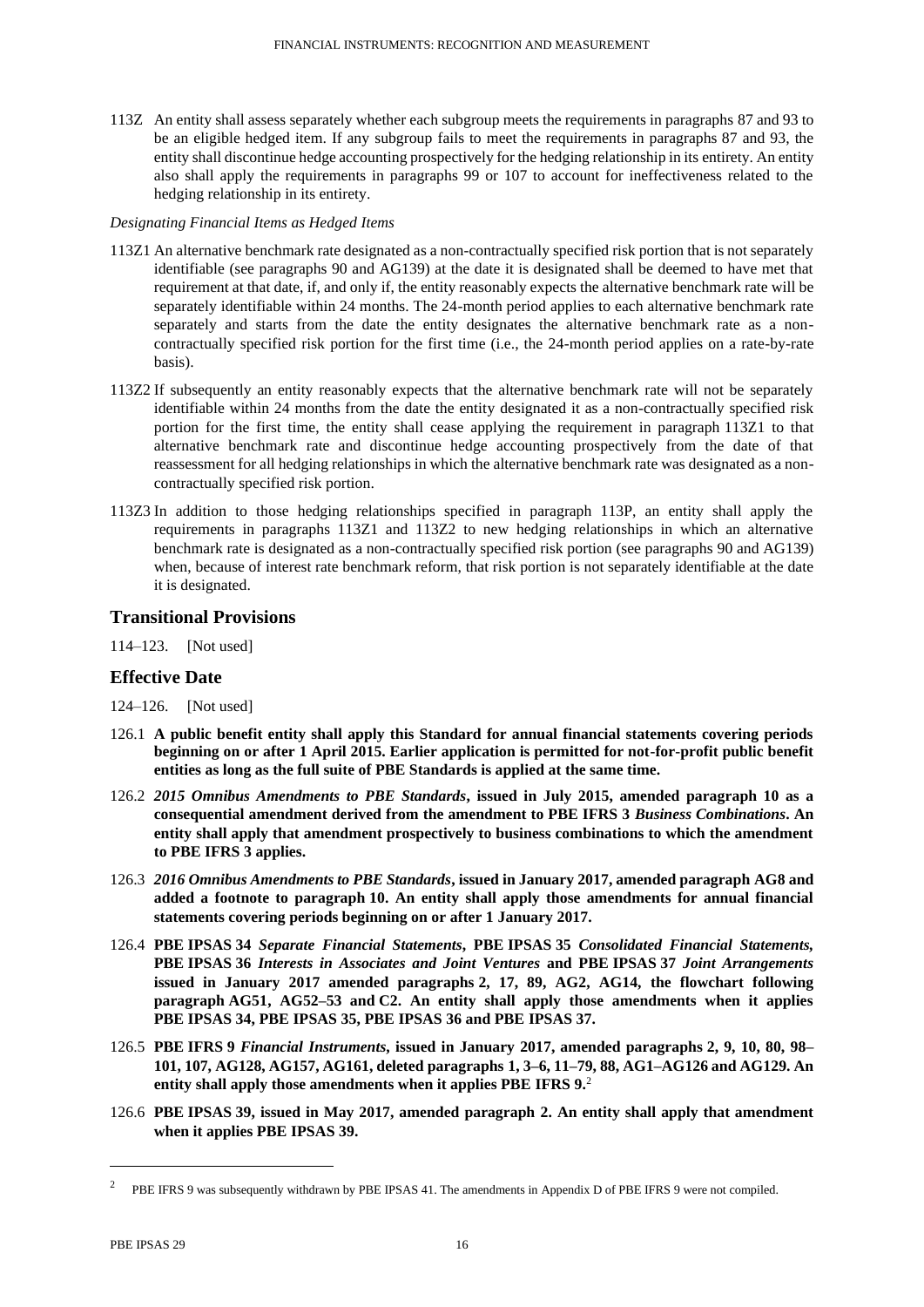- 126.7 **PBE IPSAS 40, issued in July 2019, amended paragraphs 2, 10, AG35, AG131 and B4. An entity shall apply those amendments when it applies PBE IPSAS 40.**
- 126.8 **PBE IPSAS 41, issued in March 2019, amended paragraphs 2, 9, 10, 80, 98–102, 107, 109, 112, 113, 126.5, AG128, AG134, AG157, AG161, added AG156A and deleted paragraphs 1, 3–6, 11–79, 88, 8, AG1–AG126 and AG129. An entity shall apply those amendments when it applies PBE IPSAS 41.**
- 126.9 *PBE Interest Rate Benchmark Reform* **which amended PBE IPSAS 41, PBE IPSAS 29 and PBE IPSAS 30, issued in February 2020, added paragraphs 113A–113N. An entity shall apply these amendments for annual financial statements covering periods beginning on or after 1 January 2020. Earlier application is permitted. If an entity applies these amendments for an earlier period, it shall disclose that fact. An entity shall apply these amendments retrospectively to those hedging relationships that existed at the beginning of the reporting period in which an entity first applies these amendments or were designated thereafter, and to the gain or loss recognised in other comprehensive revenue and expense that existed at the beginning of the reporting period in which an entity first applies these amendments.**
- 126.10 *PBE Interest Rate Benchmark Reform—Phase 2*, which amended PBE IPSAS 41, PBE IPSAS 29 and PBE IPSAS 30, issued in November 2020, added paragraphs 113O–113Z3, 26.11–126.13, AG20A– AG20B, and amended paragraph 113M. An entity shall apply these amendments for annual periods beginning on or after 1 January 2021. Earlier application is permitted. If an entity applies these amendments for an earlier period, it shall disclose that fact. An entity shall apply these amendments retrospectively in accordance with PBE IPSAS 3 *Accounting Policies, Changes in Accounting Estimates and Errors*, except as specified in paragraphs 126.11–126.13 and paragraph 126.14.
- 126.11 An entity shall designate a new hedging relationship (for example, as described in paragraph 113Z3) only prospectively (i.e., an entity is prohibited from designating a new hedge accounting relationship in prior periods). However, an entity shall reinstate a discontinued hedging relationship if, and only if, these conditions are met:
	- (a) The entity had discontinued that hedging relationship solely due to changes required by interest rate benchmark reform and the entity would not have been required to discontinue that hedging relationship if these amendments had been applied at that time; and
	- (b) At the beginning of the reporting period in which an entity first applies these amendments (date of initial application of these amendments), that discontinued hedging relationship meets the qualifying criteria for hedge accounting (after taking into account these amendments).
- 126.12 If, in applying paragraph 126.11, an entity reinstates a discontinued hedging relationship, the entity shall read references in paragraphs 113Z1 and 113Z2 to the date the alternative benchmark rate is designated as a non-contractually specified risk portion for the first time as referring to the date of initial application of these amendments (i.e., the 24-month period for that alternative benchmark rate designated as a noncontractually specified risk portion begins from the date of initial application of these amendments).
- 126.13 An entity is not required to restate prior periods to reflect the application of these amendments. The entity may restate prior periods if, and only if, it is possible without the use of hindsight. If an entity does not restate prior periods, the entity shall recognise any difference between the previous carrying amount and the carrying amount at the beginning of the annual reporting period that includes the date of initial application of these amendments in the opening accumulated comprehensive revenue and expense (or other component of net assets/equity, as appropriate) of the annual reporting period that includes the date of initial application of these amendments.
- 126.14 An entity is not required to restate prior periods to reflect the application of the amendments in paragraphs AG20A and AG20B. The entity may restate prior periods if, and only if, it is possible without the use of hindsight. If an entity does not restate prior periods, the entity shall recognise any difference between the previous carrying amount and the carrying amount at the beginning of the annual reporting period that includes the date of initial application of these amendments in the opening accumulated comprehensive revenue and expense (or other component of net assets/equity, as appropriate) of the annual reporting period that includes the date of initial application of these amendments.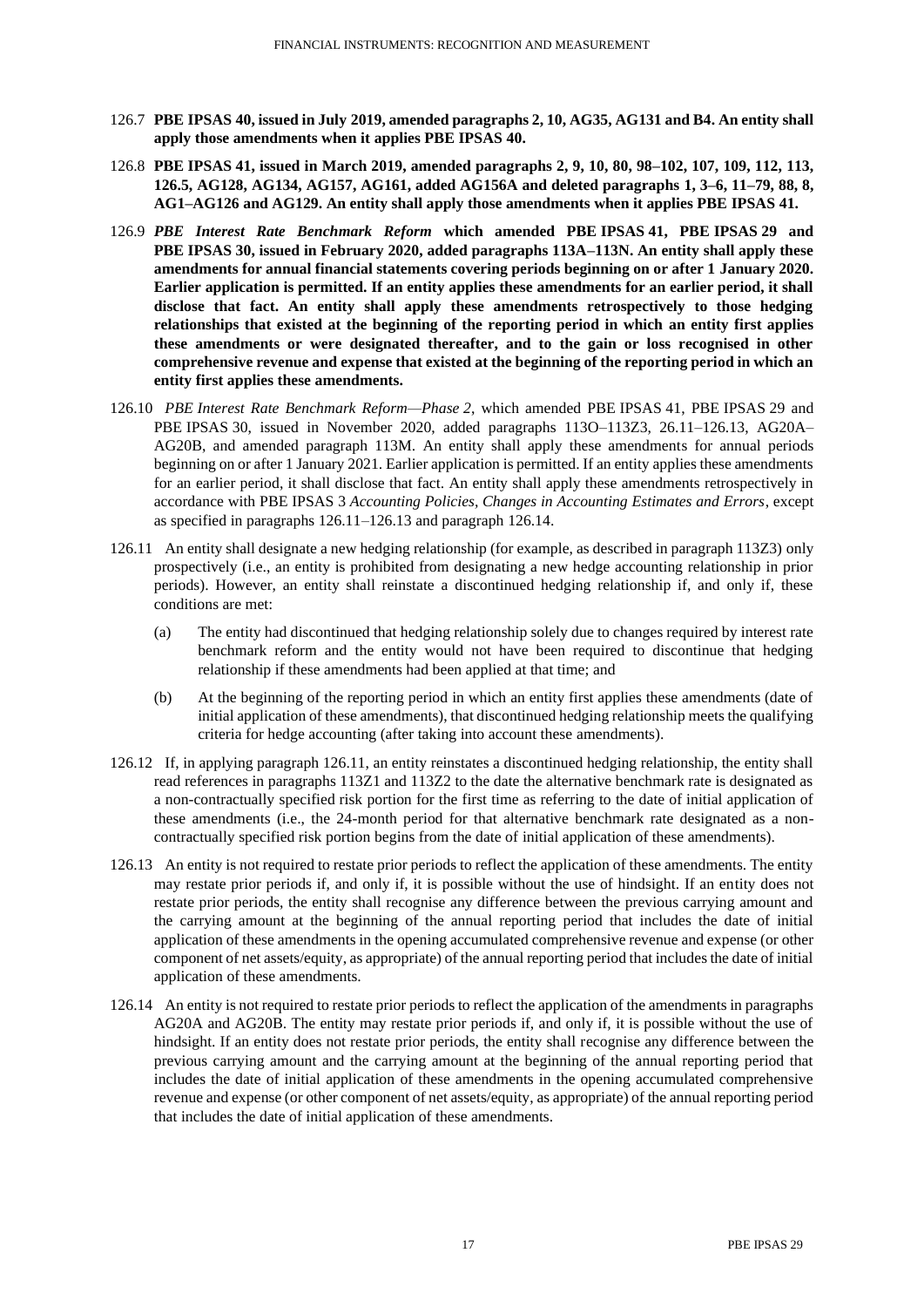# **Withdrawal and Replacement of PBE IPSAS 29 (May 2013)**

127. This Standard, when applied, supersedes PBE IPSAS 29 *Financial Instruments: Recognition and Measurement* issued in May 2013.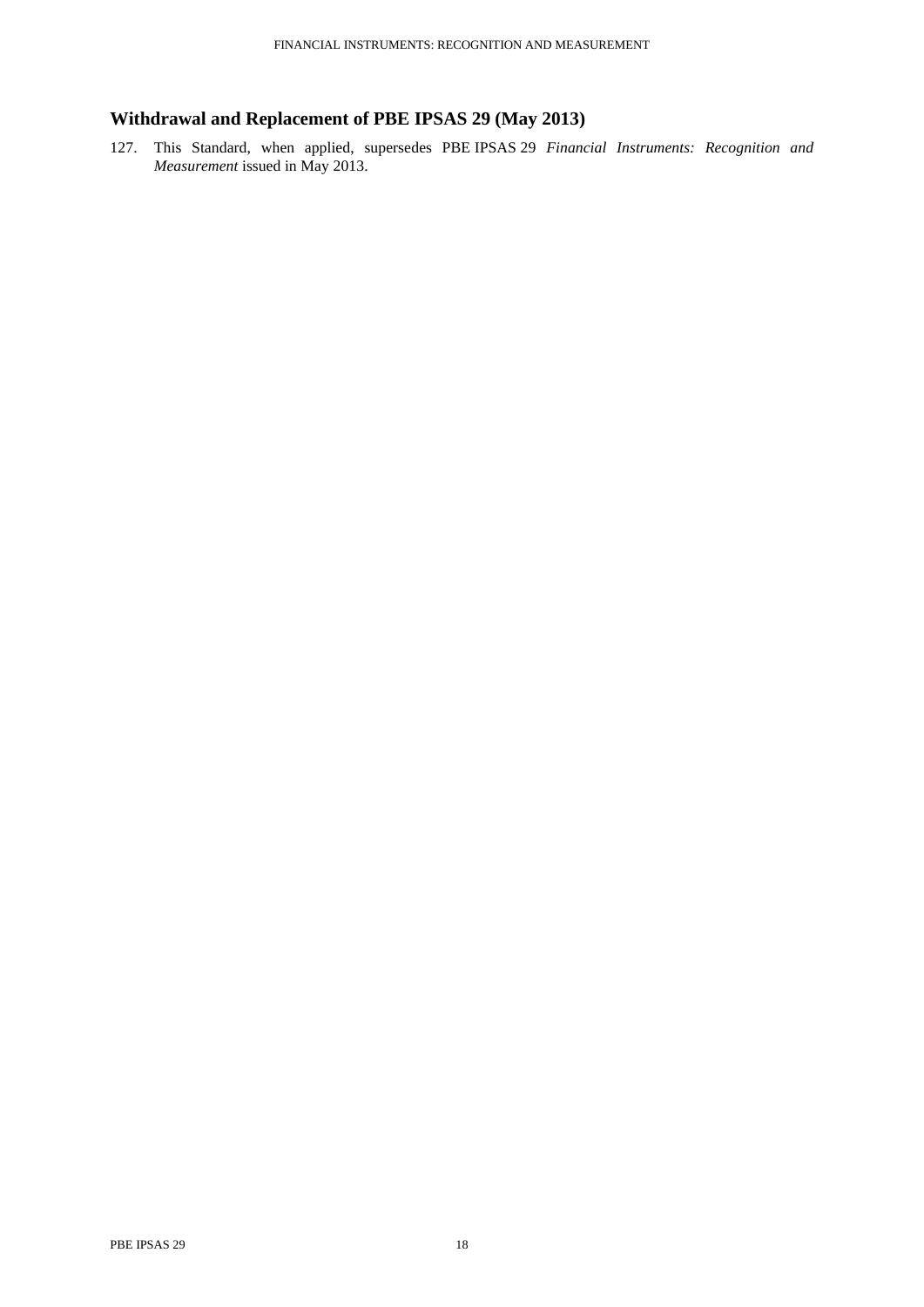# **Appendix A**

# **Application Guidance**

*This Appendix is an integral part of PBE IPSAS 29.* 

AG1–AG126. [Deleted by IPSASB]

## **Hedging (paragraphs 80–113)**

*Hedging Instruments (paragraphs 81–86)* 

## **Qualifying Instruments (paragraphs 81 and 82)**

- AG127. The potential loss on an option that an entity writes could be significantly greater than the potential gain in value of a related hedged item. In other words, a written option is not effective in reducing the surplus or deficit exposure of a hedged item. Therefore, a written option does not qualify as a hedging instrument unless it is designated as an offset to a purchased option, including one that is embedded in another financial instrument (e.g., a written call option used to hedge a callable liability). In contrast, a purchased option has potential gains equal to or greater than losses and therefore has the potential to reduce surplus or deficit exposure from changes in fair values or cash flows. Accordingly, it can qualify as a hedging instrument.
- AG128. A financial asset measured at amortised cost may be designated as a hedging instrument in a hedge of foreign currency risk.
- AG129. [Deleted by IPSASB]
- AG130. An entity's own equity instruments are not financial assets or financial liabilities of the entity and therefore cannot be designated as hedging instruments.
- *Hedged items (paragraphs 87–94)*

## **Qualifying items (paragraphs 87–89)**

- AG131. A firm commitment to acquire an entity or an integrated set of activities in a PBE combination cannot be a hedged item, except for foreign exchange risk, because the other risks being hedged cannot be specifically identified and measured. These other risks are general operational risks.
- AG132. An equity method investment cannot be a hedged item in a fair value hedge because the equity method recognises in surplus or deficit the investor's share of the associate's surplus or deficit, rather than changes in the investment's fair value. For a similar reason, an investment in a consolidated controlled entity cannot be a hedged item in a fair value hedge because consolidation recognises in surplus or deficit the controlled entity's surplus or deficit, rather than changes in the investment's fair value. A hedge of a net investment in a foreign operation is different because it is a hedge of the foreign currency exposure, not a fair value hedge of the change in the value of the investment.
- AG133. Paragraph 89 states that in consolidated financial statements the foreign currency risk of a highly probable forecast transaction within the economic entity may qualify as a hedged item in a cash flow hedge, provided the transaction is denominated in a currency other than the functional currency of the entity entering into that transaction and the foreign currency risk will affect consolidated surplus or deficit. For this purpose an entity can be a controlling entity, controlled entity, associate, joint venture or branch. If the foreign currency risk of a forecast transaction within the economic entity does not affect consolidated surplus or deficit, the transaction cannot qualify as a hedged item. This is usually the case for royalty payments, interest payments or management charges between members of the same economic entity unless there is a related external transaction. However, when the foreign currency risk of a forecast transaction within the economic entity will affect consolidated surplus or deficit, the transaction can qualify as a hedged item. An example is forecast sales or purchases of inventories between members of the same economic entity if there is an onward sale of the inventory to a party external to the economic entity. Similarly, a forecast sale of property, plant and equipment within the economic entity from the entity that constructed it to the entity that will use the property, plant and equipment in its operations may affect consolidated surplus or deficit. This could occur, for example, because the plant and equipment will be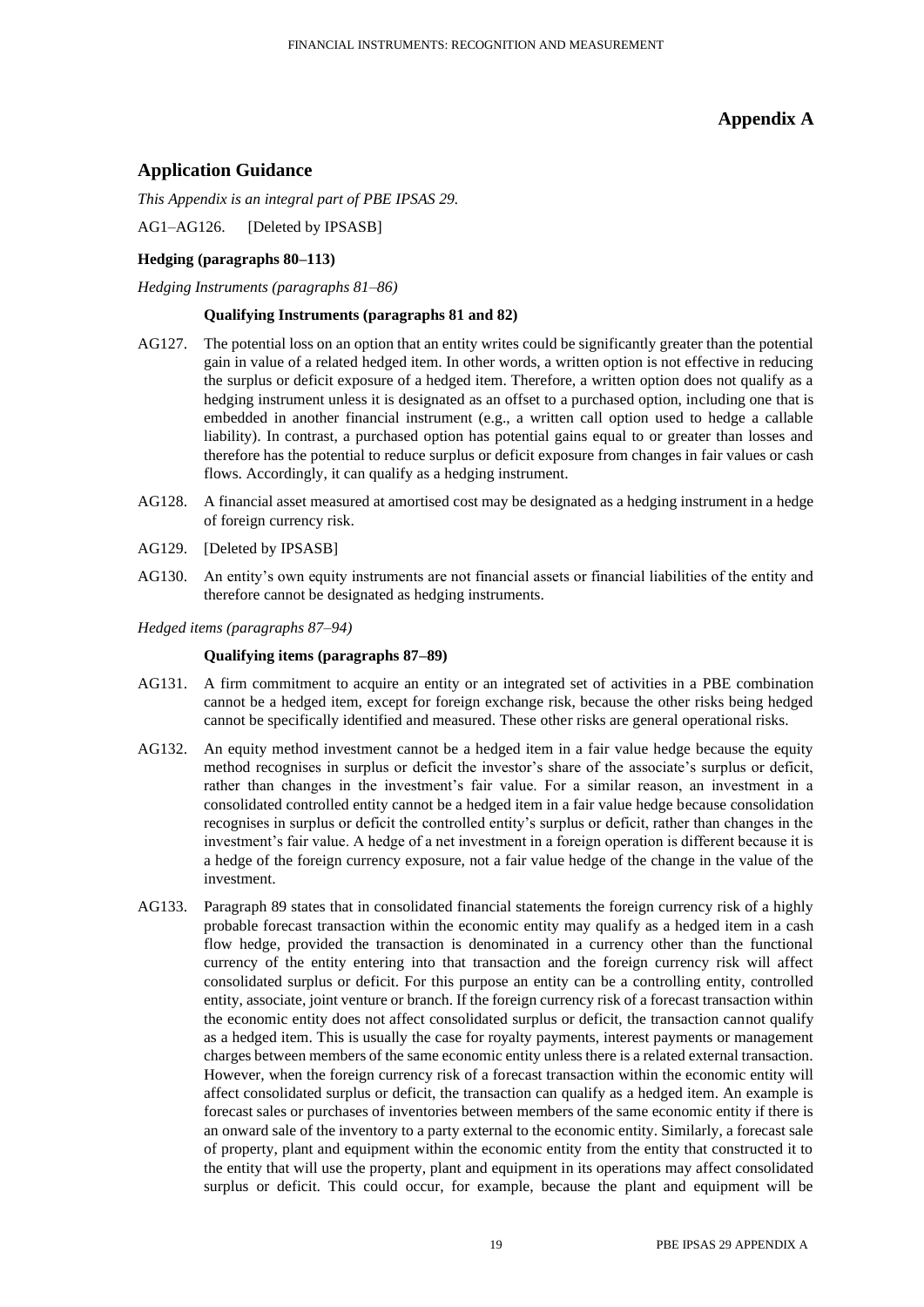depreciated by the purchasing entity and the amount initially recognised for the plant and equipment may change if the forecast transaction within the economic entity is denominated in a currency other than the functional currency of the purchasing entity.

- AG134. If a hedge of a forecast transaction within the economic entity qualifies for hedge accounting, any gain or loss that is recognised in other comprehensive revenue and expense in accordance with paragraph 106(a) shall be reclassified from net assets/equity into surplus or deficit as a reclassification adjustment in the same period or periods during which the foreign currency risk of the hedged transaction affects consolidated surplus or deficit.
- AG135 An entity can designate all changes in the cash flows or fair value of a hedged item in a hedging relationship. An entity can also designate only changes in the cash flows or fair value of a hedged item above or below a specified price or other variable (a one-sided risk). The intrinsic value of a purchased option hedging instrument (assuming that it has the same principal terms as the designated risk), but not its time value, reflects a one-sided risk in a hedged item. For example, an entity can designate the variability of future cash flow outcomes resulting from a price increase of a forecast commodity purchase. In such a situation, only cash flow losses that result from an increase in the price above the specified level are designated. The hedged risk does not include the time value of a purchased option because the time value is not a component of the forecast transaction that affects surplus or deficit (paragraph 96(b)).

#### **Designation of Financial Items as Hedged Items (paragraphs 90 and 91)**

- AG136. If a portion of the cash flows of a financial asset or financial liability is designated as the hedged item, that designated portion must be less than the total cash flows of the asset or liability. For example, in the case of a liability whose effective interest rate is below a market related interest rate, an entity cannot designate (a) a portion of the liability equal to the principal amount plus interest at a market related rate and (b) a negative residual portion. However, the entity may designate all of the cash flows of the entire financial asset or financial liability as the hedged item and hedge them for only one particular risk (e.g., only for changes that are attributable to changes in the market rate). For example, in the case of a financial liability whose effective interest rate is 100 basis points below the market rate, an entity can designate as the hedged item the entire liability (i.e., principal plus interest at the market rate minus 100 basis points) and hedge the change in the fair value or cash flows of that entire liability that is attributable to changes in the market rate. The entity may also choose a hedge ratio of other than one to one in order to improve the effectiveness of the hedge as described in paragraph AG140.
- AG137. In addition, if a fixed rate financial instrument is hedged some time after its origination and interest rates have changed in the meantime, the entity can designate a portion equal to a benchmark rate that is higher than the contractual rate paid on the item. The entity can do so provided that the benchmark rate is less than the effective interest rate calculated on the assumption that the entity had purchased the instrument on the day it first designates the hedged item. For example, assume an entity originates a fixed rate financial asset of CU100 that has an effective interest rate of 6 percent at a time when the market rate is 4 percent. It begins to hedge that asset some time later when the market rate has increased to 8 percent and the fair value of the asset has decreased to CU90. The entity calculates that if it had purchased the asset on the date it first designates it as the hedged item for its then fair value of CU90, the effective yield would have been 9.5 percent. Because the market rate is less than this effective yield, the entity can designate a portion of the market rate of 8 percent that consists partly of the contractual interest cash flows and partly of the difference between the current fair value (i.e., CU90) and the amount repayable on maturity (i.e., CU100).
- AG138. Paragraph 90 permits an entity to designate something other than the entire fair value change or cash flow variability of a financial instrument. For example:
	- (a) All of the cash flows of a financial instrument may be designated for cash flow or fair value changes attributable to some (but not all) risks; or
	- (b) Some (but not all) of the cash flows of a financial instrument may be designated for cash flow or fair value changes attributable to all or only some risks (i.e., a "portion" of the cash flows of the financial instrument may be designated for changes attributable to all or only some risks).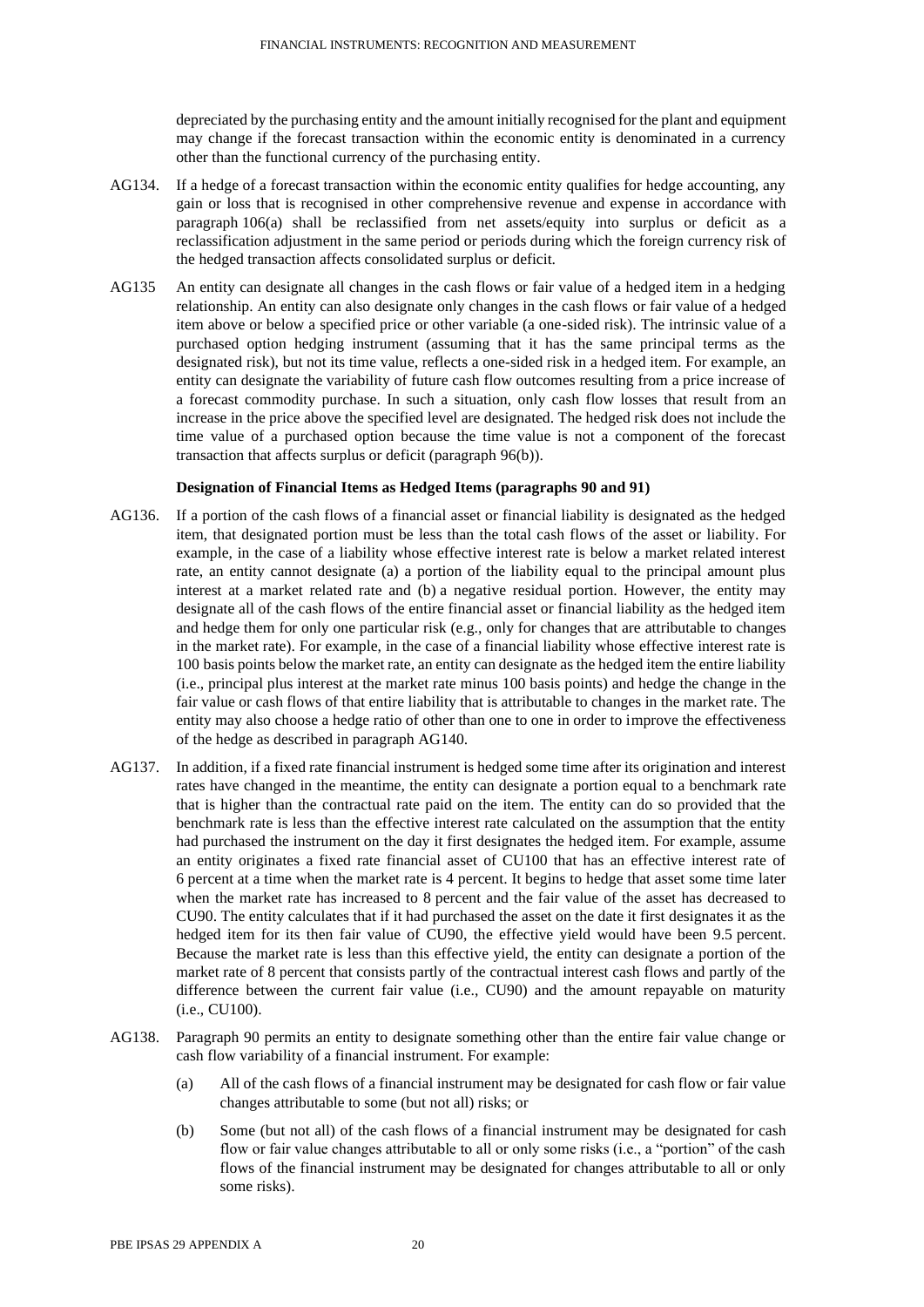- AG139. To be eligible for hedge accounting, the designated risks and portions must be separately identifiable components of the financial instrument, and changes in the cash flows or fair value of the entire financial instrument arising from changes in the designated risks and portions must be reliably measurable. For example:
	- (a) For a fixed rate financial instrument hedged for changes in fair value attributable to changes in a risk-free or benchmark interest rate, the risk-free or benchmark rate is normally regarded as both a separately identifiable component of the financial instrument and reliably measurable.
	- (b) Inflation is not separately identifiable and reliably measurable and cannot be designated as a risk or a portion of a financial instrument unless the requirements in (c) are met.
	- (c) A contractually specified inflation portion of the cash flows of a recognised inflation-linked bond (assuming there is no requirement to account for an embedded derivative separately) is separately identifiable and reliably measurable as long as other cash flows of the instrument are not affected by the inflation portion.

#### **Designation of Non-Financial Items as Hedged Items (paragraph 92)**

AG140. Changes in the price of an ingredient or component of a non-financial asset or non-financial liability generally do not have a predictable, separately measurable effect on the price of the item that is comparable to the effect of, say, a change in market interest rates on the price of a bond. Thus, a non-financial asset or non-financial liability is a hedged item only in its entirety or for foreign exchange risk. If there is a difference between the terms of the hedging instrument and the hedged item (such as for a hedge of the forecast purchase of Brent Crude oil using a forward contract to purchase Light Sweet Crude oil on otherwise similar terms), the hedging relationship nonetheless can qualify as a hedge relationship provided all the conditions in paragraph 98 are met, including that the hedge is expected to be highly effective. For this purpose, the amount of the hedging instrument may be greater or less than that of the hedged item if this improves the effectiveness of the hedging relationship. For example, a regression analysis could be performed to establish a statistical relationship between the hedged item (e.g., a transaction in Brent Crude oil) and the hedging instrument (e.g., a transaction in Light Sweet Crude oil). If there is a valid statistical relationship between the two variables (i.e., between the unit prices of Brent Crude oil and Light Sweet Crude oil), the slope of the regression line can be used to establish the hedge ratio that will maximise expected effectiveness. For example, if the slope of the regression line is 1.02, a hedge ratio based on 0.98 quantities of hedged items to 1.00 quantities of the hedging instrument maximises expected effectiveness. However, the hedging relationship may result in ineffectiveness that is recognised in surplus or deficit during the term of the hedging relationship.

## **Designation of Groups of Items as Hedged Items (paragraphs 93 and 94)**

AG141. A hedge of an overall net position (e.g., the net of all fixed rate assets and fixed rate liabilities with similar maturities), rather than of a specific hedged item, does not qualify for hedge accounting. However, almost the same effect on surplus or deficit of hedge accounting for this type of hedging relationship can be achieved by designating as the hedged item part of the underlying items. For example, if a bank has CU100 of assets and CU90 of liabilities with risks and terms of a similar nature and hedges the net CU10 exposure, it can designate as the hedged item CU10 of those assets. This designation can be used if such assets and liabilities are fixed rate instruments, in which case it is a fair value hedge, or if they are variable rate instruments, in which case it is a cash flow hedge. Similarly, if an entity has a firm commitment to make a purchase in a foreign currency of CU100 and a firm commitment to make a sale in the foreign currency of CU90, it can hedge the net amount of CU10 by acquiring a derivative and designating it as a hedging instrument associated with CU10 of the firm purchase commitment of CU100.

## *Hedge Accounting (paragraphs 95–113)*

AG142. An example of a fair value hedge is a hedge of exposure to changes in the fair value of a fixed rate debt instrument as a result of changes in interest rates. Such a hedge could be entered into by the issuer or by the holder.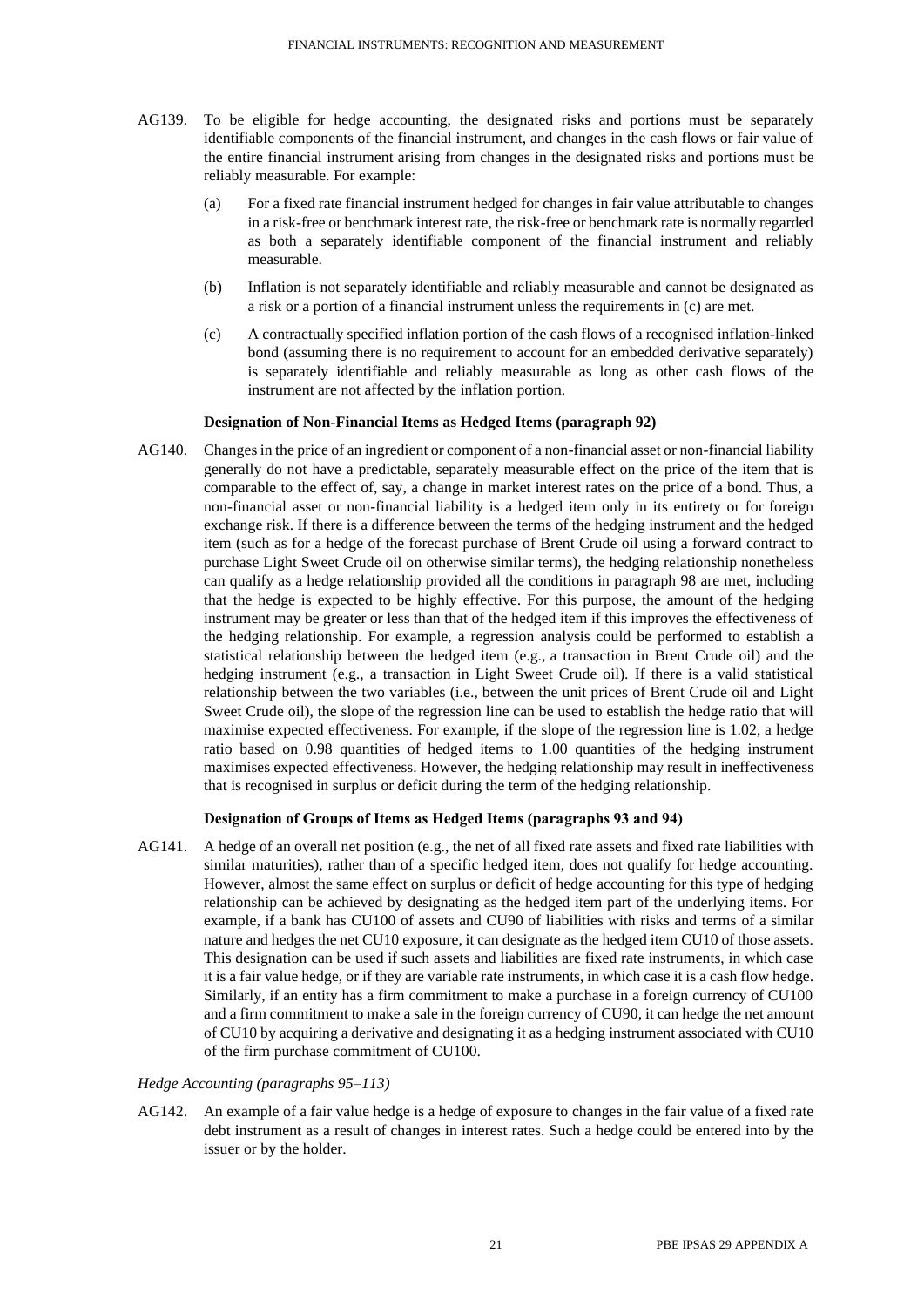- AG143. An example of a cash flow hedge is the use of a swap to change floating rate debt to fixed rate debt (i.e., a hedge of a future transaction where the future cash flows being hedged are the future interest payments).
- AG144. A hedge of a firm commitment (e.g., a hedge of the change in fuel price relating to an unrecognised contractual commitment by an electric utility to purchase fuel at a fixed price) is a hedge of an exposure to a change in fair value. Accordingly, such a hedge is a fair value hedge. However, under paragraph 97 a hedge of the foreign currency risk of a firm commitment could alternatively be accounted for as a cash flow hedge.

#### **Assessing Hedge Effectiveness**

- AG145. A hedge is regarded as highly effective only if both of the following conditions are met:
	- (a) At the inception of the hedge and in subsequent periods, the hedge is expected to be highly effective in achieving offsetting changes in fair value or cash flows attributable to the hedged risk during the period for which the hedge is designated. Such an expectation can be demonstrated in various ways, including a comparison of past changes in the fair value or cash flows of the hedged item that are attributable to the hedged risk with past changes in the fair value or cash flows of the hedging instrument, or by demonstrating a high statistical correlation between the fair value or cash flows of the hedged item and those of the hedging instrument. The entity may choose a hedge ratio of other than one to one in order to improve the effectiveness of the hedge as described in paragraph AG140.
	- (b) The actual results of the hedge are within a range of 80–125 percent. For example, if actual results are such that the loss on the hedging instrument is CU120 and the gain on the cash instrument is CU100, offset can be measured by 120/100, which is 120 percent, or by 100/120, which is 83 percent. In this example, assuming the hedge meets the condition in (a), the entity would conclude that the hedge has been highly effective.
- AG146. Effectiveness is assessed, at a minimum, at the time an entity prepares its annual financial statements.
- AG147. This Standard does not specify a single method for assessing hedge effectiveness. The method an entity adopts for assessing hedge effectiveness depends on its risk management strategy. For example, if the entity's risk management strategy is to adjust the amount of the hedging instrument periodically to reflect changes in the hedged position, the entity needs to demonstrate that the hedge is expected to be highly effective only for the period until the amount of the hedging instrument is next adjusted. In some cases, an entity adopts different methods for different types of hedges. An entity's documentation of its hedging strategy includes its procedures for assessing effectiveness. Those procedures state whether the assessment includes all of the gain or loss on a hedging instrument or whether the instrument's time value is excluded.
- AG148. If an entity hedges less than 100 percent of the exposure on an item, such as 85 percent, it shall designate the hedged item as being 85 percent of the exposure and shall measure ineffectiveness based on the change in that designated 85 percent exposure. However, when hedging the designated 85 percent exposure, the entity may use a hedge ratio of other than one to one if that improves the expected effectiveness of the hedge, as explained in paragraph AG140.
- AG149. If the principal terms of the hedging instrument and of the hedged asset, liability, firm commitment or highly probable forecast transaction are the same, the changes in fair value and cash flows attributable to the risk being hedged may be likely to offset each other fully, both when the hedge is entered into and afterwards. For example, an interest rate swap is likely to be an effective hedge if the notional and principal amounts, term, repricing dates, dates of interest and principal receipts and payments, and basis for measuring interest rates are the same for the hedging instrument and the hedged item. In addition, a hedge of a highly probable forecast purchase of a commodity with a forward contract is likely to be highly effective if:
	- (a) The forward contract is for the purchase of the same quantity of the same commodity at the same time and location as the hedged forecast purchase;
	- (b) The fair value of the forward contract at inception is zero; and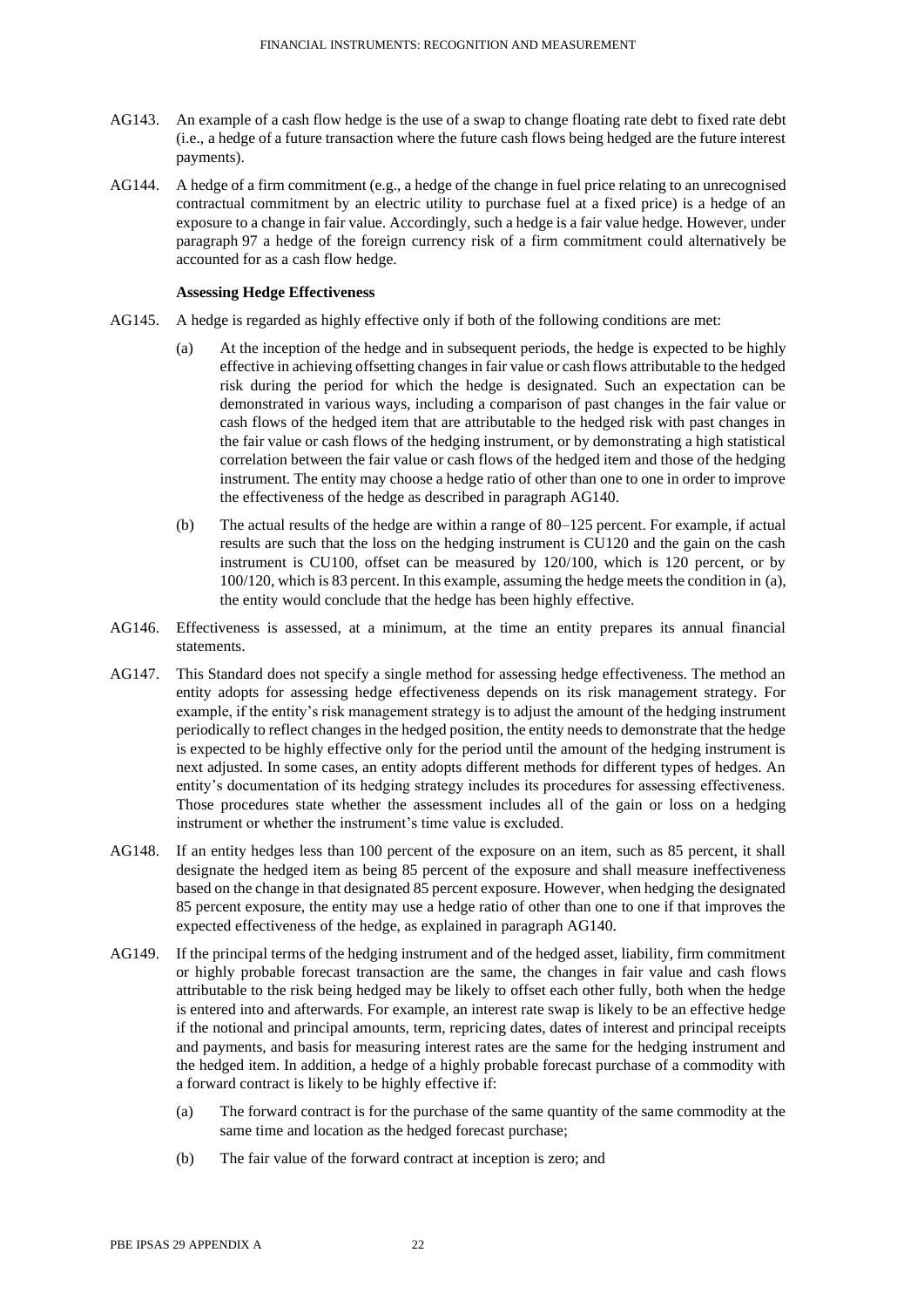- (c) Either the change in the discount or premium on the forward contract is excluded from the assessment of effectiveness and recognised in surplus or deficit or the change in expected cash flows on the highly probable forecast transaction is based on the forward price for the commodity.
- AG150. Sometimes the hedging instrument offsets only part of the hedged risk. For example, a hedge would not be fully effective if the hedging instrument and hedged item are denominated in different currencies that do not move in tandem. Also, a hedge of interest rate risk using a derivative would not be fully effective if part of the change in the fair value of the derivative is attributable to the counterparty's credit risk.
- AG151. To qualify for hedge accounting, the hedge must relate to a specific identified and designated risk, and not merely to the entity's general operational risks, and must ultimately affect the entity's surplus or deficit. A hedge of the risk of obsolescence of a physical asset or the risk of legislative changes relating to the rehabilitation of damage to the environment is not eligible for hedge accounting; effectiveness cannot be measured because those risks are not measurable reliably.
- AG152. Paragraph 83(a) permits an entity to separate the intrinsic value and time value of an option contract and designate as the hedging instrument only the change in the intrinsic value of the option contract. Such a designation may result in a hedging relationship that is perfectly effective in achieving offsetting changes in cash flows attributable to a hedged one-sided risk of a forecast transaction, if the principal terms of the forecast transaction and hedging instrument are the same.
- AG153. If an entity designates a purchased option in its entirety as the hedging instrument of a one-sided risk arising from a forecast transaction, the hedging relationship will not be perfectly effective. This is because the premium paid for the option includes time value and, as stated in paragraph AG135, a designated one-sided risk does not include the time value of an option. Therefore, in this situation, there will be no offset between the cash flows relating to the time value of the option premium paid and the designated hedged risk.
- AG154. In the case of interest rate risk, hedge effectiveness may be assessed by preparing a maturity schedule for financial assets and financial liabilities that shows the net interest rate exposure for each time period, provided that the net exposure is associated with a specific asset or liability (or a specific group of assets or liabilities or a specific portion of them) giving rise to the net exposure, and hedge effectiveness is assessed against that asset or liability.
- AG155. In assessing the effectiveness of a hedge, an entity generally considers the time value of money. The fixed interest rate on a hedged item need not exactly match the fixed interest rate on a swap designated as a fair value hedge. Nor does the variable interest rate on an interest-bearing asset or liability need to be the same as the variable interest rate on a swap designated as a cash flow hedge. A swap's fair value derives from its net settlements. The fixed and variable rates on a swap can be changed without affecting the net settlement if both are changed by the same amount.
- AG156. If an entity does not meet hedge effectiveness criteria, the entity discontinues hedge accounting from the last date on which compliance with hedge effectiveness was demonstrated. However, if the entity identifies the event or change in circumstances that caused the hedging relationship to fail the effectiveness criteria, and demonstrates that the hedge was effective before the event or change in circumstances occurred, the entity discontinues hedge accounting from the date of the event or change in circumstances.
- AG156A. For the avoidance of doubt, the effects of replacing the original counterparty with a clearing counterparty and making the associated changes as described in paragraphs  $102(a)(ii)$  and  $112(a)(ii)$ shall be reflected in the measurement of the hedging instrument and therefore in the assessment of hedge effectiveness and the measurement of hedge effectiveness.

#### **Fair Value Hedge Accounting for a Portfolio Hedge of Interest Rate Risk**

- AG157. For a fair value hedge of interest rate risk associated with a portfolio of financial assets or financial liabilities, an entity would meet the requirements of this Standard if it complies with the procedures set out in (a)–(i) and paragraphs AG158–AG175 below.
	- (a) As part of its risk management process the entity identifies a portfolio of items whose interest rate risk it wishes to hedge. The portfolio may comprise only assets, only liabilities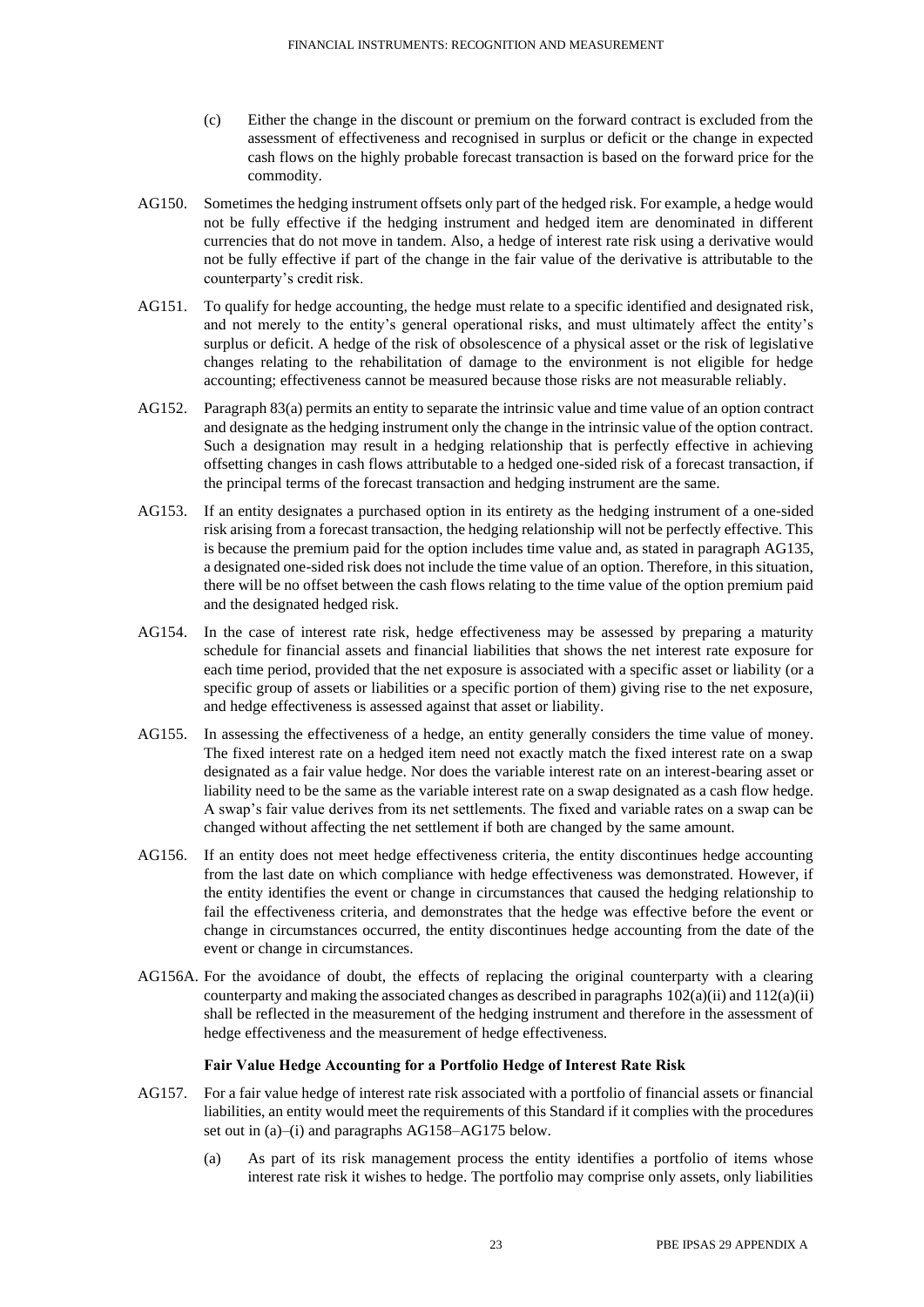or both assets and liabilities. The entity may identify two or more portfolios, in which case it applies the guidance below to each portfolio separately.

- (b) The entity analyses the portfolio into repricing time periods based on expected, rather than contractual, repricing dates. The analysis into repricing time periods may be performed in various ways including scheduling cash flows into the periods in which they are expected to occur, or scheduling notional principal amounts into all periods until repricing is expected to occur.
- (c) On the basis of this analysis, the entity decides the amount it wishes to hedge. The entity designates as the hedged item an amount of assets or liabilities (but not a net amount) from the identified portfolio equal to the amount it wishes to designate as being hedged. This amount also determines the percentage measure that is used for testing effectiveness in accordance with paragraph AG169(b).
- (d) The entity designates the interest rate risk it is hedging. This risk could be a portion of the interest rate risk in each of the items in the hedged position, such as a benchmark interest rate (e.g., a swap rate).
- (e) The entity designates one or more hedging instruments for each repricing time period.
- (f) Using the designations made in  $(c)$ –(e) above, the entity assesses at inception and in subsequent periods, whether the hedge is expected to be highly effective during the period for which the hedge is designated.
- (g) Periodically, the entity measures the change in the fair value of the hedged item (as designated in (c)) that is attributable to the hedged risk (as designated in (d)), on the basis of the expected repricing dates determined in (b). Provided that the hedge is determined actually to have been highly effective when assessed using the entity's documented method of assessing effectiveness, the entity recognises the change in fair value of the hedged item as a gain or loss in surplus or deficit and in one of two line items in the statement of financial position as described in paragraph 100. The change in fair value need not be allocated to individual assets or liabilities.
- (h) The entity measures the change in fair value of the hedging instrument(s) (as designated in (e)) and recognises it as a gain or loss in surplus or deficit. The fair value of the hedging instrument(s) is recognised as an asset or liability in the statement of financial position.
- (i) Any ineffectiveness will be recognised in surplus or deficit as the difference between the change in fair value referred to in (g) and that referred to in (h) (effectiveness is measured using the same materiality considerations as in other PBE Standards).
- AG158. This approach is described in more detail below. The approach shall be applied only to a fair value hedge of the interest rate risk associated with a portfolio of financial assets or financial liabilities.
- AG159. The portfolio identified in paragraph AG157(a) could contain assets and liabilities. Alternatively, it could be a portfolio containing only assets, or only liabilities. The portfolio is used to determine the amount of the assets or liabilities the entity wishes to hedge. However, the portfolio is not itself designated as the hedged item.
- AG160. In applying paragraph AG157(b), the entity determines the expected repricing date of an item as the earlier of the dates when that item is expected to mature or to reprice to market rates. The expected repricing dates are estimated at the inception of the hedge and throughout the term of the hedge, based on historical experience and other available information, including information and expectations regarding prepayment rates, interest rates and the interaction between them. Entities that have no entity-specific experience or insufficient experience use peer group experience for comparable financial instruments. These estimates are reviewed periodically and updated in the light of experience. In the case of a fixed rate item that is prepayable, the expected repricing date is the date on which the item is expected to prepay unless it reprices to market rates on an earlier date. For a group of similar items, the analysis into time periods based on expected repricing dates may take the form of allocating a percentage of the group, rather than individual items, to each time period. An entity may apply other methodologies for such allocation purposes. For example, it may use a prepayment rate multiplier for allocating amortising loans to time periods based on expected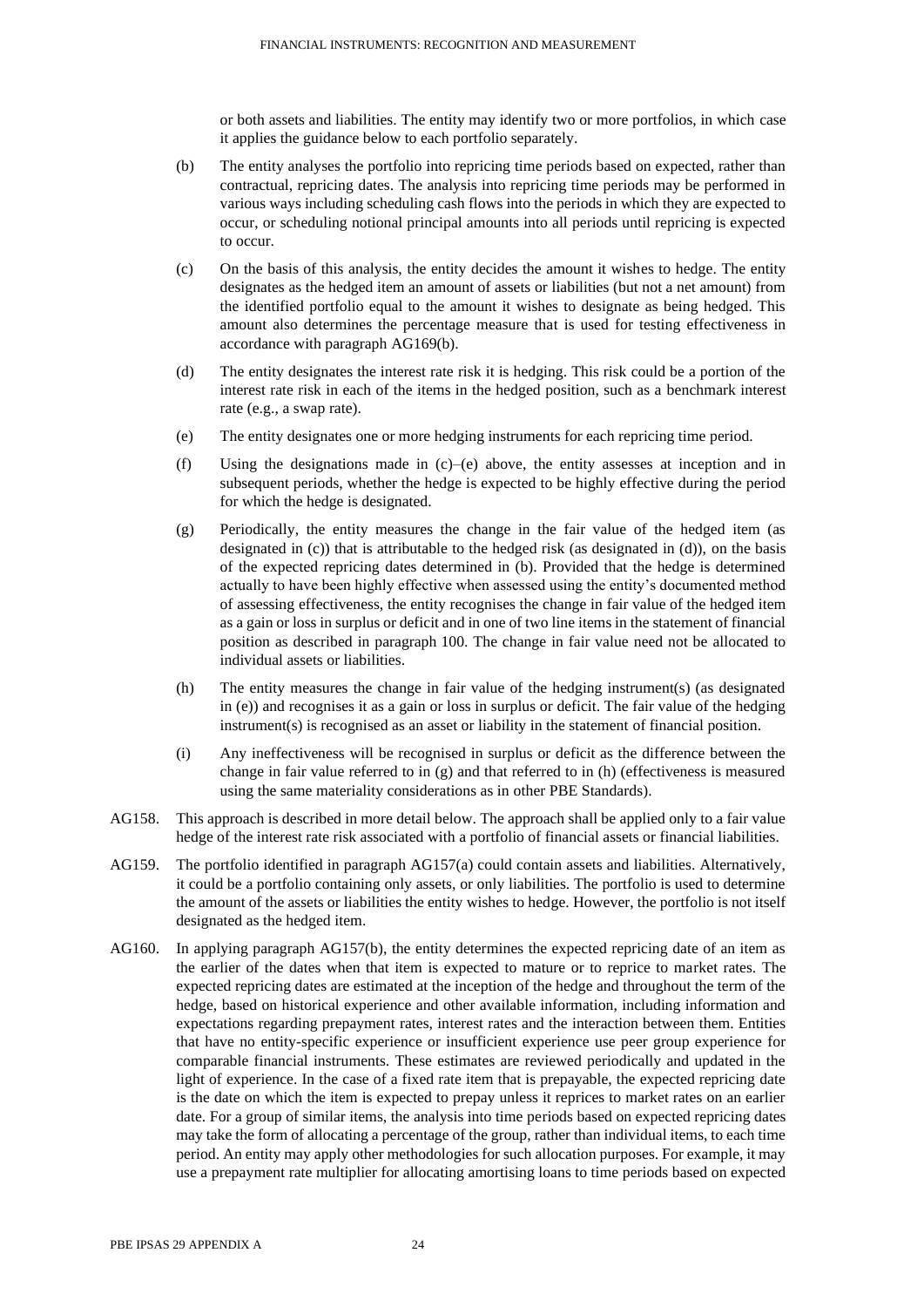repricing dates. However, the methodology for such an allocation shall be in accordance with the entity's risk management procedures and objectives.

- AG161. As an example of the designation set out in paragraph  $AG157(c)$ , if in a particular repricing time period an entity estimates that it has fixed rate assets of CU100 and fixed rate liabilities of CU80 and decides to hedge all of the net position of CU20, it designates as the hedged item assets in the amount of CU20 (a portion of the assets is designated as the Standard permits an entity to designate any amount of the available qualifying assets or liabilities, i.e., in this example any amount of the assets between CU0 and CU100). The designation is expressed as an "amount of a currency" (e.g., an amount of dollars, euro, pounds or rand) rather than as individual assets. It follows that all of the assets (or liabilities) from which the hedged amount is drawn – i.e., all of the CU100 of assets in the above example – must be:
	- (a) Items whose fair value changes in response to changes in the interest rate being hedged; and
	- (b) Items that could have qualified for fair value hedge accounting if they had been designated as hedged individually. In particular, because PBE IPSAS 41 *Financial Instruments* specifies that the fair value of a financial liability with a demand feature (such as demand deposits and some types of time deposits) is not less than the amount payable on demand, discounted from the first date that the amount could be required to be paid, such an item cannot qualify for fair value hedge accounting for any time period beyond the shortest period in which the holder can demand payment. In the above example, the hedged position is an amount of assets. Hence, such liabilities are not a part of the designated hedged item, but are used by the entity to determine the amount of the asset that is designated as being hedged. If the position the entity wished to hedge was an amount of liabilities, the amount representing the designated hedged item must be drawn from fixed rate liabilities other than liabilities that the entity can be required to repay in an earlier time period, and the percentage measure used for assessing hedge effectiveness in accordance with paragraph AG169(b) would be calculated as a percentage of these other liabilities. For example, assume that an entity estimates that in a particular repricing time period it has fixed rate liabilities of CU100, comprising CU40 of demand deposits and CU60 of liabilities with no demand feature, and CU70 of fixed rate assets. If the entity decides to hedge all of the net position of CU30, it designates as the hedged item liabilities of CU30 or 50 percent (CU30 / (CU100 - CU40) = 50 percent) of the liabilities with no demand feature.
- AG162. The entity also complies with the other designation and documentation requirements set out in paragraph 98(a). For a portfolio hedge of interest rate risk, this designation and documentation specifies the entity's policy for all of the variables that are used to identify the amount that is hedged and how effectiveness is measured, including the following:
	- (a) Which assets and liabilities are to be included in the portfolio hedge and the basis to be used for removing them from the portfolio.
	- (b) How the entity estimates repricing dates, including what interest rate assumptions underlie estimates of prepayment rates and the basis for changing those estimates. The same method is used for both the initial estimates made at the time an asset or liability is included in the hedged portfolio and for any later revisions to those estimates.
	- (c) The number and duration of repricing time periods.
	- (d) How often the entity will test effectiveness and which of the two methods in paragraph AG169 it will use.
	- (e) The methodology used by the entity to determine the amount of assets or liabilities that are designated as the hedged item and, accordingly, the percentage measure used when the entity tests effectiveness using the method described in paragraph AG169(b).
	- (f) When the entity tests effectiveness using the method described in paragraph AG169(b), whether the entity will test effectiveness for each repricing time period individually, for all time periods in aggregate, or by using some combination of the two.

The policies specified in designating and documenting the hedging relationship shall be in accordance with the entity's risk management procedures and objectives. Changes in policies shall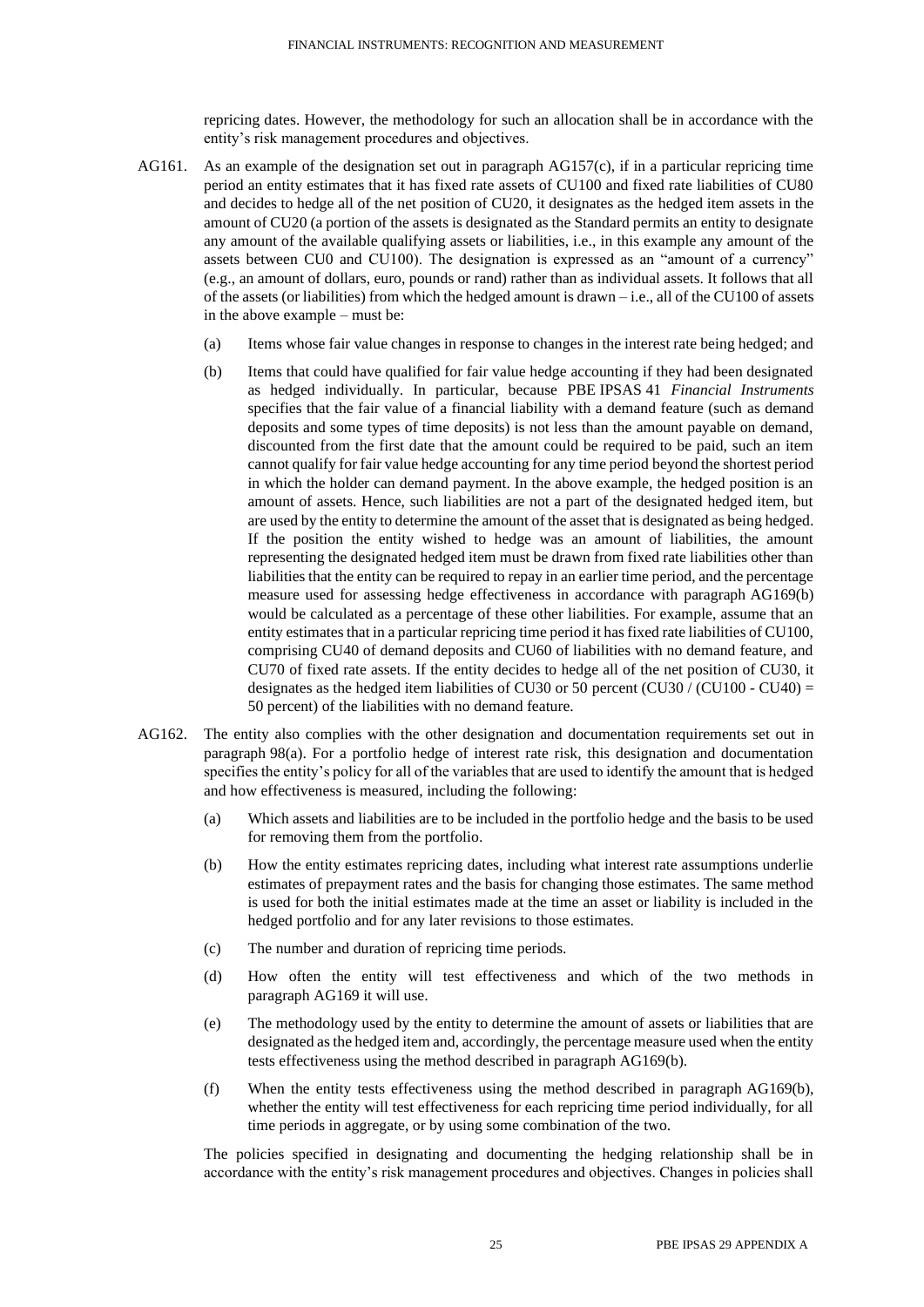not be made arbitrarily. They shall be justified on the basis of changes in market conditions and other factors and be founded on and consistent with the entity's risk management procedures and objectives.

- AG163. The hedging instrument referred to in paragraph AG157(e) may be a single derivative or a portfolio of derivatives all of which contain exposure to the hedged interest rate risk designated in paragraph AG157(d). Such a portfolio of derivatives may contain offsetting risk positions. However, it may not include written options or net written options, because paragraph 86 of the Standard and paragraph AG127 do not permit such options to be designated as hedging instruments (except when a written option is designated as an offset to a purchased option). If the hedging instrument hedges the amount designated in paragraph  $AG157(c)$  for more than one repricing time period, it is allocated to all of the time periods that it hedges. However, the whole of the hedging instrument must be allocated to those repricing time periods because paragraph 84 of the Standard does not permit a hedging relationship to be designated for only a portion of the time period during which a hedging instrument remains outstanding.
- AG164. When the entity measures the change in the fair value of a prepayable item in accordance with paragraph  $AG157(g)$ , a change in interest rates affects the fair value of the prepayable item in two ways: it affects the fair value of the contractual cash flows and the fair value of the prepayment option that is contained in a prepayable item. Paragraph 90 of the Standard permits an entity to designate a portion of a financial asset or financial liability, sharing a common risk exposure, as the hedged item, provided effectiveness can be measured. For prepayable items, paragraph 91 permits this to be achieved by designating the hedged item in terms of the change in the fair value that is attributable to changes in the designated interest rate on the basis of expected, rather than contractual, repricing dates. However, the effect that changes in the hedged interest rate have on those expected repricing dates shall be included when determining the change in the fair value of the hedged item. Consequently, if the expected repricing dates are revised (e.g., to reflect a change in expected prepayments), or if actual repricing dates differ from those expected, ineffectiveness will arise as described in paragraph AG169. Conversely, changes in expected repricing dates that (a) clearly arise from factors other than changes in the hedged interest rate, (b) are uncorrelated with changes in the hedged interest rate, and (c) can be reliably separated from changes that are attributable to the hedged interest rate (e.g., changes in prepayment rates clearly arising from a change in demographic factors or tax regulations rather than changes in interest rate) are excluded when determining the change in the fair value of the hedged item, because they are not attributable to the hedged risk. If there is uncertainty about the factor that gave rise to the change in expected repricing dates or the entity is not able to separate reliably the changes that arise from the hedged interest rate from those that arise from other factors, the change is assumed to arise from changes in the hedged interest rate.
- AG165. The Standard does not specify the techniques used to determine the amount referred to in paragraph AG157(g), namely the change in the fair value of the hedged item that is attributable to the hedged risk. If statistical or other estimation techniques are used for such measurement, management must expect the result to approximate closely that which would have been obtained from measurement of all the individual assets or liabilities that constitute the hedged item. It is not appropriate to assume that changes in the fair value of the hedged item equal changes in the value of the hedging instrument.
- AG166. Paragraph 100 requires that if the hedged item for a particular repricing time period is an asset, the change in its value is presented in a separate line item within assets. Conversely, if the hedged item for a particular repricing time period is a liability, the change in its value is presented in a separate line item within liabilities. These are the separate line items referred to in paragraph AG157(g). Specific allocation to individual assets (or liabilities) is not required.
- AG167. Paragraph AG157(i) notes that ineffectiveness arises to the extent that the change in the fair value of the hedged item that is attributable to the hedged risk differs from the change in the fair value of the hedging derivative. Such a difference may arise for a number of reasons, including:
	- (a) Actual repricing dates being different from those expected, or expected repricing dates being revised;
	- (b) Items in the hedged portfolio becoming impaired or being derecognised;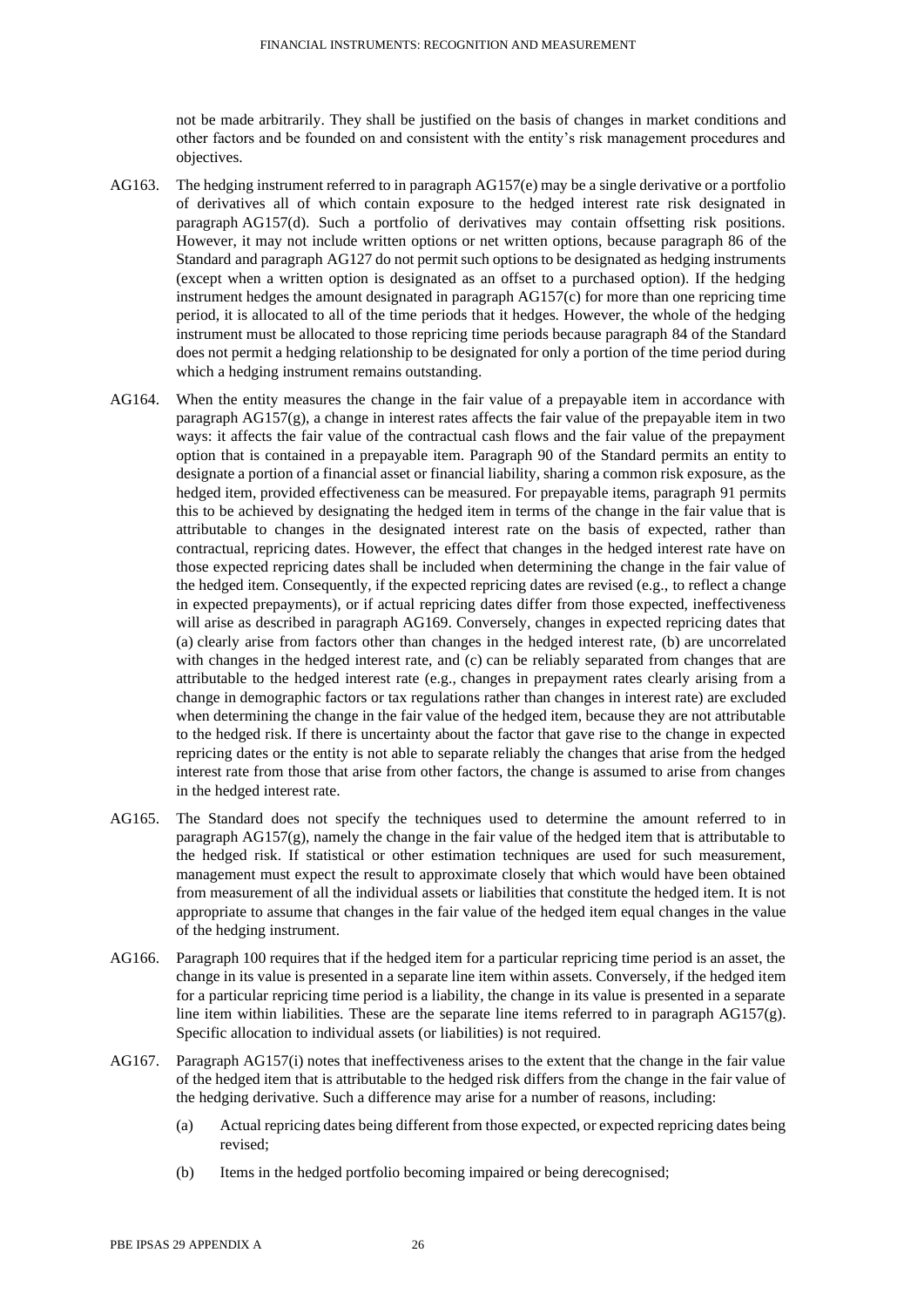- (c) The payment dates of the hedging instrument and the hedged item being different; and
- (d) Other causes (e.g., when a few of the hedged items bear interest at a rate below the benchmark rate for which they are designated as being hedged, and the resulting ineffectiveness is not so great that the portfolio as a whole fails to qualify for hedge accounting).

Such ineffectiveness (applying the same materiality considerations in other PBE Standards) shall be identified and recognised in surplus or deficit.

- AG168. Generally, the effectiveness of the hedge will be improved:
	- (a) If the entity schedules items with different prepayment characteristics in a way that takes account of the differences in prepayment behaviour.
	- (b) When the number of items in the portfolio is larger. When only a few items are contained in the portfolio, relatively high ineffectiveness is likely if one of the items prepays earlier or later than expected. Conversely, when the portfolio contains many items, the prepayment behaviour can be predicted more accurately.
	- (c) When the repricing time periods used are narrower (e.g., 1-month as opposed to 3-month repricing time periods). Narrower repricing time periods reduce the effect of any mismatch between the repricing and payment dates (within the repricing time period) of the hedged item and those of the hedging instrument.
	- (d) The greater the frequency with which the amount of the hedging instrument is adjusted to reflect changes in the hedged item (e.g., because of changes in prepayment expectations).
- AG169. An entity tests effectiveness periodically. If estimates of repricing dates change between one date on which an entity assesses effectiveness and the next, it shall calculate the amount of effectiveness either:
	- (a) As the difference between the change in the fair value of the hedging instrument (see paragraph AG157(h)) and the change in the value of the entire hedged item that is attributable to changes in the hedged interest rate (including the effect that changes in the hedged interest rate have on the fair value of any embedded prepayment option); or
	- (b) Using the following approximation. The entity:
		- (i) Calculates the percentage of the assets (or liabilities) in each repricing time period that was hedged, on the basis of the estimated repricing dates at the last date it tested effectiveness.
		- (ii) Applies this percentage to its revised estimate of the amount in that repricing time period to calculate the amount of the hedged item based on its revised estimate.
		- (iii) Calculates the change in the fair value of its revised estimate of the hedged item that is attributable to the hedged risk and presents it as set out in paragraph AG157(g).
		- (iv) Recognises ineffectiveness equal to the difference between the amount determined in (iii) and the change in the fair value of the hedging instrument (see paragraph AG157(h)).
- AG170. When measuring effectiveness, the entity distinguishes revisions to the estimated repricing dates of existing assets (or liabilities) from the origination of new assets (or liabilities), with only the former giving rise to ineffectiveness. All revisions to estimated repricing dates (other than those excluded in accordance with paragraph AG164), including any reallocation of existing items between time periods, are included when revising the estimated amount in a time period in accordance with paragraph AG169(b)(ii) and hence when measuring effectiveness. Once ineffectiveness has been recognised as set out above, the entity establishes a new estimate of the total assets (or liabilities) in each repricing time period, including new assets (or liabilities) that have been originated since it last tested effectiveness, and designates a new amount as the hedged item and a new percentage as the hedged percentage. The procedures set out in paragraph AG169(b) are then repeated at the next date it tests effectiveness.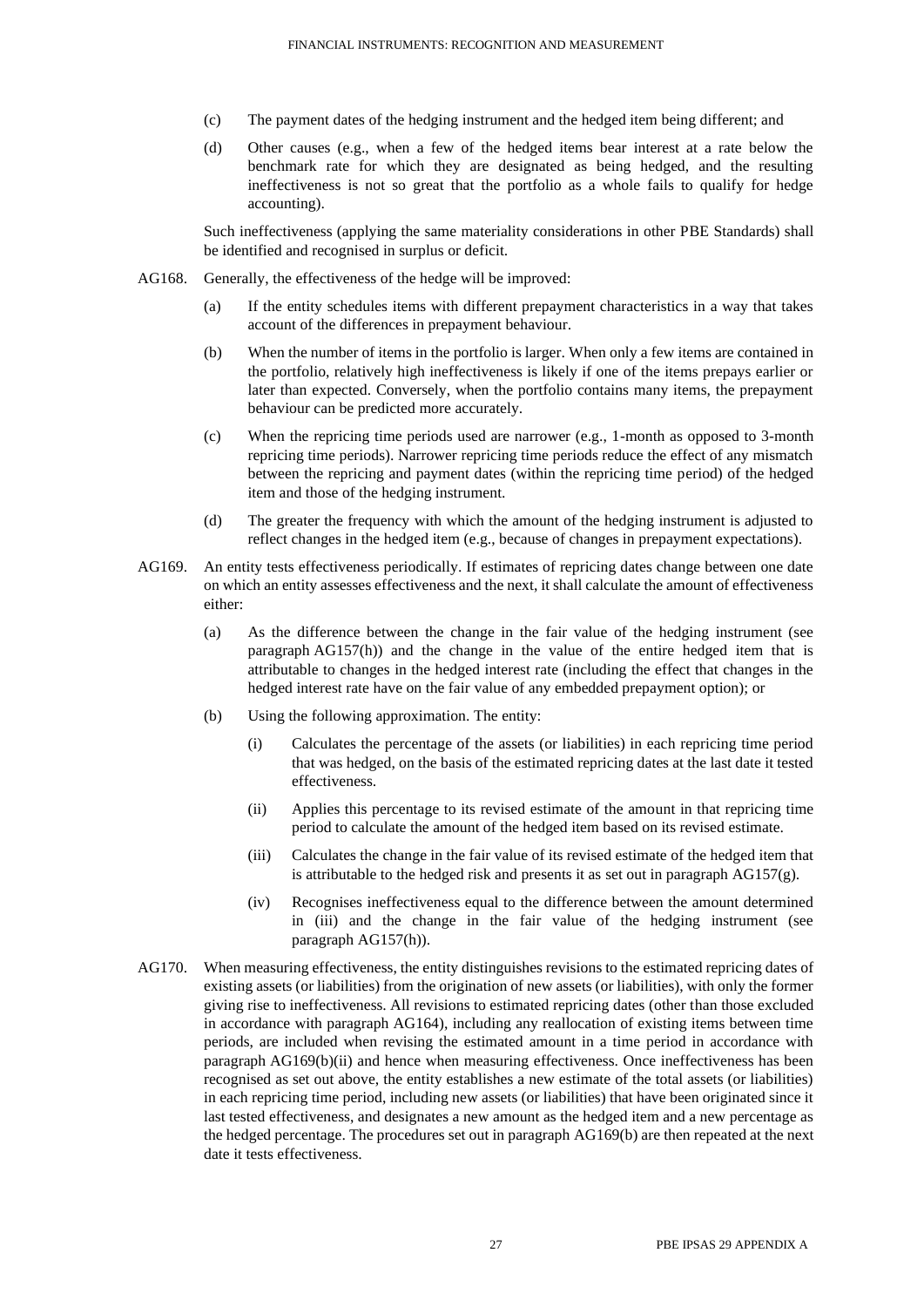- AG171. Items that were originally scheduled into a repricing time period may be derecognised because of earlier than expected prepayment or write-offs caused by impairment or sale. When this occurs, the amount of change in fair value included in the separate line item referred to in paragraph  $AG157(g)$ that relates to the derecognised item shall be removed from the statement of financial position, and included in the gain or loss that arises on derecognition of the item. For this purpose, it is necessary to know the repricing time period(s) into which the derecognised item was scheduled, because this determines the repricing time period(s) from which to remove it and hence the amount to remove from the separate line item referred to in paragraph AG157(g). When an item is derecognised, if it can be determined in which time period it was included, it is removed from that time period. If not, it is removed from the earliest time period if the derecognition resulted from higher than expected prepayments, or allocated to all time periods containing the derecognised item on a systematic and rational basis if the item was sold or became impaired.
- AG172. In addition, any amount relating to a particular time period that has not been derecognised when the time period expires is recognised in surplus or deficit at that time (see paragraph 100). For example, assume an entity schedules items into three repricing time periods. At the previous redesignation, the change in fair value reported in the single line item in the statement of financial position was an asset of CU25. That amount represents amounts attributable to periods 1, 2 and 3 of CU7, CU8 and CU10, respectively. At the next redesignation, the assets attributable to period 1 have been either realised or rescheduled into other periods. Therefore, CU7 is derecognised from the statement of financial position and recognised in surplus or deficit. CU8 and CU10 are now attributable to periods 1 and 2, respectively. These remaining periods are then adjusted, as necessary, for changes in fair value as described in paragraph AG157(g).
- AG173. As an illustration of the requirements of the previous two paragraphs, assume that an entity scheduled assets by allocating a percentage of the portfolio into each repricing time period. Assume also that it scheduled CU100 into each of the first two time periods. When the first repricing time period expires, CU110 of assets are derecognised because of expected and unexpected repayments. In this case, all of the amount contained in the separate line item referred to in paragraph  $AG157(g)$ that relates to the first time period is removed from the statement of financial position, plus 10 percent of the amount that relates to the second time period.
- AG174. If the hedged amount for a repricing time period is reduced without the related assets (or liabilities) being derecognised, the amount included in the separate line item referred to in paragraph  $AG157(g)$  that relates to the reduction shall be amortised in accordance with paragraph 104.
- AG175. An entity may wish to apply the approach set out in paragraphs AG157–AG174 to a portfolio hedge that had previously been accounted for as a cash flow hedge in accordance with PBE IPSAS 29. Such an entity would revoke the previous designation of a cash flow hedge in accordance with paragraph 112(d), and apply the requirements set out in that paragraph. It would also redesignate the hedge as a fair value hedge and apply the approach set out in paragraphs AG157–AG174 prospectively to subsequent accounting periods.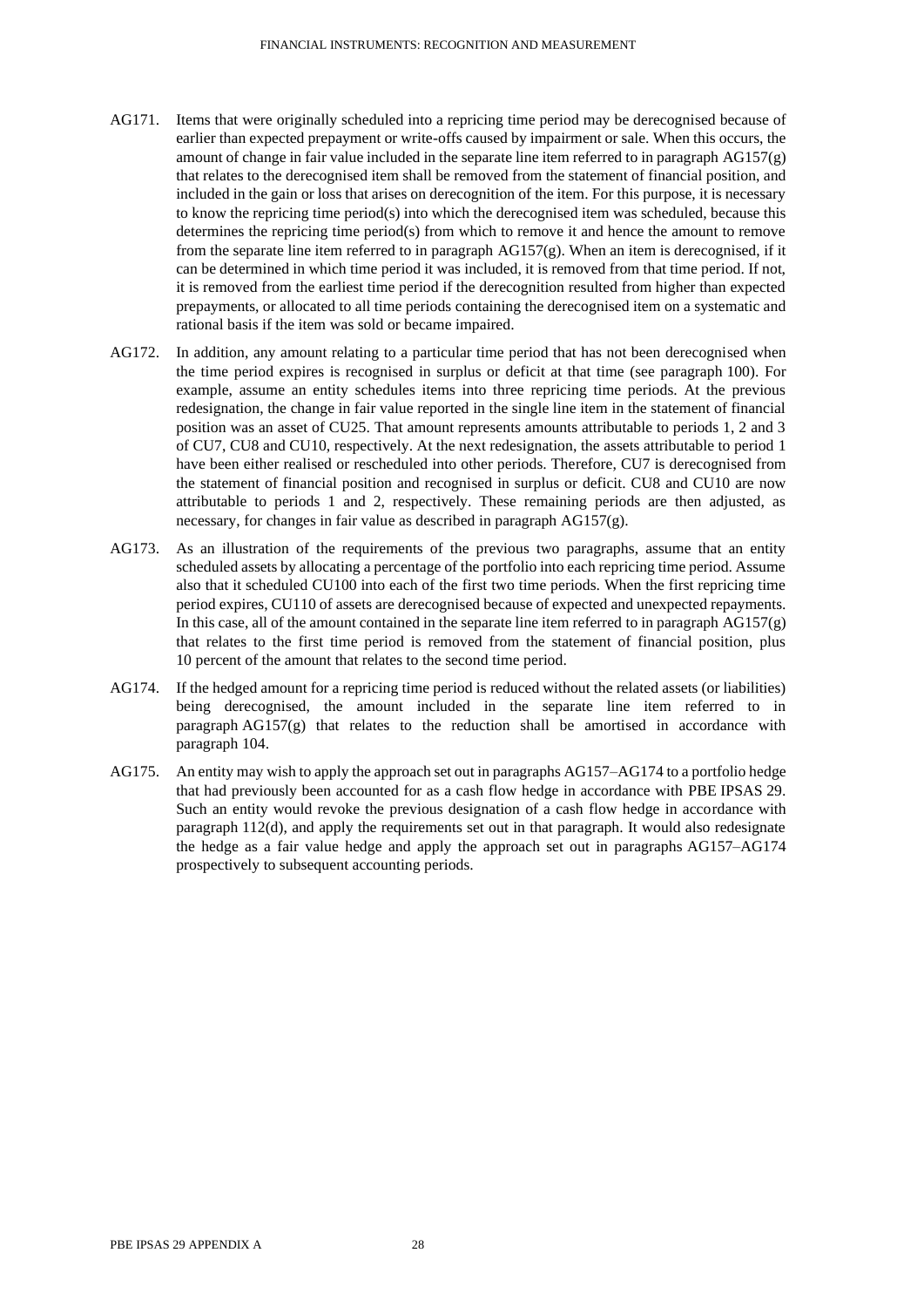**Appendix B**

# **Reassessment of Embedded Derivatives**

*This Appendix is an integral part of PBE IPSAS 29.* B1–B7. [Deleted by IPSASB]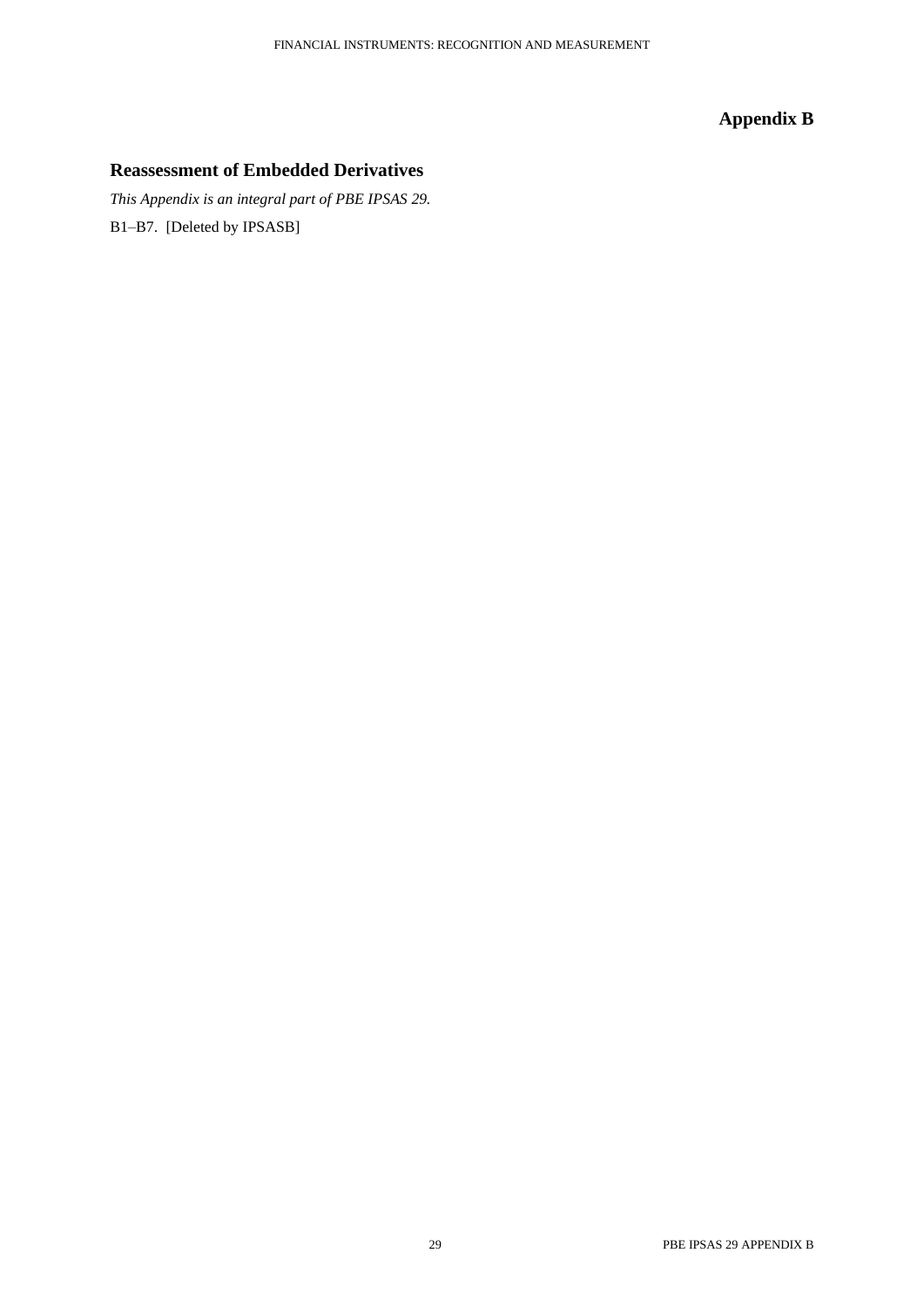# **Appendix C**

# **Hedges of a Net Investment in a Foreign Operation**

*This Appendix is an integral part of PBE IPSAS 29.* C11–C29. [Deleted by IPSASB]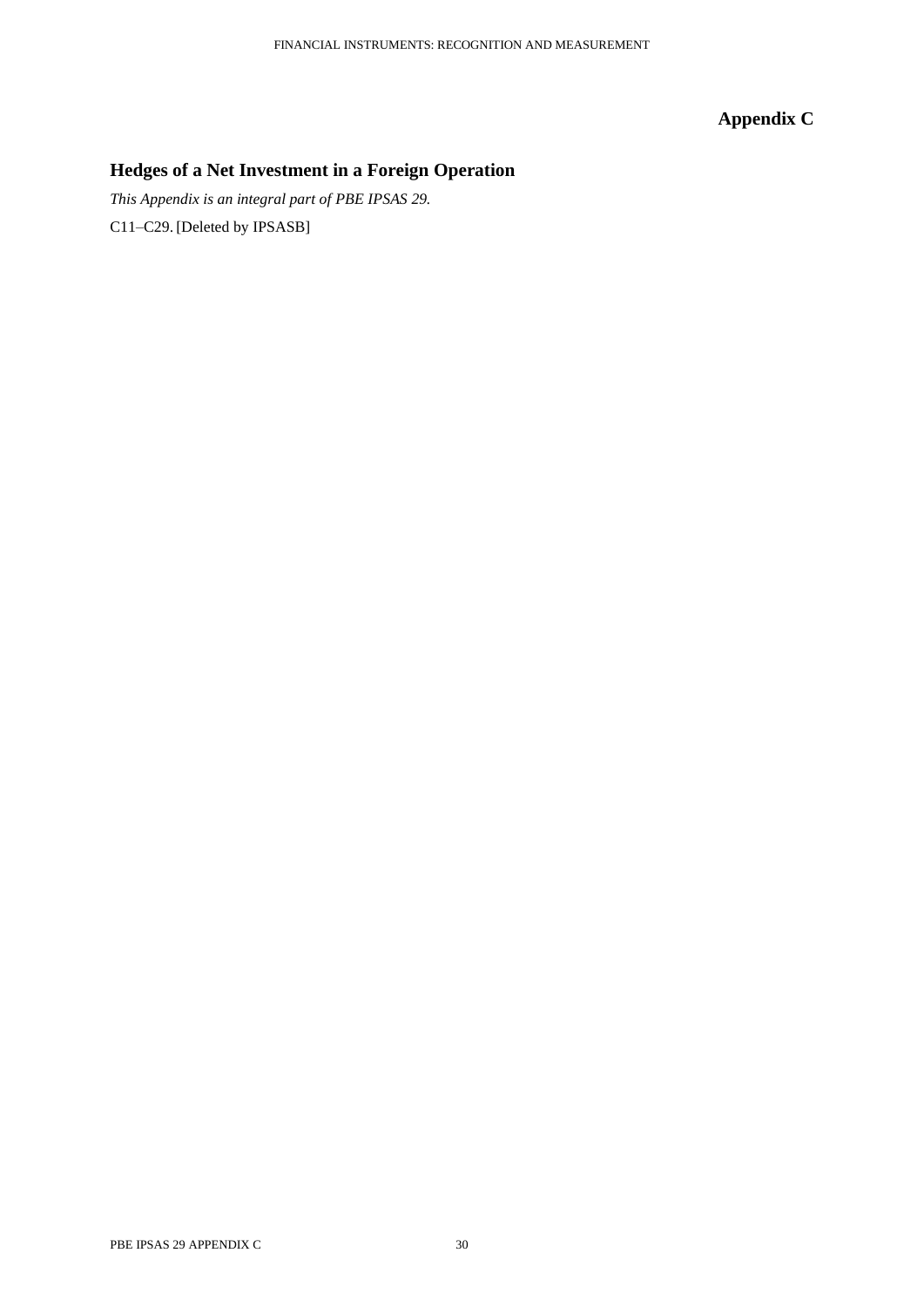## **PBE IPSAS 29** *Financial Instruments: Recognition and Measurement*

#### **Basis for Conclusions on PBE IPSAS 29**

*This Basis for Conclusions accompanies, but is not part of, PBE IPSAS 29.* 

BC1. The New Zealand Accounting Standards Board (NZASB) has modified PBE IPSAS 29 *Financial Instruments: Recognition and Measurement* for application by Tier 1 and Tier 2 public benefit entities. Where applicable, disclosure concessions have been identified for Tier 2 entities and the language generalised for use by public benefit entities. The NZASB considered that the requirements of IPSAS 29 are generally appropriate for application by public benefit entities.

BC2. [Not used]

#### **Financial Guarantee Contracts**

BC3. The NZASB noted that both NZ IFRSs and IPSASs permit, in limited circumstances, an entity to elect to account for financial guarantee contracts as insurance contracts. The NZASB also noted that the circumstances in which this is permitted differ slightly between the two suites of standards. The NZASB considered that entities transitioning from NZ IFRSs to PBE Standards should be required to continue their existing treatment in respect of financial guarantee contracts at the time of transition. Apart from this modification, the NZASB considered that PBE IPSAS 28 and PBE IPSAS 29 should apply to financial guarantee contracts subsequently entered into by entities that have transitioned from NZ IFRSs and to the financial guarantee contracts of all other entities.

#### **Interest Rate Benchmark Reform**

BC4. In September 2019 the IASB issued *Interest Rate Benchmark Reform* which amended IFRS 9 *Financial Instruments*, IAS 39 *Financial Instruments: Recognition and Measurement* and IFRS 7 *Financial Instruments: Disclosures*. In November 2019 the NZASB incorporated these amendments in NZ IFRS. These temporary exceptions addressed the potential impact of uncertainty about the long-term viability of some interest rate benchmarks on specific hedge accounting requirements. The NZASB considered that any PBEs subject to such uncertainty would also benefit from these temporary exceptions. The NZASB therefore issued NZASB ED 2019-5 *PBE Interest Rate Benchmark Reform* in November 2019 and finalised these amendments in February 2020.

#### **Interest Rate Benchmark Reform—Phase 2**

- BC5. In August 2020 the IASB issued *Interest Rate Benchmark Reform—Phase 2* which amended IFRS 9, IAS 39, IFRS 7 *Financial Instruments: Disclosures*, IFRS 4 *Insurance Contracts* and IFRS 16 *Leases*. In September 2020 the NZASB made equivalent amendments to NZ IFRS. These amendments addressed the financial reporting issues that arise during the reform of an interest rate benchmark, including the replacement of an interest rate benchmark with alternative, nearly risk-free interest rates that are based, to a greater extent, on transaction data (alternative benchmark rates). The amendments provided relief to continue hedge accounting when changes to financial instruments or hedging relationships occur as a result of the reform.
- BC6. The NZASB considered that PBEs affected by the replacement of interest rate benchmarks could also urgently require these amendments and proposed equivalent amendments to PBE Standards. In addition, the NZASB considered that entities still applying PBE IPSAS 29 in full could benefit from the practical expedient added to PBE IFRS 9 and PBE IPSAS 41 for changes in the contractual cash flows of a financial asset or financial liability when such changes are directly required by interest rate benchmark reform and proposed an equivalent practical expedient in PBE IPSAS 29. As a result of that practical expedient entities meeting certain criteria will not have to derecognise or adjust the carrying amount of financial instruments for changes required by the reform, but will instead update the effective interest rate to reflect the change to the alternative benchmark rate. The NZASB issued NZASB ED 2020-5 *PBE Interest Rate Benchmark Reform—Phase 2* in September 2020 and finalised the amendments in November 2020.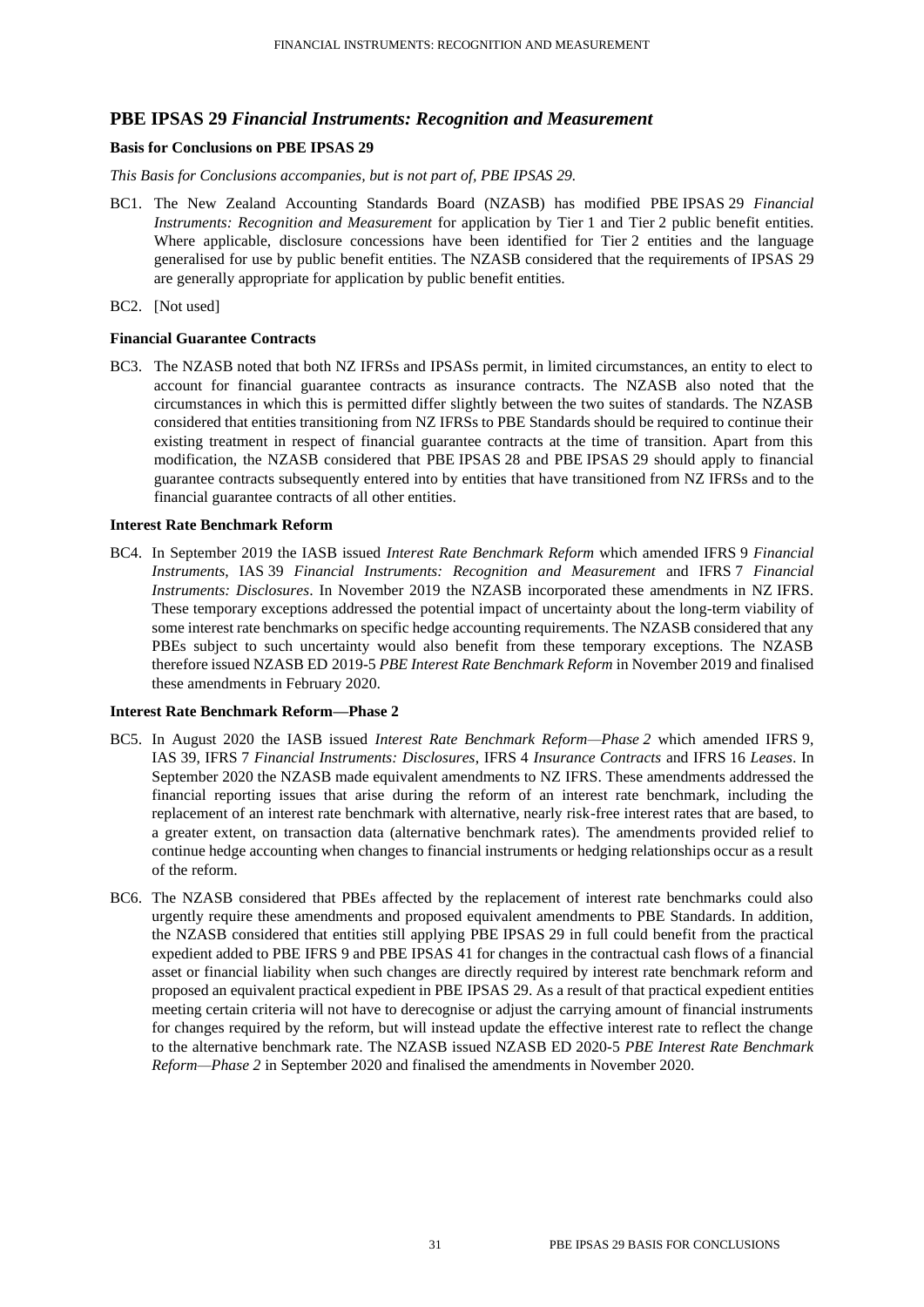# **Implementation Guidance**

*This guidance accompanies, but is not part of, PBE IPSAS 29.* Sections A–G [Deleted by IPSASB]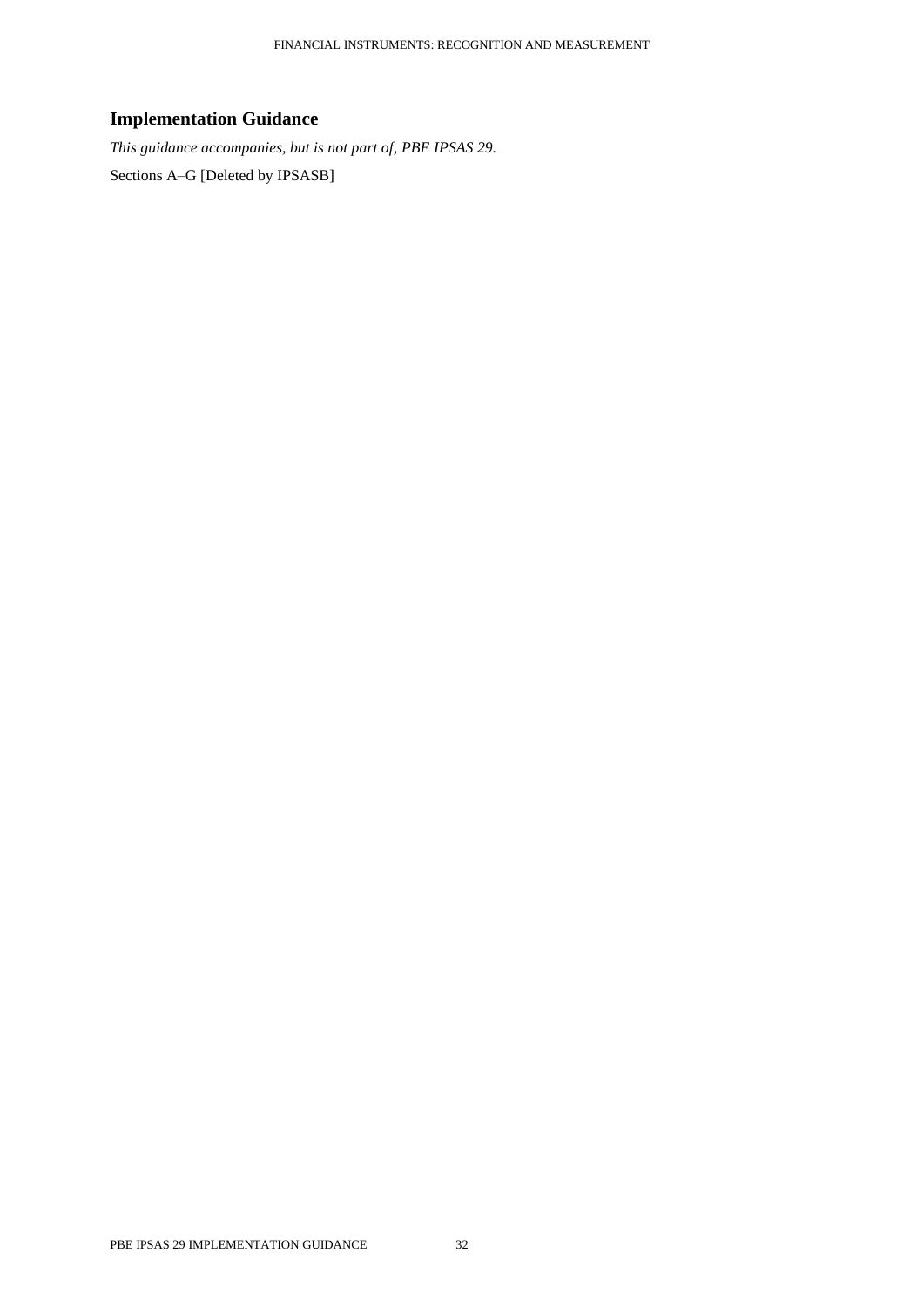# **Illustrative Examples**

*These examples accompany, but are not part of, PBE IPSAS 29.* 

#### **Hedging Interest Rate Risk for a Portfolio of Assets and Liabilities**

- IE1. On January 1, 20X1 Entity A identifies a portfolio comprising assets and liabilities whose interest rate risk it wishes to hedge. The liabilities include demandable deposit liabilities that the depositor may withdraw at any time without notice. For risk management purposes, the entity views all of the items in the portfolio as fixed rate items.
- IE2. For risk management purposes, Entity A analyses the assets and liabilities in the portfolio into repricing time periods based on expected repricing dates. The entity uses monthly time periods and schedules items for the next five years (i.e., it has 60 separate monthly time periods).<sup>3</sup> The assets in the portfolio are prepayable assets that Entity A allocates into time periods based on the expected prepayment dates, by allocating a percentage of all of the assets, rather than individual items, into each time period. The portfolio also includes demandable liabilities that the entity expects, on a portfolio basis, to repay between one month and five years and, for risk management purposes, are scheduled into time periods on this basis. On the basis of this analysis, Entity A decides what amount it wishes to hedge in each time period.
- IE3. This example deals only with the repricing time period expiring in three months' time, i.e., the time period maturing on March 31, 20X1 (a similar procedure would be applied for each of the other 59 time periods). Entity A has scheduled assets of CU100 million and liabilities of CU80 million into this time period. All of the liabilities are repayable on demand.
- IE4. Entity A decides, for risk management purposes, to hedge the net position of CU20 million and accordingly enters into an interest rate swap<sup>4</sup> on January 1, 20X1, to pay a fixed rate and receive London Interbank Offered Rate (LIBOR), with a notional principal amount of CU20 million and a fixed life of three months.
- IE5. This example makes the following simplifying assumptions:
	- (a) The coupon on the fixed leg of the swap is equal to the fixed coupon on the asset;
	- (b) The coupon on the fixed leg of the swap becomes payable on the same dates as the interest payments on the asset; and
	- (c) The interest on the variable leg of the swap is the overnight LIBOR rate. As a result, the entire fair value change of the swap arises from the fixed leg only, because the variable leg is not exposed to changes in fair value due to changes in interest rates.

In cases when these simplifying assumptions do not hold, greater ineffectiveness will arise. (The ineffectiveness arising from (a) could be eliminated by designating as the hedged item a portion of the cash flows on the asset that are equivalent to the fixed leg of the swap).

- IE6. It is also assumed that Entity A tests effectiveness on a monthly basis.
- IE7. The fair value of an equivalent non-prepayable asset of CU20 million, ignoring changes in value that are not attributable to interest rate movements, at various times during the period of the hedge is as follows:

|              |            | Jan 1, 20X1 Jan 31, 20X1 Feb 1, 20X1 Feb 28, 20X1 Mar 31, 20X1 |            |            |     |
|--------------|------------|----------------------------------------------------------------|------------|------------|-----|
| Fair value   | 20,000,000 | 20.047.408                                                     | 20,047,408 | 20,023,795 | Nil |
| (asset) (CU) |            |                                                                |            |            |     |

<sup>3</sup> In this example principal cash flows have been scheduled into time periods but the related interest cash flows have been included when calculating the change in fair value of the hedged item. Other methods of scheduling assets and liabilities are also possible. Also, in this example, monthly repricing time periods have been used. An entity may choose narrower or wider time periods.

This example uses a swap as the hedging instrument. An entity may use forward rate agreements or other derivatives as hedging instruments.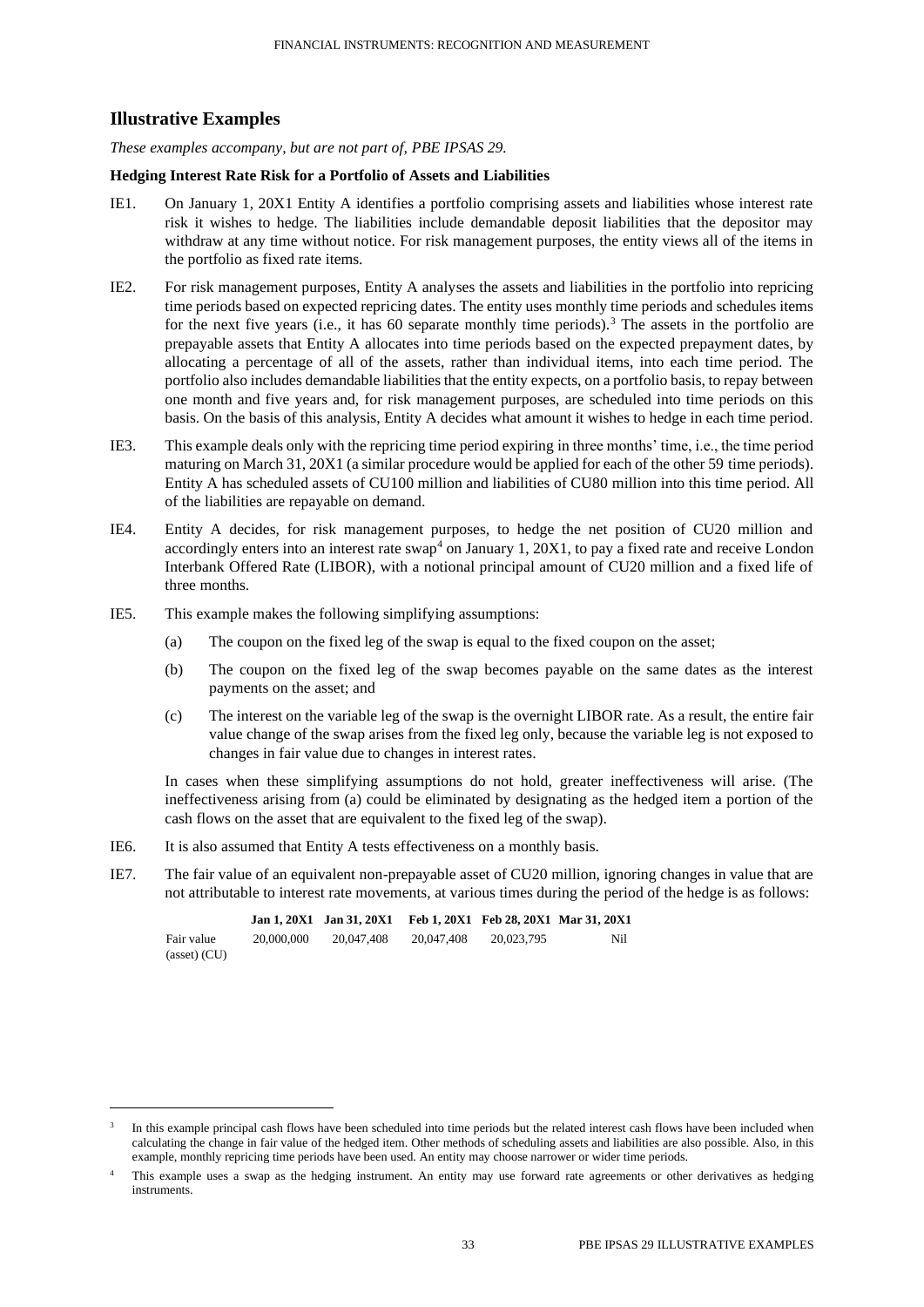IE8. The fair value of the swap at various times during the period of the hedge is as follows:

|                                   |     | Jan 1, 20X1 Jan 31, 20X1 Feb 1, 20X1 Feb 28, 20X1 Mar 31, 20X1 |          |          |     |
|-----------------------------------|-----|----------------------------------------------------------------|----------|----------|-----|
| Fair value<br>(liability)<br>(CU) | Nil | (47.408)                                                       | (47.408) | (23.795) | Nil |

#### **Accounting Treatment**

- IE9. On January 1, 20X1, Entity A designates as the hedged item an amount of CU20 million of assets in the three-month time period. It designates as the hedged risk the change in the value of the hedged item (i.e., the CU20 million of assets) that is attributable to changes in LIBOR. It also complies with the other designation requirements set out in paragraphs 98(d) and AG162 of the Standard.
- IE10. Entity A designates as the hedging instrument the interest rate swap described in paragraph IE4.

*End of Month 1 (January 31, 20X1)*

- IE11. On January 31, 20X1 (at the end of month 1) when Entity A tests effectiveness, LIBOR has decreased. Based on historical prepayment experience, Entity A estimates that, as a consequence, prepayments will occur faster than previously estimated. As a result it re-estimates the amount of assets scheduled into this time period (excluding new assets originated during the month) as CU96 million.
- IE12. The fair value of the designated interest rate swap with a notional principal of CU20 million is  $(CU47,408)^5$  (the swap is a liability).
- IE13. Entity A computes the change in the fair value of the hedged item, taking into account the change in estimated prepayments, as follows.
	- (a) First, it calculates the percentage of the initial estimate of the assets in the time period that was hedged. This is 20 percent (CU20 million  $\div$  CU100 million).
	- (b) Second, it applies this percentage (20 percent) to its revised estimate of the amount in that time period (CU96 million) to calculate the amount that is the hedged item based on its revised estimate. This is CU19.2 million.
	- (c) Third, it calculates the change in the fair value of this revised estimate of the hedged item (CU19.2 million) that is attributable to changes in LIBOR. This is CU45,511 (CU47,408<sup>6</sup>  $\times$  $(CU19.2 \text{ million} \div CU20 \text{ million}).$
- IE14. Entity A makes the following accounting entries relating to this time period:

| Dr                                                                        |             | Cash                                                                                          | CU172,097 |
|---------------------------------------------------------------------------|-------------|-----------------------------------------------------------------------------------------------|-----------|
|                                                                           | Cr.         | Surplus or deficit (interest revenue) <sup>7</sup>                                            | CU172,097 |
| To recognise the interest received on the hedged amount (CU19.2 million). |             |                                                                                               |           |
| Dr                                                                        |             | Surplus or deficit (interest expense)                                                         | CU179,268 |
|                                                                           | Cr.         | Surplus or deficit (interest revenue)                                                         | CU179,268 |
|                                                                           | Cr          | Cash                                                                                          | Nil       |
|                                                                           |             | To recognise the interest received and paid on the swap designated as the hedging instrument. |           |
| Dr                                                                        |             | Surplus or deficit (loss)                                                                     | CU47.408  |
|                                                                           | $_{\rm Cr}$ | Derivative liability                                                                          | CU47.408  |

*To recognise the change in the fair value of the swap.*

See paragraph IE8.

<sup>6</sup> i.e., CU20,047,408 – CU 20,000,000, see paragraph IE7.

<sup>7</sup> This example does not show how amounts of interest revenue and interest expense are calculated.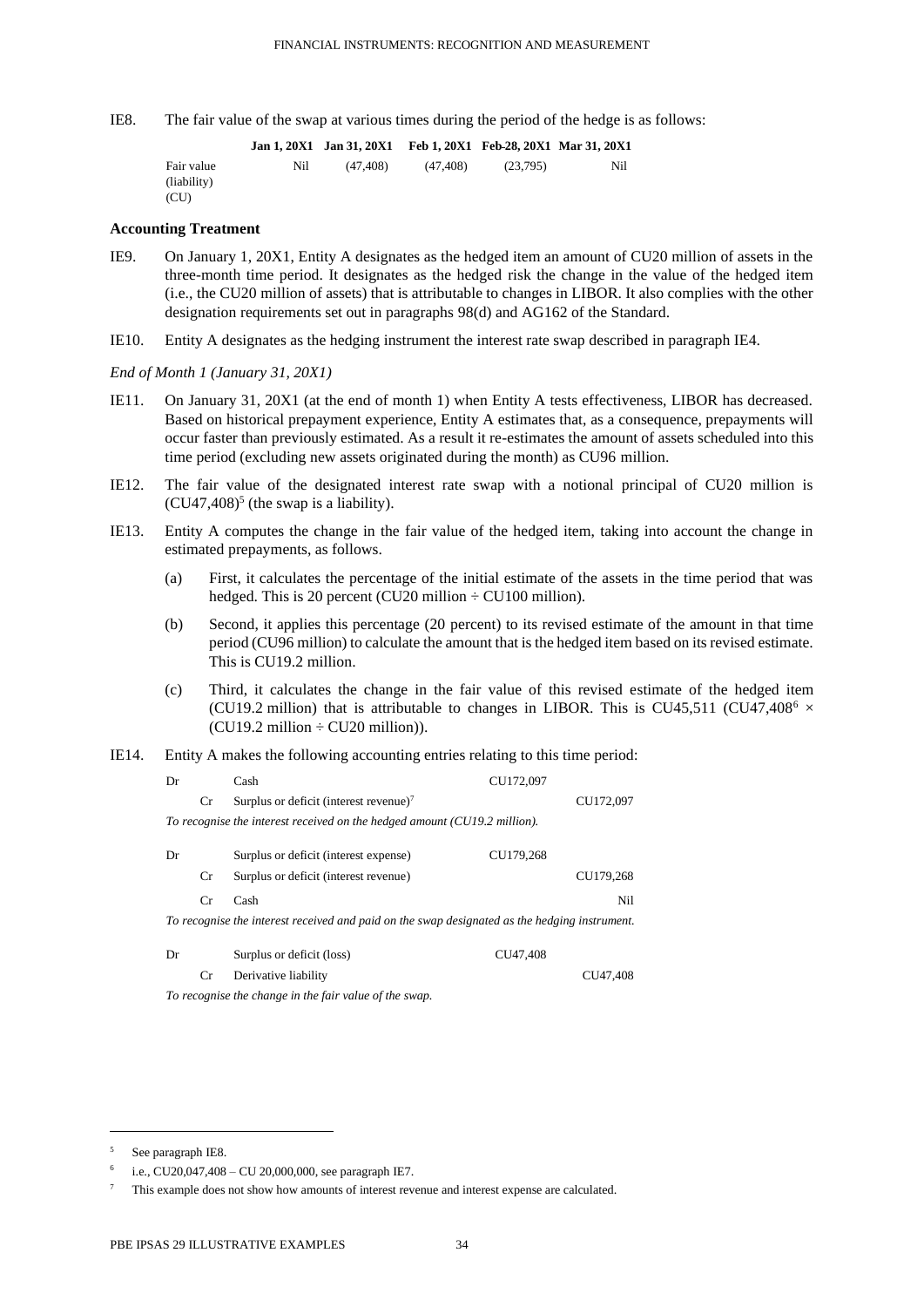| Dr  | Separate line item in the statement of<br>financial position    | CU45.511 |          |
|-----|-----------------------------------------------------------------|----------|----------|
| Cr. | Surplus or deficit (gain)                                       |          | CU45.511 |
|     | To recognise the change in the fair value of the hedged amount. |          |          |

IE15. The net result on surplus or deficit (excluding interest revenue and interest expense) is to recognise a loss of (CU1,897). This represents ineffectiveness in the hedging relationship that arises from the change in estimated prepayment dates.

#### *Beginning of Month 2*

- IE16. On February 1, 20X1 Entity A sells a proportion of the assets in the various time periods. Entity A calculates that it has sold 81/3 percent of the entire portfolio of assets. Because the assets were allocated into time periods by allocating a percentage of the assets (rather than individual assets) into each time period, Entity A determines that it cannot ascertain into which specific time periods the sold assets were scheduled. Hence it uses a systematic and rational basis of allocation. Based on the fact that it sold a representative selection of the assets in the portfolio, Entity A allocates the sale proportionately over all time periods.
- IE17. On this basis, Entity A computes that it has sold 81/3 percent of the assets allocated to the three-month time period, i.e., CU8 million (81/3 percent of CU96 million). The proceeds received are CU8,018,400, equal to the fair value of the assets.<sup>8</sup> On derecognition of the assets, Entity A also removes from the separate line item in the statement of financial position an amount that represents the change in the fair value of the hedged assets that it has now sold. This is 81/3 percent of the total line item balance of CU45,511, i.e., CU3,793.
- IE18. Entity A makes the following accounting entries to recognise the sale of the asset and the removal of part of the balance in the separate line item in the statement of financial position:

| Dr |    | Cash                                                         | CU8,018,400 |             |
|----|----|--------------------------------------------------------------|-------------|-------------|
|    | Сr | Asset                                                        |             | CU8,000,000 |
|    | Сr | Separate line item in the statement of<br>financial position |             | CU3.793     |
|    | Сr | Surplus or deficit (gain)                                    |             | CU14.607    |
|    |    |                                                              |             |             |

*To recognise the sale of the asset at fair value and to recognise a gain on sale*

Because the change in the amount of the assets is not attributable to a change in the hedged interest rate, no ineffectiveness arises.

- IE19. Entity A now has CU88 million of assets and CU80 million of liabilities in this time period. Hence the net amount Entity A wants to hedge is now CU8 million and, accordingly, it designates CU8 million as the hedged amount.
- IE20. Entity A decides to adjust the hedging instrument by designating only a proportion of the original swap as the hedging instrument. Accordingly, it designates as the hedging instrument CU8 million or 40 percent of the notional amount of the original swap with a remaining life of two months and a fair value of CU18,963.<sup>9</sup> It also complies with the other designation requirements in paragraphs 98(a) and AG162 of the Standard. The CU12 million of the notional amount of the swap that is no longer designated as the hedging instrument is either classified as held for trading with changes in fair value recognised in surplus or deficit, or is designated as the hedging instrument in a different hedge.<sup>10</sup>
- IE21. As at February 1, 20X1 and after accounting for the sale of assets, the separate line item in the statement of financial position is CU41,718 (CU45,511 – CU3,793), which represents the cumulative change in fair value of  $CU17.6<sup>11</sup>$  million of assets. However, as at February 1, 20X1, Entity A is hedging only CU8 million of assets that have a cumulative change in fair value of CU18,963.<sup>12</sup> The remaining separate

The amount realised on sale of the asset is the fair value of a prepayable asset, which is less than the fair value of the equivalent nonprepayable asset shown in IE7.

 $CU47,408 \times 40$  percent.

<sup>&</sup>lt;sup>10</sup> The entity could instead enter into an offsetting swap with a notional principle of CU12 million to adjust its position and designate as the hedging instrument all CU20 million of the existing swap and all CU12 million of the new offsetting swap.

 $11$  CU19.2 million –  $(8\frac{1}{3} \times$  CU19.2 million).

<sup>&</sup>lt;sup>12</sup> CU41,718  $\times$  (CU8 million/CU17.6 million).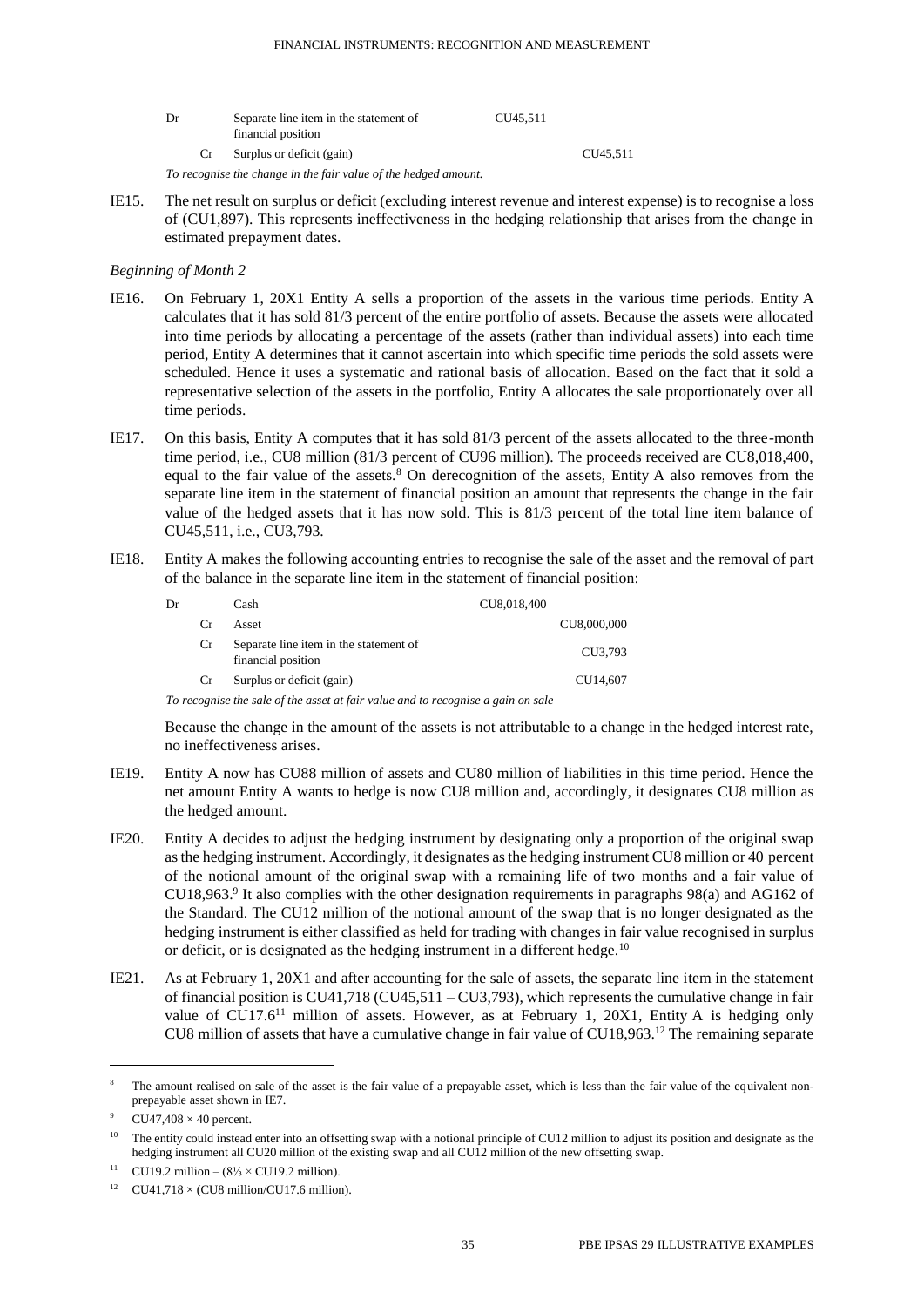line item in the statement of financial position of CU22,755<sup>13</sup> relates to an amount of assets that Entity A still holds but is no longer hedging. Accordingly Entity A amortises this amount over the remaining life of the time period, i.e., it amortises CU22,755 over two months.

IE22. Entity A determines that it is not practicable to use a method of amortisation based on a recalculated effective yield and hence uses a straight-line method.

#### *End of Month 2 (February 28, 20X1)*

- IE23. On February 28, 20X1 when Entity A next tests effectiveness, LIBOR is unchanged. Entity A does not revise its prepayment expectations. The fair value of the designated interest rate swap with a notional principal of CU8 million is  $(CU9,518)^{14}$  (the swap is a liability). Also, Entity A calculates the fair value of the CU8 million of the hedged assets as at February 28, 20X1 as CU8,009,518.<sup>15</sup>
- IE24. Entity A makes the following accounting entries relating to the hedge in this time period:

| Dr |     | Cash                                                                                                                          | CU71,707 |          |
|----|-----|-------------------------------------------------------------------------------------------------------------------------------|----------|----------|
|    | Cr. | Surplus or deficit (interest revenue)                                                                                         |          | CU71,707 |
|    |     | To recognise the interest received on the hedged amount (CU8 million).                                                        |          |          |
| Dr |     | Surplus or deficit (interest expense)                                                                                         | CU71,707 |          |
|    | Cr. | Surplus or deficit (interest revenue)                                                                                         |          | CU62,115 |
|    | Cr  | Cash                                                                                                                          |          | CU9,592  |
|    |     | To recognise the interest received and paid on the portion of the swap designated as the<br>hedging instrument (CU8 million). |          |          |
| Dr |     | Derivative liability                                                                                                          | CU9,445  |          |
|    | Cr. | Surplus or deficit (gain)                                                                                                     |          | CU9,445  |
|    |     | To recognise the change in the fair value of the portion of the swap designated as the hedging                                |          |          |

*instrument (CU8 million) (CU9,518 – CU18,963).*

| Dr | CU9.445<br>Surplus or deficit (loss)                                          |         |
|----|-------------------------------------------------------------------------------|---------|
|    | Separate line item in the statement of<br>financial position                  | CU9.445 |
|    | To recognise the change in the fair value of the hedged amount (CU8,009,518 – |         |

*CU8,018,963).*

- IE25. The net effect on surplus or deficit (excluding interest revenue and interest expense) is nil reflecting that the hedge is fully effective.
- IE26. Entity A makes the following accounting entry to amortise the line item balance for this time period:

| Dr |                       | Surplus or deficit (loss)                                    | CU11.378 |             |
|----|-----------------------|--------------------------------------------------------------|----------|-------------|
|    | Cr                    | Separate line item in the statement of<br>financial position |          | CU11,378(a) |
|    |                       | To recognise the amortisation charge for the period.         |          |             |
|    | (a) $CU22,755 \div 2$ |                                                              |          |             |

#### *End of Month 3*

IE27. During the third month there is no further change in the amount of assets or liabilities in the three-month time period. On March 31, 20X1 the assets and the swap mature and all balances are recognised in surplus or deficit.

<sup>13</sup> CU41,718 – CU18,963.

<sup>&</sup>lt;sup>14</sup> CU23,795 [see paragraph IE8]  $\times$  (CU8 million/CU20 million).

<sup>&</sup>lt;sup>15</sup> CU20,023,795 [see paragraph IE7]  $\times$  (CU8 million/CU20 million).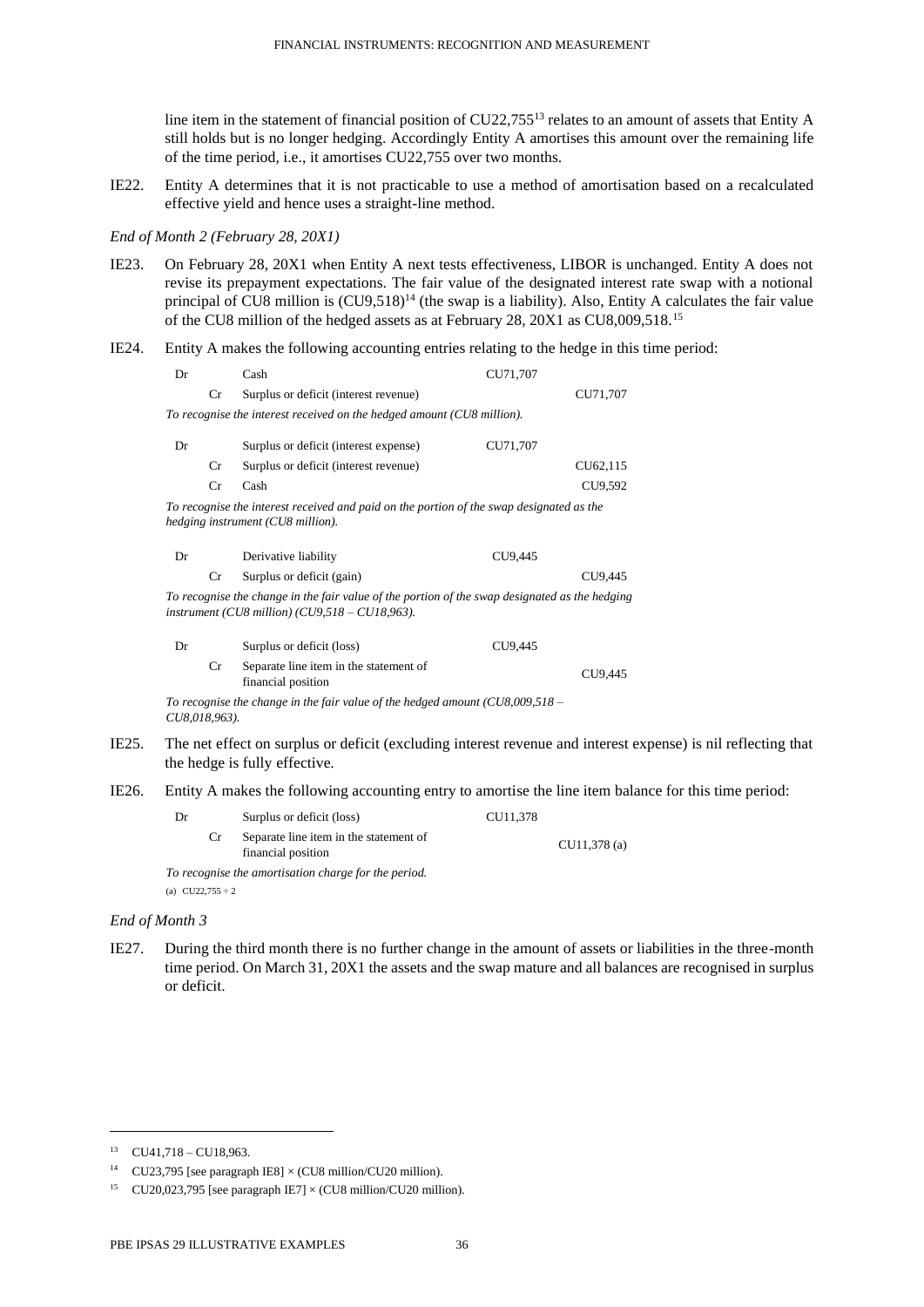| IE28. |  |  | Entity A makes the following accounting entries relating to this time period: |
|-------|--|--|-------------------------------------------------------------------------------|
|       |  |  |                                                                               |

| Dr |                | Cash                                                                                                                          | CU8,071,707 |             |
|----|----------------|-------------------------------------------------------------------------------------------------------------------------------|-------------|-------------|
|    | Cr             | Asset (statement of financial position)                                                                                       |             | CU8,000,000 |
|    | $_{\rm Cr}$    | Surplus or deficit (interest revenue)                                                                                         |             | CU71,707    |
|    |                | To recognise the interest and cash received on maturity of the hedged amount (CU8 million).                                   |             |             |
| Dr |                | Surplus or deficit (interest expense)                                                                                         | CU71,707    |             |
|    | $_{\rm Cr}$    | Surplus or deficit (interest revenue)                                                                                         |             | CU62,115    |
|    | $_{\rm Cr}$    | Cash                                                                                                                          |             | CU9,592     |
|    |                | To recognise the interest received and paid on the portion of the swap designated as the<br>hedging instrument (CU8 million). |             |             |
| Dr |                | Derivative liability                                                                                                          | CU9,518     |             |
|    | $_{\rm Cr}$    | Surplus or deficit (loss)                                                                                                     |             | CU9,518     |
|    | (CU8 million). | To recognise the expiry of the portion of the swap designated as the hedging instrument                                       |             |             |
| Dr |                | Surplus or deficit (gain)                                                                                                     | CU9,518     |             |
|    | $_{\rm Cr}$    | Separate line item in the statement of<br>financial position                                                                  |             | CU9,518     |
|    |                | To remove the remaining line item balance on expiry of the time period.                                                       |             |             |

- IE29. The net effect on surplus or deficit (excluding interest revenue and interest expense) is nil reflecting that the hedge is fully effective.
- IE30. Entity A makes the following accounting entry to amortise the line item balance for this time period:

| Dr |                       | Surplus or deficit (loss)                                    | CU11,377 |                  |
|----|-----------------------|--------------------------------------------------------------|----------|------------------|
|    | Cr.                   | Separate line item in the statement of<br>financial position |          | $CU11,377^{(a)}$ |
|    |                       | To recognise the amortisation charge for the period.         |          |                  |
|    | (a) $CU22,755 \div 2$ |                                                              |          |                  |

#### **Summary**

- IE31. The tables below summarise:
	- (a) Changes in the separate line item in the statement of financial position;
	- (b) The fair value of the derivative;
	- (c) The surplus or deficit effect of the hedge for the entire three-month period of the hedge; and
	- (d) Interest revenue and interest expense relating to the amount designated as hedged.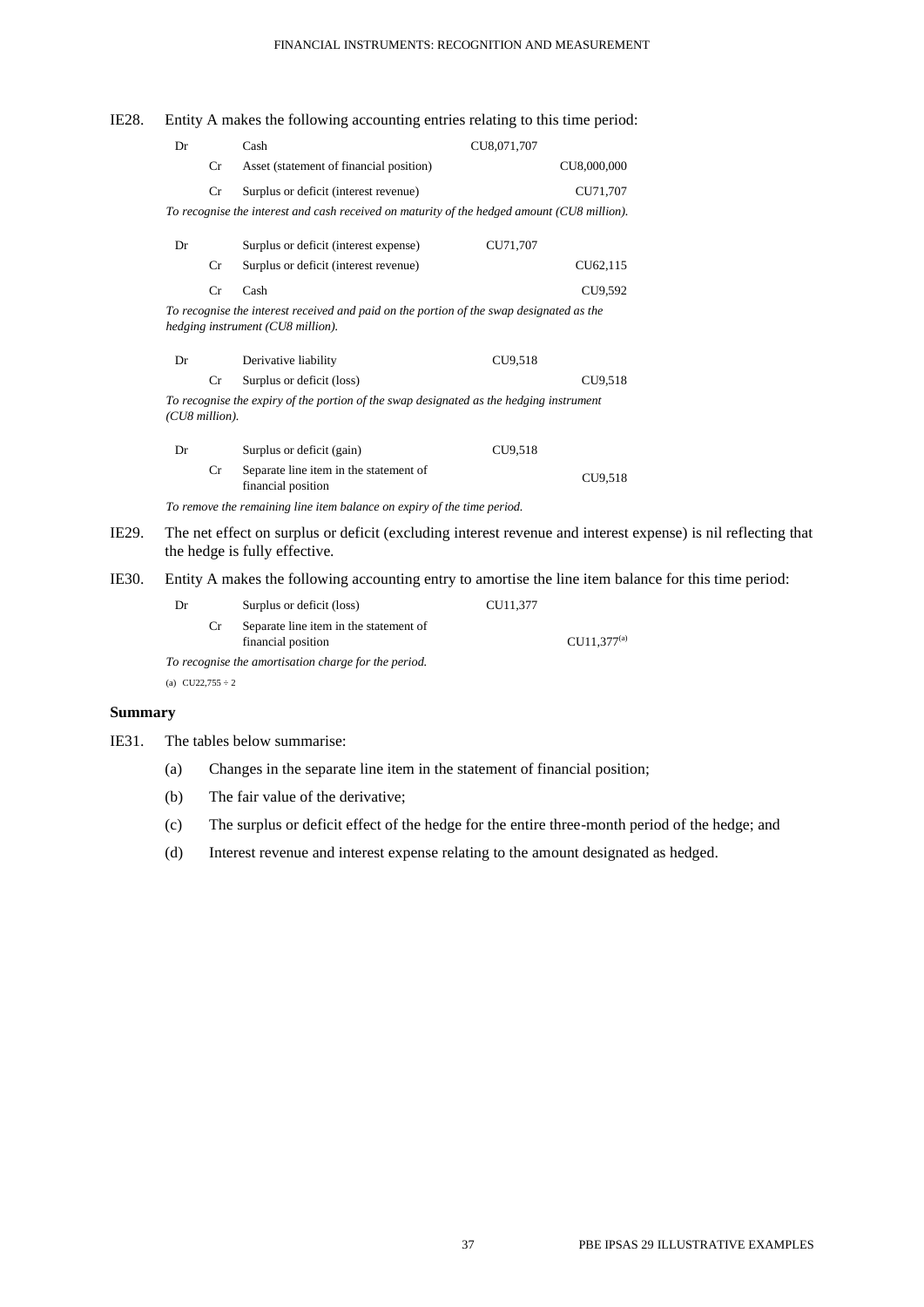| <b>Description</b>                                                              | Jan 1,<br><b>20X1</b><br><b>CU</b> | Jan 31,<br><b>20X1</b><br>CU | Feb 1,<br><b>20X1</b><br><b>CU</b> | Feb 28,<br><b>20X1</b><br><b>CU</b>                | <b>Mar 31,</b><br><b>20X1</b><br>CU |
|---------------------------------------------------------------------------------|------------------------------------|------------------------------|------------------------------------|----------------------------------------------------|-------------------------------------|
| <b>Amount of asset hedged</b>                                                   | 20,000,000                         | 19,200,000                   | 8,000,000                          | 8,000,000                                          | 8,000,000                           |
| Changes in the separate line item in the statement of financial position<br>(a) |                                    |                              |                                    |                                                    |                                     |
| Brought forward:                                                                |                                    |                              |                                    |                                                    |                                     |
| Balance to be<br>amortised                                                      | Nil                                | Nil                          | Nil                                | 22,755                                             | 11,377                              |
| Remaining balance                                                               | Nil                                | Nil                          | 45,511                             | 18,963                                             | 9,518                               |
| Less: Adjustment on sale<br>of asset                                            | Nil                                | Nil                          | (3,793)                            | Nil                                                | Nil                                 |
| Adjustment for change in<br>fair value of the hedged<br>asset                   | Nil                                | 45,511                       | Nil                                | (9, 445)                                           | (9,518)                             |
| Amortisation                                                                    | Nil                                | Nil                          | Nil                                | (11, 378)                                          | (11, 377)                           |
| <b>Carried forward:</b>                                                         |                                    |                              |                                    |                                                    |                                     |
| <b>Balance to be</b><br>amortised                                               | <b>Nil</b>                         | Nil                          | 22,755                             | 11,377                                             | Nil                                 |
| <b>Remaining balance</b>                                                        | Nil                                | 45,511                       | 18,963                             | 9,518                                              | Nil                                 |
| The fair value of the derivative<br>(b)                                         |                                    |                              |                                    |                                                    |                                     |
| CU20,000,000                                                                    | Nil                                | 47,408                       |                                    |                                                    |                                     |
| CU12,000,000                                                                    | Nil                                |                              | 28,445                             | No longer designated as the<br>hedging instrument. |                                     |
| CU8,000,000                                                                     | Nil                                |                              | 18,963                             | 9,518                                              | Nil                                 |
| Total                                                                           | Nil                                | 47,408                       | 47,408                             | 9,518                                              | Nil                                 |
| Effect of the hedge on surplus or deficit<br>(c)                                |                                    |                              |                                    |                                                    |                                     |
| Change in line item:<br>asset                                                   | Nil                                | 45,511                       | N/A                                | (9, 445)                                           | (9,518)                             |
| Change in derivative fair<br>value                                              | Nil                                | (47, 408)                    | N/A                                | 9,445                                              | 9,518                               |
| Net effect                                                                      | Nil                                | (1,897)                      | N/A                                | Nil                                                | Nil                                 |
| <b>Amortisation</b>                                                             | <b>Nil</b>                         | Nil                          | N/A                                | (11,378)                                           | (11, 377)                           |
| In addition, there is a gain on sale of assets of CU14,607 at February 1, 20X1. |                                    |                              |                                    |                                                    |                                     |

## (d) **Interest revenue and interest expense relating to the amount designated as hedged**

| Interest revenue |                     |            |     |          |           |
|------------------|---------------------|------------|-----|----------|-----------|
| – on the asset   | Nil                 | 172,097    | N/A | 71.707   | 71,707    |
| - on the swap    | Nil                 | 179,268    | N/A | 62.115   | 62,115    |
| Interest expense |                     |            |     |          |           |
| $-$ on the swap  | Nil                 | (179, 268) | N/A | (71,707) | (71, 707) |
| IE32–IE50.       | [Deleted by IPSASB] |            |     |          |           |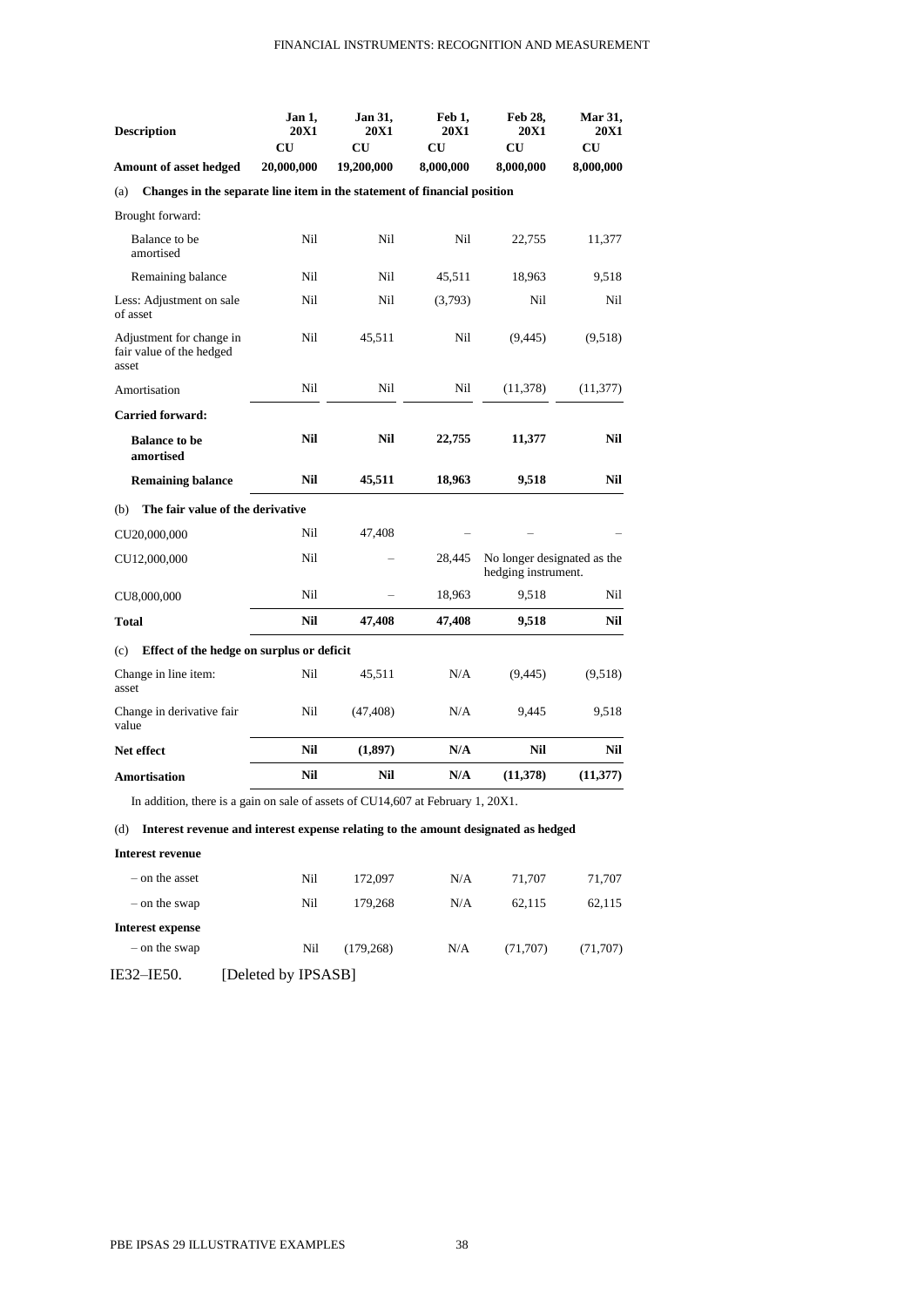# **Comparison with IPSAS 29**

PBE IPSAS 29 *Financial Instruments: Recognition and Measurement* is drawn from IPSAS 29 *Financial Instruments: Recognition and Measurement.* PBE Standards require the presentation of a statement of comprehensive revenue and expense. IPSASs require the presentation of a statement of financial performance.

PBE IPSAS 29 also includes amendments equivalent to those issued by the International Accounting Standards Board to support the provision of useful financial information by entities during the period of uncertainty arising from the phasing out of interest-rate benchmarks, such as interbank offered rates.

Other than the impact of these differences there are no significant differences between PBE IPSAS 29 and IPSAS 29.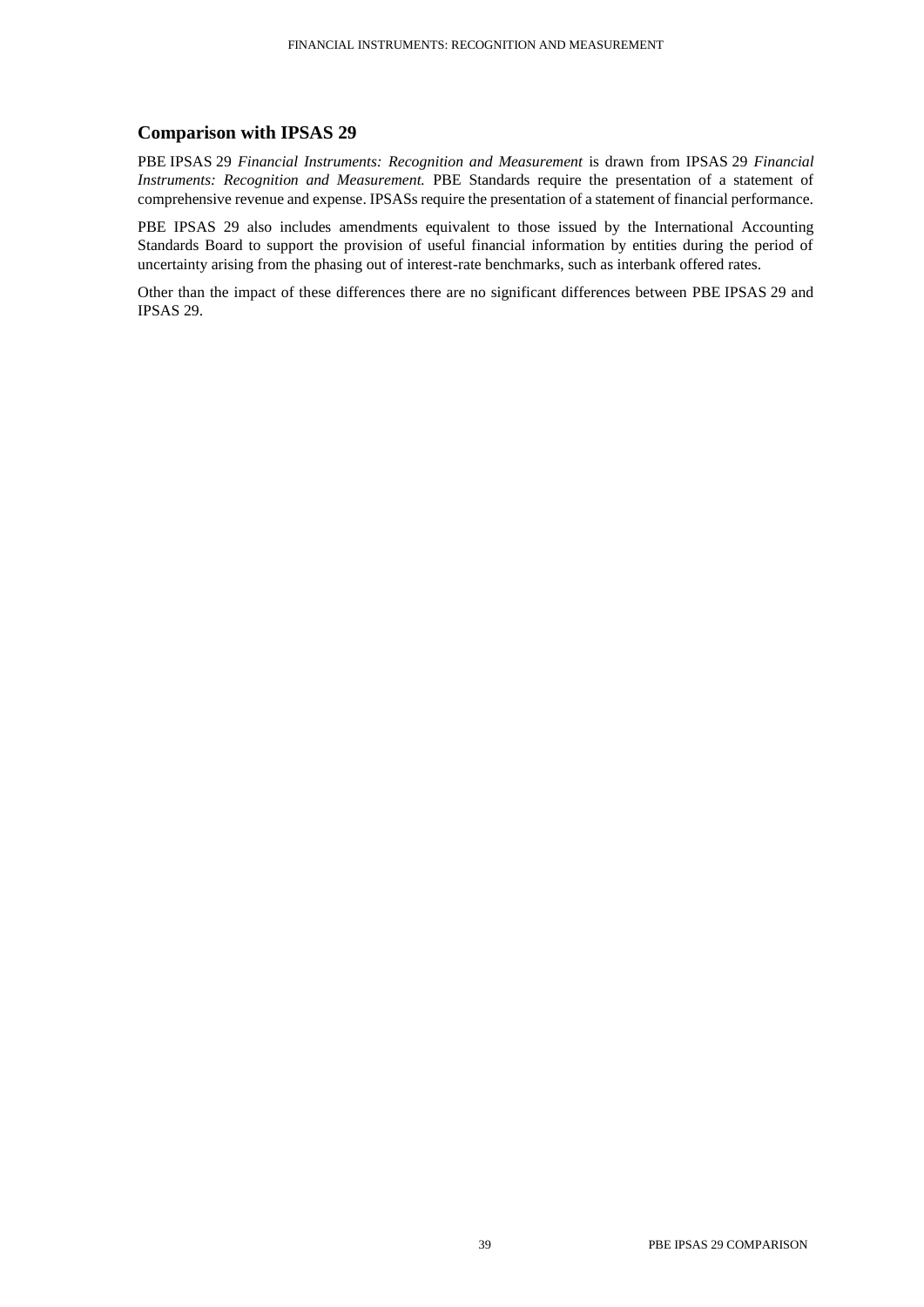# **History of Amendments**

PBE IPSAS 29 *Financial Instruments: Recognition and Measurement* was issued in September 2014.

This table lists the pronouncements establishing and substantially amending PBE IPSAS 29. The table is based on amendments issued as at 31 January 2021.

| <b>Pronouncements</b>                                                     | Date issued      | <b>Early operative</b><br>date                                                      | <b>Effective date</b><br>(annual financial<br>statements  on<br>or after ) |
|---------------------------------------------------------------------------|------------------|-------------------------------------------------------------------------------------|----------------------------------------------------------------------------|
| PBE IPSAS 29 Financial Instruments:<br><b>Recognition and Measurement</b> | Sept 2014        | Early application is<br>permitted for not-<br>for-profit public<br>benefit entities | 1 April 2015                                                               |
| 2015 Omnibus Amendments to PBE Standards                                  | <b>July 2015</b> | Early application is<br>permitted                                                   | 1 Jan 2016                                                                 |
| 2016 Omnibus Amendments to PBE Standards                                  | Jan 2017         |                                                                                     | 1 Jan 2017                                                                 |
| PBE IPSAS 34 Separate Financial Statements                                | Jan 2017         | Early application is<br>permitted                                                   | 1 Jan 2019                                                                 |
| PBE IPSAS 35 Consolidated Financial<br><b>Statements</b>                  | Jan 2017         | Early application is<br>permitted                                                   | 1 Jan 2019                                                                 |
| PBE IPSAS 36 Interests in Associates and Joint<br><i>Ventures</i>         | Jan 2017         | Early application is<br>permitted                                                   | 1 Jan 2019                                                                 |
| PBE IPSAS 37 Joint Arrangements                                           | Jan 2017         | Early application is<br>permitted                                                   | 1 Jan 2019                                                                 |
| PBE IFRS 9 Financial Instruments                                          | Jan 2017         | Early application is<br>permitted                                                   | 1 Jan $2022^{16}$                                                          |
| PBE IPSAS 39 Employee Benefits                                            | May 2017         | Early application is<br>permitted                                                   | 1 Jan 2019                                                                 |
| PBE FRS 48 Service Performance Reporting                                  | Nov 2017         | Early application is<br>permitted                                                   | 1 Jan $2022^{17}$                                                          |
| PBE IPSAS 41 Financial Instruments                                        | Mar 2019         | Early application is<br>permitted                                                   | 1 Jan 2022                                                                 |
| PBE Editorial Corrections (Oct 2019)                                      | Oct 2019         |                                                                                     |                                                                            |
| PBE Interest Rate Benchmark Reform                                        | Feb 2020         | Early application is<br>permitted                                                   | 1 Jan 2020                                                                 |
| PBE Interest Rate Benchmark Reform-Phase 2                                | <b>Nov 2020</b>  | Early application is<br>permitted                                                   | 1 Jan 2021                                                                 |

| Table of Amended Paragraphs in PBE IPSAS 29 |                 |                                          |  |
|---------------------------------------------|-----------------|------------------------------------------|--|
| Paragraph affected                          | How<br>affected | $By \dots [date]$                        |  |
| Paragraph 1                                 | Deleted         | PBE IPSAS 41 [Mar 2019]                  |  |
| Paragraph 2                                 | Amended         | PBE IPSAS 35 and PBE IPSAS 37 [Jan 2017] |  |

<sup>&</sup>lt;sup>16</sup> PBE IFRS 9 was subsequently withdrawn by PBE IPSAS 41. The amendments in Appendix D of PBE IFRS 9 were not compiled. *Effective Date of PBE IFRS 9*, issued in March 2019, deferred the effective date of PBE IFRS 9 from 1 January 2021 to 1 January 2022.

<sup>17</sup> *2020 Amendments to PBE FRS 48*, issued in August 2020, deferred the effective date of PBE FRS 48 from 1 January 2021 to 1 January 2022.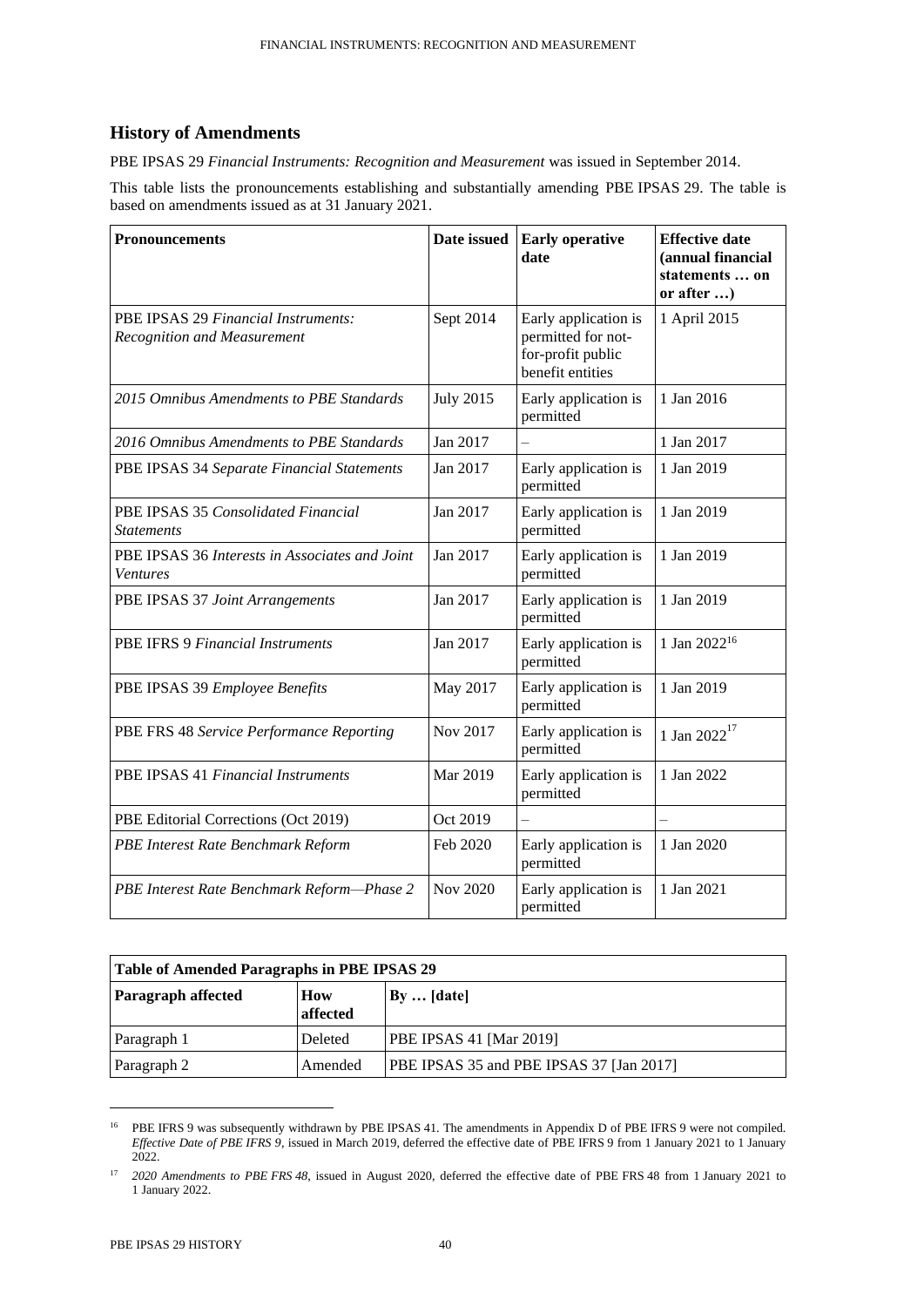| Table of Amended Paragraphs in PBE IPSAS 29                                                                              |                 |                                                       |  |
|--------------------------------------------------------------------------------------------------------------------------|-----------------|-------------------------------------------------------|--|
| Paragraph affected                                                                                                       | How<br>affected | By $\ldots$ [date]                                    |  |
| Paragraph 2                                                                                                              | Amended         | PBE IPSAS 39 [May 2017]                               |  |
| Paragraph 2                                                                                                              | Amended         | PBE IPSAS 40 [July 2019]                              |  |
| Paragraph 2                                                                                                              | Amended         | PBE IPSAS 41 [Mar 2019]                               |  |
| Paragraphs 3-6                                                                                                           | Deleted         | PBE IPSAS 41 [Mar 2019]                               |  |
| Paragraph 9                                                                                                              | Amended         | PBE IPSAS 41 [Mar 2019]                               |  |
| Paragraph 10 (definition<br>of financial asset or<br>financial liability at fair<br>value through surplus or<br>deficit) | Amended         | 2015 Omnibus Amendments to PBE Standards [July 2015]  |  |
| Paragraph 10 (footnote<br>added)                                                                                         | Amended         | 2016 Omnibus Amendments to PBE Standards [Jan 2017]   |  |
| Paragraph 10                                                                                                             | Amended         | PBE FRS 48 [Nov 2017]                                 |  |
| Paragraph 10                                                                                                             | Amended         | PBE IPSAS 40 [July 2019]                              |  |
| Paragraph 10                                                                                                             | Amended         | PBE IPSAS 41 [Mar 2019]                               |  |
| Paragraphs 11-79                                                                                                         | Deleted         | PBE IPSAS 41 [Mar 2019]                               |  |
| Paragraph 17                                                                                                             | Amended         | PBE IPSAS 35 [Jan 2017]                               |  |
| Paragraph 64                                                                                                             | Amended         | PBE FRS 48 [Nov 2017]                                 |  |
| Paragraph 80                                                                                                             | Amended         | PBE IPSAS 41 [Mar 2019]                               |  |
| Paragraph 88                                                                                                             | Deleted         | PBE IPSAS 41 [Mar 2019]                               |  |
| Paragraph 89                                                                                                             | Amended         | PBE IPSAS 35 [Jan 2017]                               |  |
| Paragraph 98-102                                                                                                         | Amended         | PBE IPSAS 41 [Mar 2019]                               |  |
| Paragraph 107                                                                                                            | Amended         | PBE IPSAS 41 [Mar 2019]                               |  |
| Paragraph 109                                                                                                            | Amended         | PBE IPSAS 41 [Mar 2019]                               |  |
| Paragraph 112                                                                                                            | Amended         | PBE IPSAS 41 [Mar 2019]                               |  |
| Paragraph 113                                                                                                            | Amended         | PBE IPSAS 41 [Mar 2019]                               |  |
| Paragraphs 113A-113C<br>and preceding heading                                                                            | Added           | PBE Interest Rate Benchmark Reform [Feb 2020]         |  |
| Paragraph 113D and<br>preceding heading                                                                                  | Added           | PBE Interest Rate Benchmark Reform [Feb 2020]         |  |
| Paragraph 113E and<br>preceding heading                                                                                  | Added           | PBE Interest Rate Benchmark Reform [Feb 2020]         |  |
| Paragraphs 113F-113G<br>and preceding heading                                                                            | Added           | PBE Interest Rate Benchmark Reform [Feb 2020]         |  |
| Paragraphs 113H-113I<br>and preceding heading                                                                            | Added           | PBE Interest Rate Benchmark Reform [Feb 2020]         |  |
| Paragraphs 113J-113N<br>and preceding heading                                                                            | Added           | PBE Interest Rate Benchmark Reform [Feb 2020]         |  |
| Paragraph 113M                                                                                                           | Amended         | PBE Interest Rate Benchmark Reform-Phase 2 [Nov 2020] |  |
| Paragraph 113O                                                                                                           | Added           | PBE Interest Rate Benchmark Reform-Phase 2 [Nov 2020] |  |
| Paragraphs 113P-113U<br>and preceding headings                                                                           | Added           | PBE Interest Rate Benchmark Reform-Phase 2 [Nov 2020] |  |